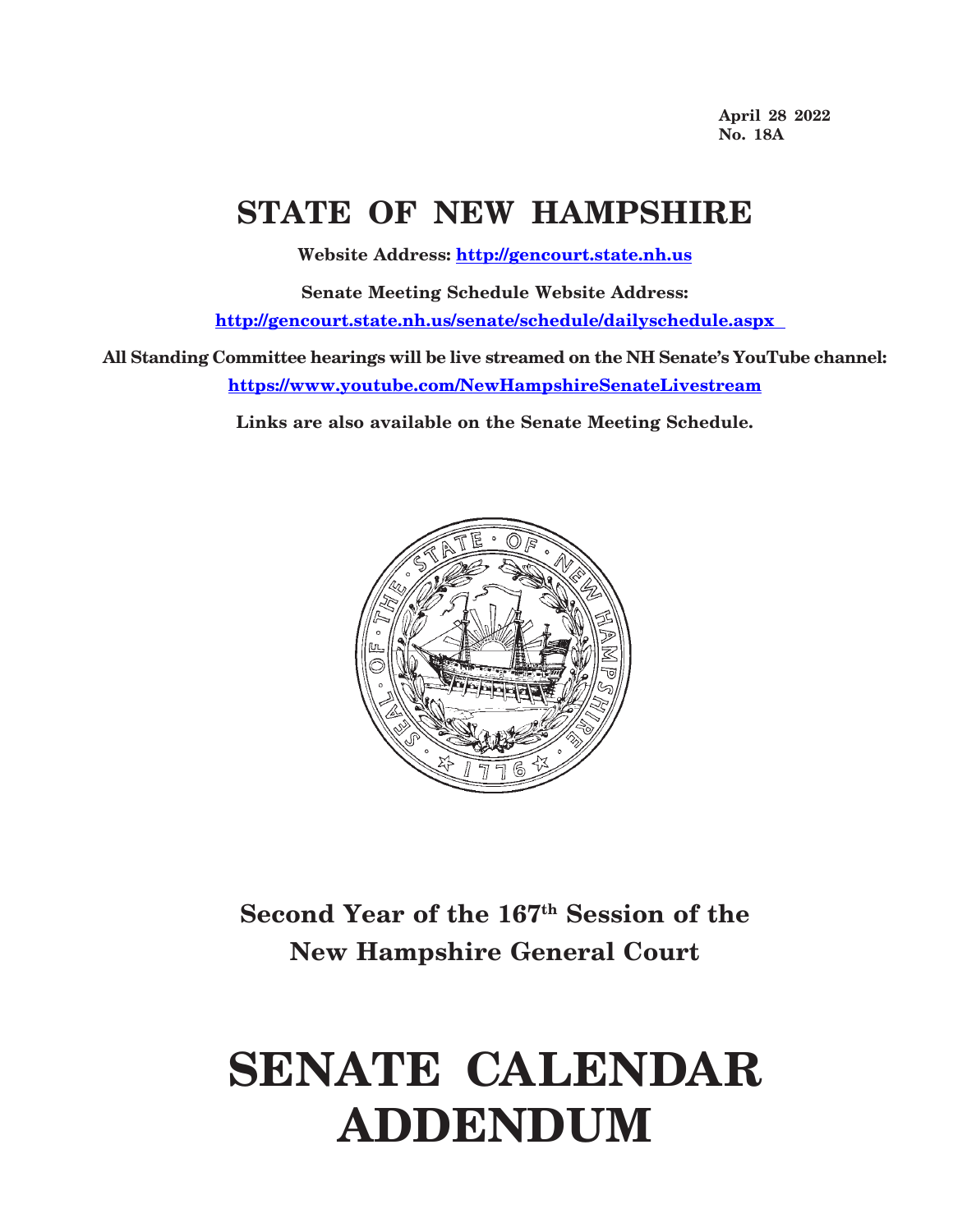# **THE SENATE WILL MEET IN SESSION ON THURSDAY, MAY 5, 2022 AT 10:00 A.M. IN THE SENATE CHAMBER**

**The Senate Session on Thursday, May 5, 2022, in the Senate Chamber will be live streamed at the following link:**

<https://youtu.be/BvbPVcw125w>

**Please note, this link will not be live until the Senate Session on Thursday, May 5, 2022 at 10:00 a.m.**

# **REGULAR CALENDAR REPORTS**

## **FINANCE**

**HB 275**, relative to the declaration of a state of emergency.

Ought to Pass, Vote 7-0.

Senator Giuda for the committee.

**HB 1431-FN-L**, establishing the parental bill of rights.

Ought to Pass, Vote 4-3.

Senator Giuda for the committee.

**HB 1476-FN**, relative to release of a defendant pending trial.

Ought to Pass, Vote 7-0.

Senator Giuda for the committee.

**HB 1503-FN**, exempting the developer, seller, or facilitator of the exchange of an open blockchain token from certain securities laws and adopting the Uniform Commercial Code relative to controllable electronic records. Ought to Pass with Amendment, Vote 7-0.

Senator D'Allesandro for the committee.

**HB 1535-FN**, relative to a one-time allowance for certain state retirees.

Inexpedient to Legislate, Vote 4-3.

Senator Daniels for the committee.

**HB 1547-FN**, relative to per fluorinated chemical remediation in soil and procedures for certain hazardous waste generators.

Ought to Pass with Amendment, Vote 7-0. Senator Daniels for the committee.

**HB 1548-L**, relating to the sale of the Lakes Region Facility.

Ought to Pass, Vote 7-0.

Senator Hennessey for the committee.

**HB 1587-FN-A**, relative to determination of average final compensation under the retirement system and making an appropriation therefor.

Ought to Pass, Vote 6-1.

Senator Hennessey for the committee.

**HB 1661-FN-L**, relative to regional career technical education agreements and relative to an appropriation for preliminary work for a new legislative parking garage. Ought to Pass, Vote 7-0.

Senator Hennessey for the committee.

**HB 1677-FN**, relative to the administration and settlement of claims of abuse at the youth development center and making an appropriation therefor.

Ought to Pass, Vote 5-2.

Senator Daniels for the committee.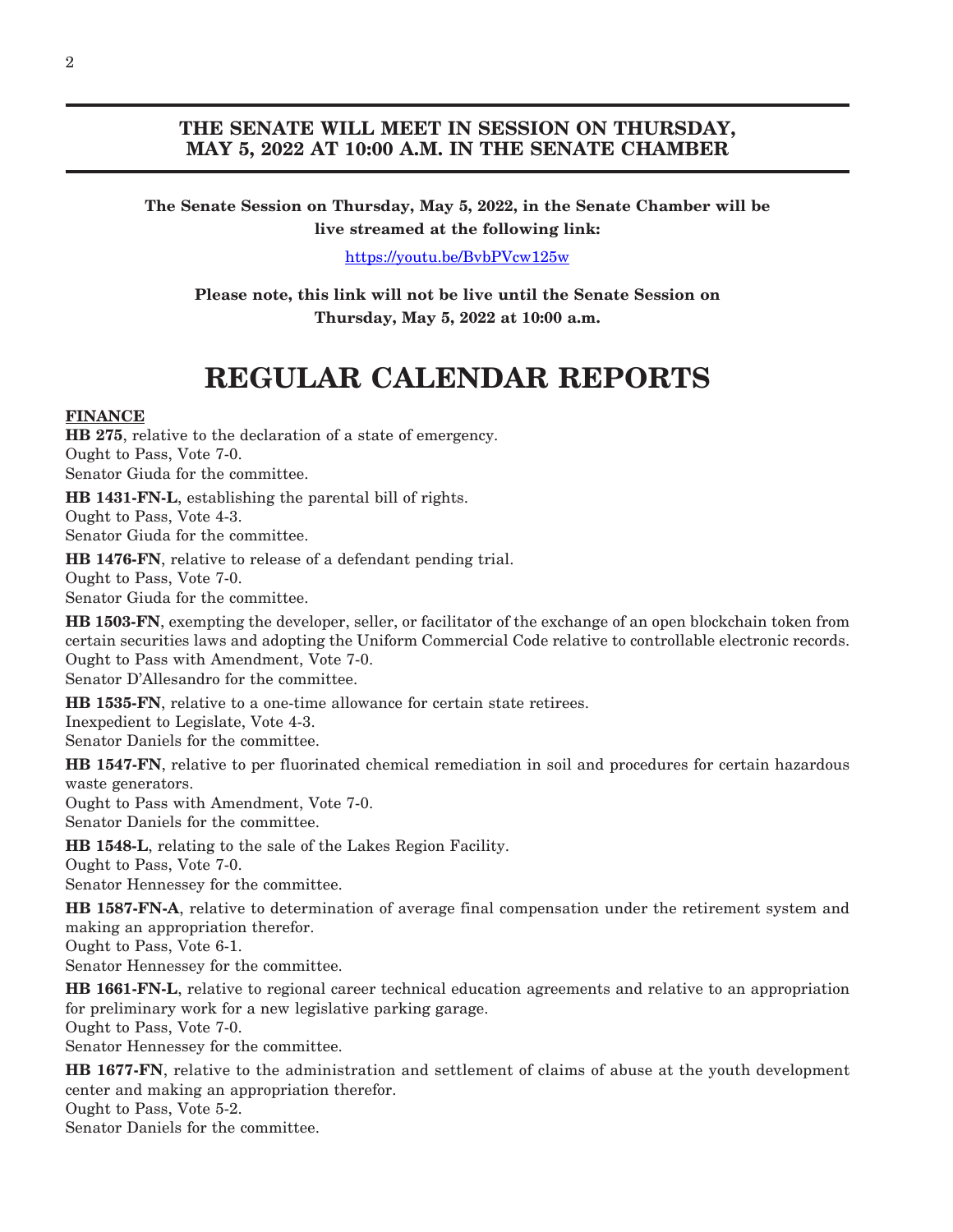# **AMENDMENTS**

Senate Finance May 3, 2022 2022-1939s 08/04

#### Amendment to HB 1503-FN

Amend the title of the bill by replacing it with the following:

AN ACT adopting the Uniform Commercial Code relative to controllable electronic records, relative to exempting the developer, seller, or facilitator of the exchange of an open blockchain token from certain securities laws.

Amend the bill by replacing all after the enacting clause with the following:

1 Statement of Intent.

 I. The Joint Committee on the Uniform Commercial Code and Emerging Technologies of the Uniform Law Commission has developed draft Uniform Commercial Code provisions governing certain digital assets, specifically those that fall within the definition of "controllable electronic records." The current draft has been extensively vetted by those who understand and participate in digital transactions.

 II. Adoption of the Uniform Law Commission's draft by the New Hampshire general court will create a considerable advantage for New Hampshire to lead in emerging industries utilizing blockchain, digital ledger technology, virtual currencies, and other digital assets and would provide a sensible framework and legal certainty for transactions of controllable electronic records. In subsequent sessions, if necessary, the New Hampshire general court will review and adopt conforming amendments to the provisions of the Uniform Commercial Code on controllable electronic records to remain consistent with the language and intent of the final proposal of the Joint Committee on the Uniform Commercial Code and Emerging Technologies of the Uniform Law Commission.

2 Uniform Commercial Code; Definitions. Amend RSA 382-A:1-201(b)(10) to read as follows:

 (10) "Conspicuous," with reference to a term, means so written, displayed, or presented that a reasonable person against which it is to operate ought to have noticed it. Whether a term is "conspicuous" or not is a decision for the court. [Conspicuous terms include the following:

 $(A)$  a heading in capitals equal to or greater in size than the surrounding text, or in contrasting type, font, or color to the surrounding text of the same or lesser size; and

 (B) language in the body of a record or display in larger type than the surrounding text, or in contrasting type, font, or color to the surrounding text of the same size, or set off from surrounding text of the same size by symbols or other marks that call attention to the language.]

3 New Paragraph; Uniform Commercial Code; Definitions. Amend RSA 382-A:1-201(b) by inserting after paragraph (16) the following new paragraph:

 (16A) "Electronic" means relating to technology having electrical, digital, magnetic, wireless, optical, electromagnetic, or similar capabilities.

4 Uniform Commercial Code; Definitions. Amend RSA 382-A:1-201(b)(21) to read as follows:

(21) "Holder" means:

 (A) the person in possession of a negotiable instrument that is payable either to bearer or to an identified person that is the person in possession; or

 (B) the person in possession of a negotiable tangible document of title if the goods are deliverable either to bearer or to the order of the person in possession; or

 (C) the person in control*, other than pursuant to Section 7-106(d),* of a negotiable electronic document of title.

5 Uniform Commercial Code; Definitions. Amend RSA 382-A:1-201(b)(24) to read as follows: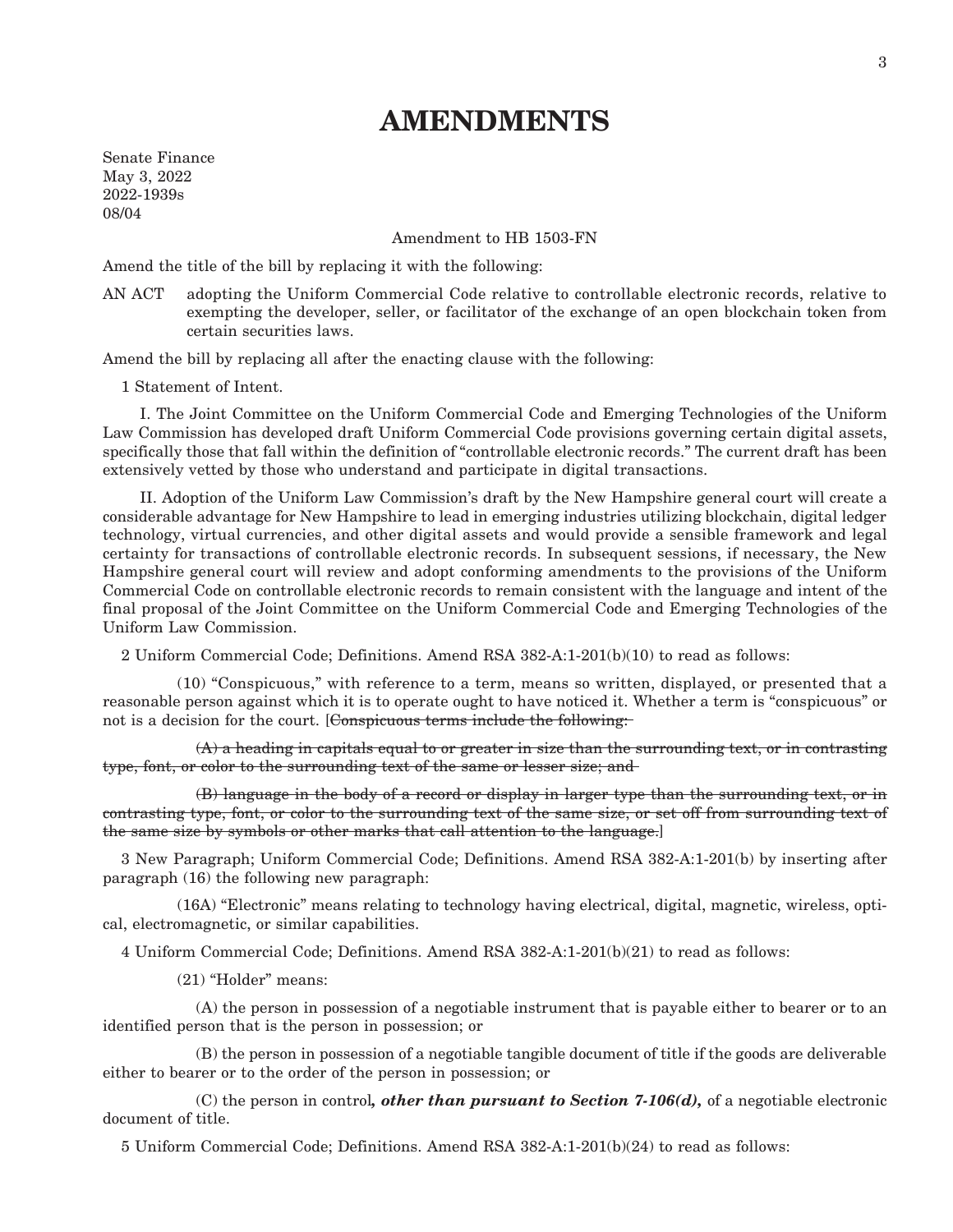(24) "Money" means a medium of exchange *that is* currently authorized or adopted by a domestic or foreign government. [The term includes a monetary unit of account established by an intergovernmental organization or by agreement between two or more countries.] *The term does not include an electronic record that is a medium of exchange recorded and transferable in a system that existed and operated for the medium of exchange before the medium of exchange was authorized or adopted by a government, or organization or pursuant to such an agreement.*

6 Uniform Commercial Code; Definitions. Amend RSA 382-A:1-201(b)(27) to read as follows:

 (27) "Person" means an individual, corporation, business trust, estate, trust, partnership, limited liability company, association, joint venture, government, governmental subdivision, agency, or instrumentality, public corporation, or any other legal or commercial entity. *The term includes a protected series, however denominated, of an entity if the protected series is established under law other than this chapter that limits, or limits if conditions specified under the law are satisfied, the ability of a creditor of the entity or of any other protected series of the entity to satisfy a claim from assets of the protected series.*

7 Uniform Commercial Code; Definitions. Amend RSA 382-A:1-201(b)(37) to read as follows:

 (37) "Signed" includes using any symbol executed or adopted with present intention to adopt or accept a writing *and, with respect to a record that is not a writing, includes the attachment to or logical association with the record of an electronic symbol, sound, or process with the present intent to adopt or accept the record. "Sign" and "Signature" have corresponding meanings*.

8 Uniform Commercial Code; Definitions. Amend the introductory paragraph of RSA 382-A:1-204 to read as follows:

Except as otherwise provided in Articles 3, 4,[ and] 5, *6, and 12,* a person gives value for rights if the person acquires them:

9 Uniform Commercial Code; Sales; Scope. RSA 382-A:2-102 is repealed and reenacted to read as follows:

 (1) Unless the context otherwise requires and except as provided in subsections (3) and (4), this Article applies to transactions in goods.

(2) If the goods aspects of a hybrid transaction predominate, this Article applies to the transaction.

 (3) If the goods aspects of a hybrid transaction do not predominate, the provisions of this Article which relate primarily to the goods aspects of the transaction and not to the transaction as a whole apply.

 (4) This article does not apply to any transaction which although in the form of an unconditional contract to sell or present sale is intended to operate only as a security transaction nor does this Article impair or repeal any statute regulating sales to consumers, farmers, or other specified classes of buyers.

 (5) This Section does not preclude in appropriate circumstances the application of other law to the aspects of a hybrid transaction which do not relate to the goods even if the goods aspects of the transaction predominate.

10 Uniform Commercial Code; Sales; Definitions. RSA 382-A:2-106 is repealed and reenacted to read as follows:

382-A:2-106 Definitions: "Contract"; "Agreement"; "Contract for Sale"; "Sale"; "Present Sale"; "Conforming" to Contract; "Termination"; "Cancellation".

 (1) In this Article unless the context otherwise requires "contract" and "agreement" are limited to those relating to the present or future sale of goods. "Contract for sale" includes both a present sale of goods and a contract to sell goods at a future time. A "sale" consists in the passing of title from the seller to the buyer for a price (Section 2–401). A "present sale" means a sale which is accomplished by the making of the contract.

 (2) Goods or conduct including any part of a performance are "conforming" or conform to the contract when they are in accordance with the obligations under the contract.

 (3) "Termination" occurs when either party pursuant to a power created by agreement or law puts an end to the contract otherwise than for its breach. On "termination" all obligations which are still executory on both sides are discharged but any right based on prior breach or performance survives.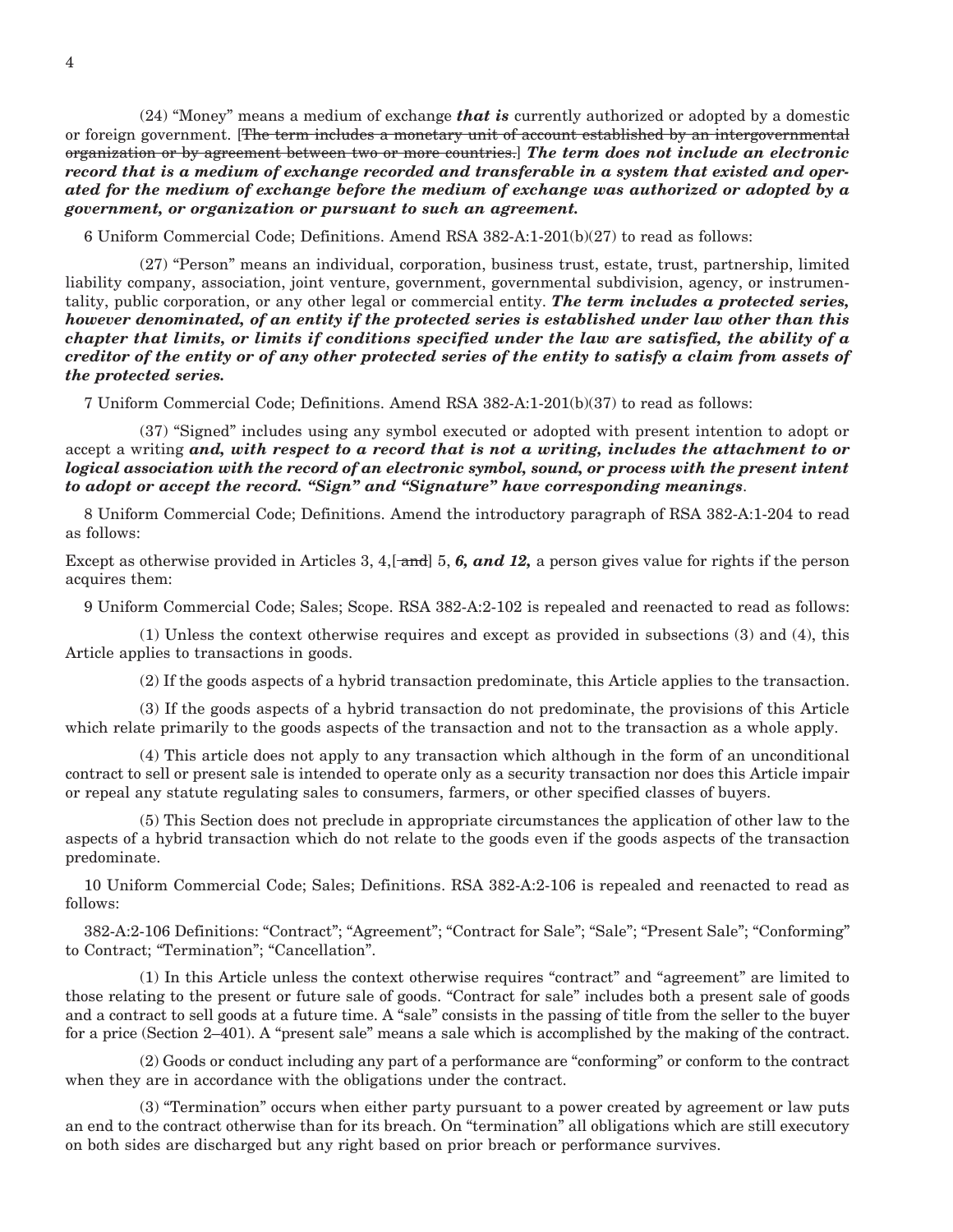(4) "Cancellation" occurs when either party puts an end to the contract for breach by the other and its effect is the same as that of "termination" except that the cancelling party also retains any remedy for breach of the whole contract or any unperformed balance.

 (5) "Hybrid transaction" means a single transaction involving a sale of goods and a sale, lease, or license of other property or the provision of services.

11 Uniform Commercial Code; Sales; Statute of Frauds. RSA 382-A:2-201 is repealed and reenacted to read as follows:

382-A:2-201 Formal Requirements; Statute of Frauds.

 (1) Except as otherwise provided in this section a contract for the sale of goods for the price of \$500 or more is not enforceable by way of action or defense unless there is some record sufficient to indicate that a contract for sale has been made between the parties and signed by the party against whom enforcement is sought or by his authorized agent or broker. A record is not insufficient because it omits or incorrectly states a term agreed upon but the contract is not enforceable under this paragraph beyond the quantity of goods shown in such record.

 (2) Between merchants if within a reasonable time a record in confirmation of the contract and sufficient against the sender is received and the party receiving it has reason to know its contents, it satisfies the requirements of subsection (1) against such party unless a record containing a notice of objection to its contents is given with 10 days after it is received.

12 Uniform Commercial Code; Sales; Final Written Expression. Amend RSA 382-A:2-202 to read as follows:

382-A:2-202 Final Written Expression; Parol or Extrinsic Evidence.

Terms with respect to which the confirmatory memoranda of the parties agree or which are otherwise set forth in a [writing] *record* intended by the parties as a final expression of their agreement with respect to such terms as are included therein may not be contradicted by evidence of any prior agreement or of a contemporaneous oral agreement but may be explained or supplemented

(a) by course of performance, course of dealing, or usage of trade (Section 1-303); and

 (b) by evidence of consistent additional terms unless the court finds the [writing] *record* to have been intended also as a complete and exclusive statement of the terms of the agreement.

13 Uniform Commercial Code; Sales; Seals Inoperative. Amend RSA 382-A:2-203 to read as follows:

382-A:2-203 Seals Inoperative. The affixing of a seal to a [writing] *record* evidencing a contract for sale or an offer to buy or sell goods does not constitute the [writing] *record* a sealed instrument and the law with respect to sealed instruments does not apply to such a contract or offer.

14 Uniform Commercial Code; Sales; Firm Offers. Amend RSA 382-A:2-205 to read as follows:

382-A:2-205 Firm Offers. An offer by a merchant to buy or sell goods in a signed [writing] *writing* which by its terms gives assurance that it will be held open is not revocable, for lack of consideration, during the time stated or if no time is stated for a reasonable time, but in no event may such period of irrevocability exceed three months; but any such term of assurance on a form supplied by the offeree must be separately signed by the offeror.

15 Uniform Commercial Code; Sales; Modification, Recission, and Waiver. Amend RSA 382-A:2-209(2) to read as follows:

 (2) A signed agreement which excludes modification or rescission except by a signed [writing] *record* cannot be otherwise modified or rescinded, but except as between merchants such a requirement on a form supplied by the merchant must be separately signed by the other party.

16 Uniform Commercial Code; Leases; Scope. RSA 382-A:2A-102 is repealed and reenacted to read as follows:

382-A:2A-102 Scope.

 (1) Except as provided in subsection (3), this article applies to any transaction, regardless of form, that creates a lease.

(2) If the lease-of-goods aspects of a hybrid lease predominate, this article applies to the transaction.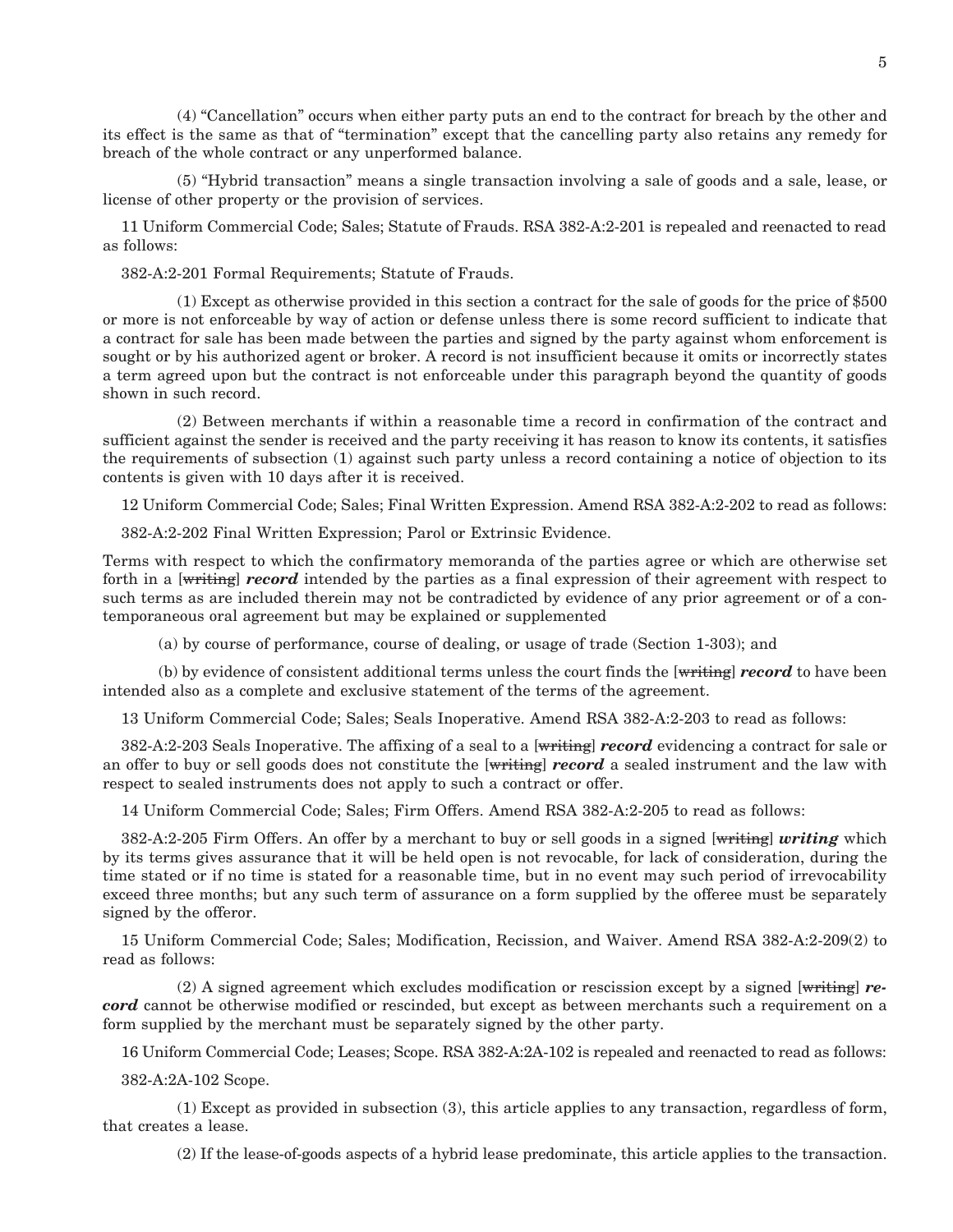(3) If the lease-of-goods aspects of a hybrid lease do not predominate:

 (A) only the provisions of this article which relate primarily to the lease-of-goods aspects of the transaction and not to the transaction as a whole apply;

(B) RSA 382-A:2A-209 applies if the lease is a finance lease; and

 (C) RSA 382-A:2A-407 applies to the promises of a person that is the lessee in a finance lease to the extent the promises are consideration for the right to possession and use of the leased goods.

 (4) This Section does not preclude the application in appropriate circumstances of other law to the aspects of a hybrid lease which do not relate to the lease of goods even if the lease-of-goods aspects of the transaction predominate.

17 New Subparagraph; Definitions; Uniform Commercial Code; Leases; Definitions. Amend RSA 382-A:2A-103 by inserting after subparagraph (1)(h) the following new subparagraph:

(hh) "Hybrid lease" means a single transaction involving a lease of goods and:

(i) the provision of services;

(ii) a sale of other goods; or

(iii) a sale, lease, or license of property other than goods.

18 Uniform Commercial Code; Leases; Statute of Frauds. Amend RSA 382-A:2A-201 to read as follows:

382-A:2A-201 Statute of Frauds.

(1) A lease contract is not enforceable by way of action or defense unless:

 (a) the total payments to be made under the lease contract, excluding payments for options to renew or buy, are less than \$1,000; or

 (b) there is a [writing] *record*, signed by the party against whom enforcement is sought or by that party's authorized agent, sufficient to indicate that a lease contract has been made between the parties and to describe the goods leased and the lease term.

 $(2)$  Any description of leased goods or of the lease term is sufficient and satisfies subsection  $(1)(b)$ , whether or not it is specific, if it reasonably identifies what is described.

 (3) A [writing] *record* is not insufficient because it omits or incorrectly states a term agreed upon, but the lease contract is not enforceable under subsection (1)(b) beyond the lease term and the quantity of goods shown in the writing.

 (4) A lease contract that does not satisfy the requirements of subsection (1), but which is valid in other respects, is enforceable:

 (a) if the goods are to be specially manufactured or obtained for the lessee and are not suitable for lease or sale to others in the ordinary course of the lessor's business, and the lessor, before notice of repudiation is received and under circumstances that reasonably indicate that the goods are for the lessee, has made either a substantial beginning of their manufacture or commitments for their procurement;

 (b) if the party against whom enforcement is sought admits in that party's pleading, testimony or otherwise in court that a lease contract was made, but the lease contract is not enforceable under this provision beyond the quantity of goods admitted; or

(c) with respect to goods that have been received and accepted by the lessee.

(5) The lease term under a lease contract referred to in subsection (4) is:

 (a) if there is a [writing] *record* signed by the party against whom enforcement is sought or by that party's authorized agent specifying the lease term, the term so specified;

 (b) if the party against whom enforcement is sought admits in that party's pleading, testimony, or otherwise in court a lease term, the term so admitted; or

(c) a reasonable lease term.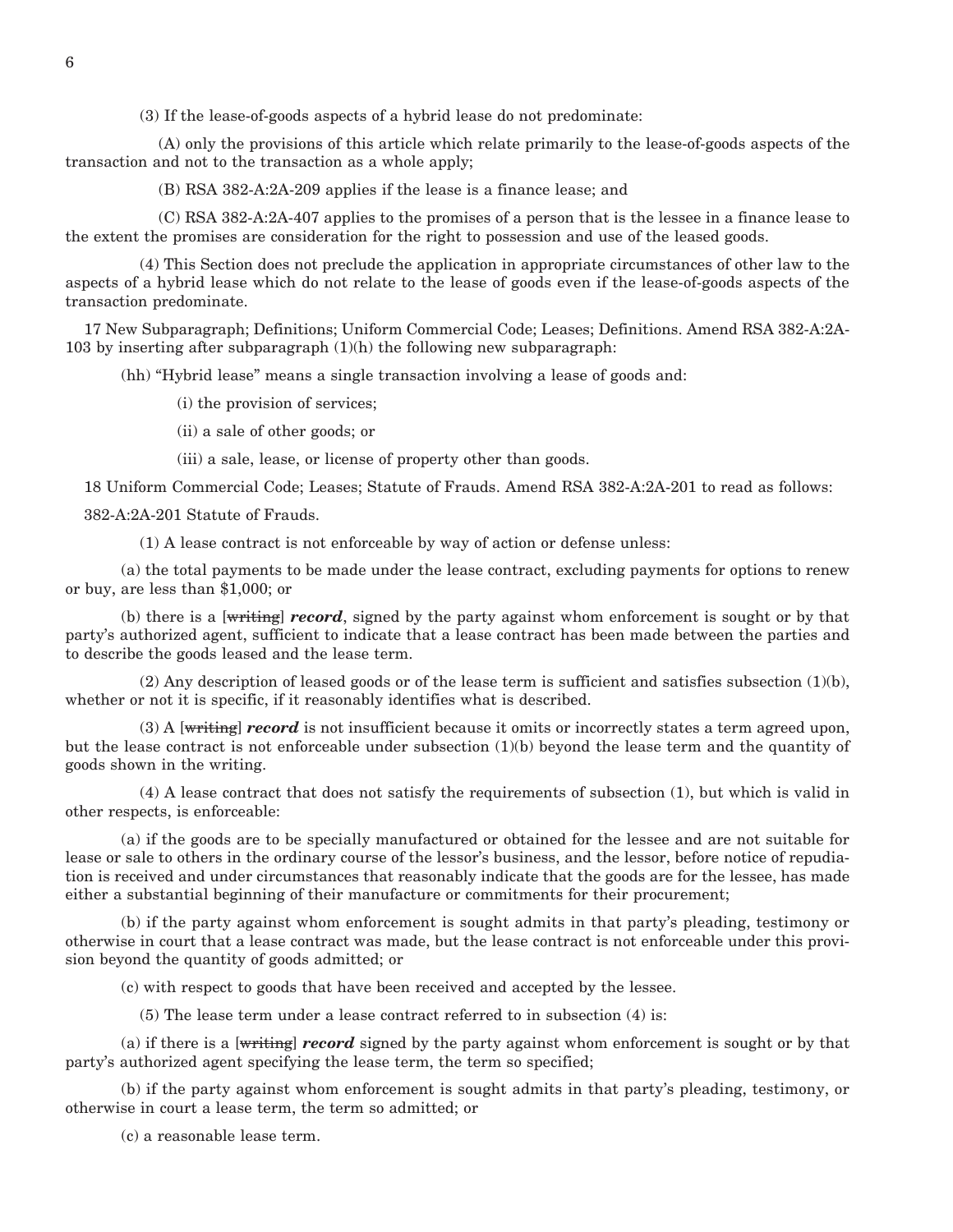19 Uniform Commercial Code; Leases; Final Written Expression. Amend RSA 382-A:2A-202 to read as follows:

382-A:2A-202 Final Written Expression; Parol or Extrinsic Evidence.

Terms with respect to which the confirmatory memoranda of the parties agree or which are otherwise set forth in a [writing] *record* intended by the parties as a final expression of their agreement with respect to such terms as are included therein may not be contradicted by evidence of any prior agreement or of a contemporaneous oral agreement but may be explained or supplemented:

(a) by course of dealing or usage of trade or by course of performance; and

 (b) by evidence of consistent additional terms unless the court finds the [writing] *record* to have been intended also as a complete and exclusive statement of the terms of the agreement.

20 Uniform Commercial Code; Leases; Seals Inoperative. Amend RSA 382-A:2A-203 to read as follows:

382-A:2A-203 Seals Inoperative. The affixing of a seal to a [writing] *record* evidencing a lease contract or an offer to enter into a lease contract does not render the [writing] *record* a sealed instrument and the law with respect to sealed instruments does not apply to the lease contract or offer.

21 Uniform Commercial Code; Leases; Firm Offers. Amend RSA 382-A:2A-205 to read as follows:

382-A:2A-205 Firm Offers. An offer by a merchant to lease goods to or from another person in a signed [writing] *record* that by its terms gives assurance it will be held open is not revocable, for lack of consideration, during the time stated or, if no time is stated, for a reasonable time, but in no event may the period of irrevocability exceed 3 months. Any such term of assurance on a form supplied by the offeree must be separately signed by the offeror.

22 Uniform Commercial Code; Leases; Modification, Recission, and Waiver. Amend RSA 382-A:2A-208(2) to read as follows:

 (2) A signed lease agreement that excludes modification or rescission except by a signed [writing] *record* may not be otherwise modified or rescinded, but, except as between merchants, such a requirement on a form supplied by a merchant must be separately signed by the other party.

23 Uniform Commercial Code; Negotiable Instruments. Amend RSA 382-A:3-104(3) to read as follows:

 (3) does not state any other undertaking or instruction by the person promising or ordering payment to do any act in addition to the payment of money, but the promise or order may contain (i) an undertaking or power to give, maintain, or protect collateral to secure payment, (ii) an authorization or power to the holder to confess judgment or realize on or dispose of collateral, [or] (iii) a waiver of the benefit of any law intended for the advantage or protection of an obligor*; (iv) a term that specifies the law that governs the promise or order; or (v) an undertaking to resolve in a specified forum a dispute concerning the promise or order.*

24 Uniform Commercial Code; Negotiable Instruments; Issue of Instrument. Amend RSA 382-A:3-105(a) to read as follows:

(a) "Issue" means*:*

 *(1)* the first delivery of an instrument by the maker or drawer, whether to a holder or nonholder, for the purpose of giving rights on the instrument to any person*; or*

## *(2) if agreed by the payee, first transmission by the drawer to the payee of an image of an item and information derived from the item in a manner that enables the depository bank to collect the item by transferring or presenting under federal law an electronic check*.

25 Uniform Commercial Code; Negotiable Instruments; Discharge by Cancellation or Renunciation. Amend RSA 382-A:3-604 to read as follows:

382-A:3-604 Discharge by Cancellation or Renunciation.

 (a) A person entitled to enforce an instrument, with or without consideration, may discharge the obligation of a party to pay the instrument (i) by an intentional voluntary act, such as surrender of the instrument to the party, destruction, mutilation, or cancellation of the instrument, cancellation or striking out of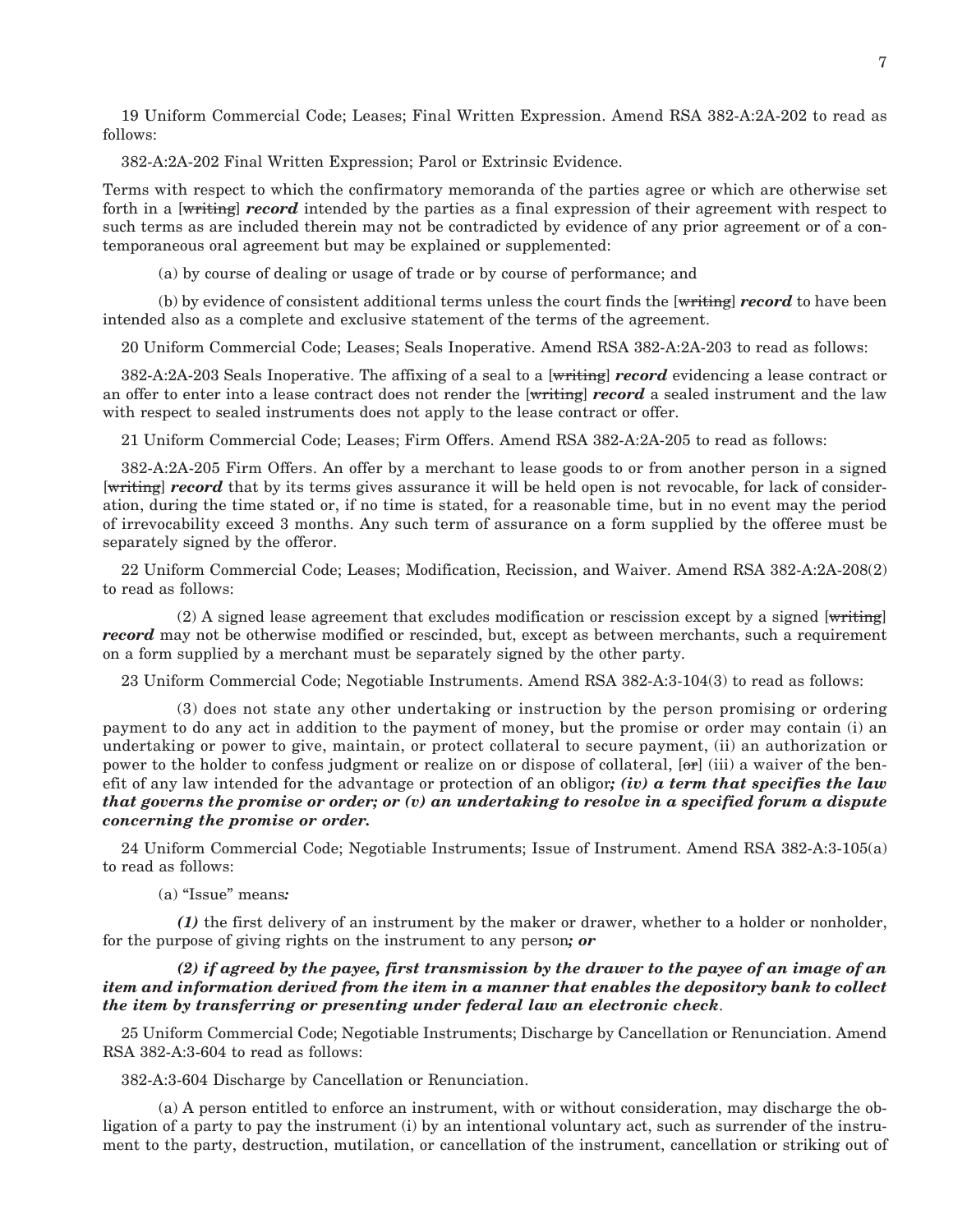the party's signature, or the addition of words to the instrument indicating discharge, or (ii) by agreeing not to sue or otherwise renouncing rights against the party by a signed [writing] *record*. *The obligation of a party to pay a check is not discharged solely by the destruction of the check in connection with a process in which information is extracted from the check and an image of the check is made, and subsequently, the information and image are transmitted for payment.*

 (b) Cancellation or striking out of an indorsement pursuant to subsection (a) does not affect the status and rights of a party derived from the indorsement

26 Uniform Commercial Code; Funds Transfers; Payment Order. Amend the introductory paragraph of RSA  $382-A:4A-103(a)(1)$  to read as follows:

 $(1)$  "Payment order" means an instruction of a sender to a receiving bank, transmitted orally, [electronically], or in [writing] *a record*, to pay, or to cause another bank to pay, a fixed or determinable amount of money to a beneficiary if:

27 Uniform Commercial Code; Funds Transfers; Security Procedure. Amend RSA 382-A:4A-201 to read as follows:

382-A:4A-201 Security Procedure. "Security procedure" means a procedure established by agreement of a customer and a receiving bank for the purpose of (i) verifying that a payment order or communication amending or cancelling a payment order is that of the customer, or (ii) detecting error in the transmission or the content of the payment order or communication. A security procedure *may impose an obligation on the receiving bank or the customer and* may require the use of algorithms or other codes, identifying words*,* [or] numbers, *symbols, sounds or biometrics,* encryption, callback procedures, or similar security devices. Comparison of a signature on a payment order or communication with an authorized specimen signature of the customer *or requiring that a payment order be sent from a known email address, IP address or phone number* is not by itself a security procedure.

28 Uniform Commercial Code; Funds Transfers; Authorized and Verified Payment Orders. Amend RSA  $382-A:4A-202(a)-(c)$  to read as follows:

 (a) A payment order received by the receiving bank is the authorized order of the person identified as sender if that person authorized the order or is otherwise bound by it under the law of agency.

 (b) If a bank and its customer have agreed that the authenticity of payment orders issued to the bank in the name of the customer as sender will be verified pursuant to a security procedure, a payment order received by the receiving bank is effective as the order of the customer, whether or not authorized, if (i) the security procedure is a commercially reasonable method of providing security against unauthorized payment orders, and (ii) the bank proves that it accepted the payment order in good faith and in compliance with *the*  **bank's obligation under** the security procedure and any [written] agreement or instruction of the customer, *evidenced by a record,* restricting acceptance of payment orders issued in the name of the customer. The bank is not required to follow an instruction that violates [a written] *an* agreement *evidenced by a record*  with the customer or notice of which is not received at a time and in a manner affording the bank a reasonable opportunity to act on it before the payment order is accepted.

 (c) Commercial reasonableness of a security procedure is a question of law to be determined by considering the wishes of the customer expressed to the bank, the circumstances of the customer known to the bank, including the size, type, and frequency of payment orders normally issued by the customer to the bank, alternative security procedures offered to the customer, and security procedures in general use by customers and receiving banks similarly situated. A security procedure is deemed to be commercially reasonable if (i) the security procedure was chosen by the customer after the bank offered, and the customer refused, a security procedure that was commercially reasonable for that customer, and (ii) the customer expressly agreed in [writing] *a record* to be bound by any payment order, whether or not authorized, issued in its name and accepted by the bank in compliance with the *bank's obligations under the* security procedure chosen by the customer.

29 Uniform Commercial Code; Funds Transfers; Unenforceability of Certain Verified Payment Orders. Amend RSA  $382-A:4A-203(a)(1)$  to read as follows:

 (1) By express [written] agreement *evidenced by a record*, the receiving bank may limit the extent to which it is entitled to enforce or retain payment of the payment order.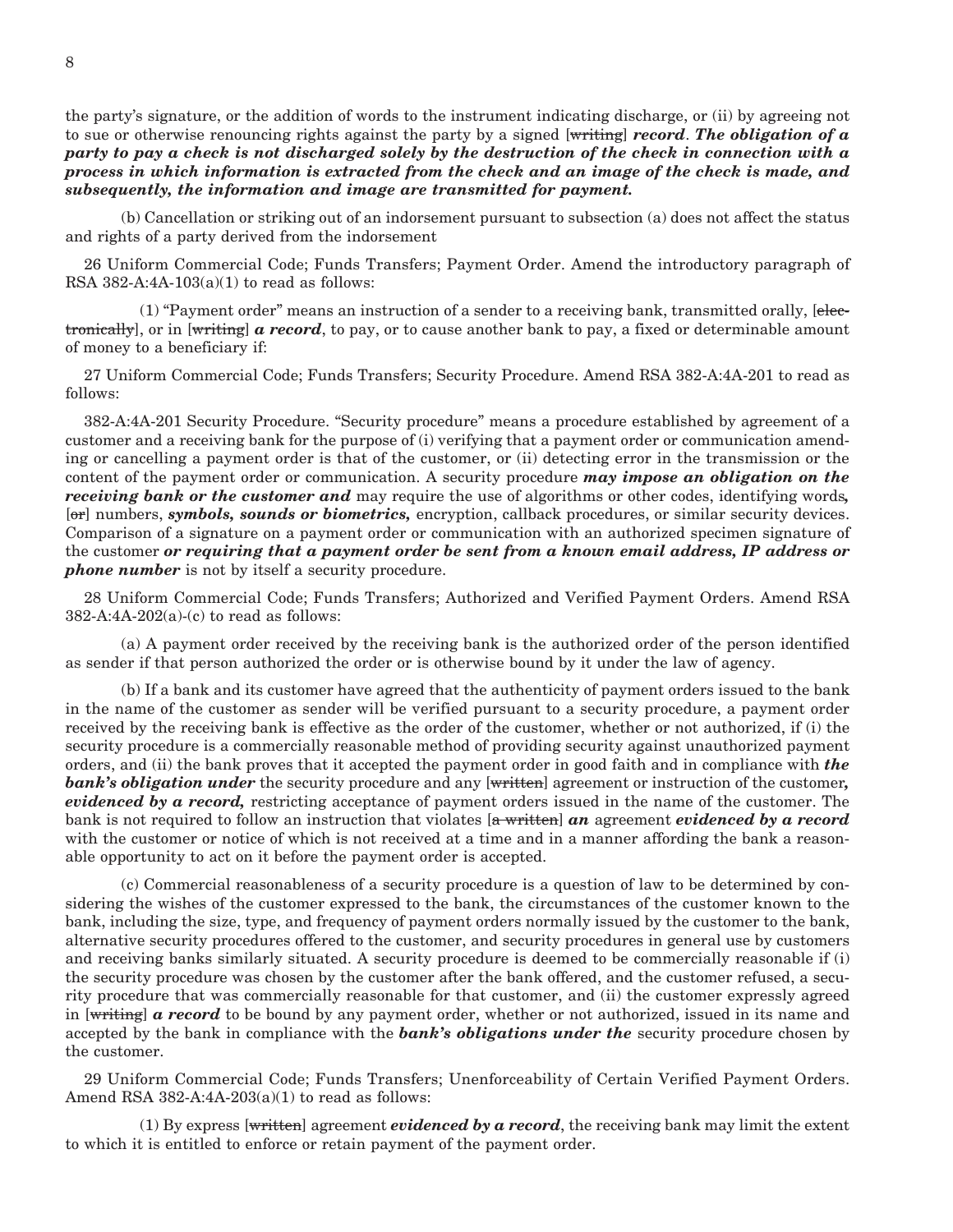30 Uniform Commercial Code; Funds Transfers; Misdescription of Beneficiary. Amend RSA 382-A:4A-207(c) (2) to read as follows:

 (2) If the originator is not a bank and proves that the person identified by number was not entitled to receive payment from the originator, the originator is not obliged to pay its order unless the originator's bank proves that the originator, before acceptance of the originator's order, had notice that payment of a payment order issued by the originator might be made by the beneficiary's bank on the basis of an identifying or bank account number even if it identifies a person different from the named beneficiary. Proof of notice may be made by any admissible evidence. The originator's bank satisfies the burden of proof if it proves that the originator, before the payment order was accepted, signed a [writing] *record* stating the information to which the notice relates.

31 Uniform Commercial Code; Funds Transfer; Misdescription of Intermediary Bank or Beneficiary's Bank. Amend RSA 382-A: $4A-208(b)(2)$  to read as follows:

 (2) If the sender is not a bank and the receiving bank proves that the sender, before the payment order was accepted, had notice that the receiving bank might rely on the number as the proper identification of the intermediary or beneficiary's bank even if it identifies a person different from the bank identified by name, the rights and obligations of the sender and the receiving bank are governed by subsection  $(b)(1)$ , as though the sender were a bank. Proof of notice may be made by any admissible evidence. The receiving bank satisfies the burden of proof if it proves that the sender, before the payment order was accepted, signed a [writing] *record* stating the information to which the notice relates.

32 Uniform Commercial Code; Funds Transfers; Rejection of Payment Order. Amend RSA 382-A:4A-210(a) to read as follows:

 (a) A payment order is rejected by the receiving bank by a notice of rejection transmitted to the sender orally[, electronically, or in writing] *or in a record*. A notice of rejection need not use any particular words and is sufficient if it indicates that the receiving bank is rejecting the order or will not execute or pay the order. Rejection is effective when the notice is given if transmission is by a means that is reasonable in the circumstances. If notice of rejection is given by a means that is not reasonable, rejection is effective when the notice is received. If an agreement of the sender and receiving bank establishes the means to be used to reject a payment order, (i) any means complying with the agreement is reasonable and (ii) any means not complying is not reasonable unless no significant delay in receipt of the notice resulted from the use of the noncomplying means.

33 Uniform Commercial Code; Funds Transfer; Cancellation and Amendment of Payment Order. Amend RSA 382-A:4A-211(a) to read as follows:

 (a) A communication of the sender of a payment order cancelling or amending the order may be transmitted to the receiving bank orally<sup>[</sup>, electronically, or in writing] *or in a record*. If a security procedure is in effect between the sender and the receiving bank, the communication is not effective to cancel or amend the order unless the communication is verified pursuant to the security procedure or the bank agrees to the cancellation or amendment.

34 Uniform Commercial Code; Letters of Credit; Choice of Law and Forum. Amend RSA 382-A:5-116(c)-(e) to read as follows:

## (c) *For the purpose of jurisdiction, choice of law, and recognition of interbranch letters of credit, but not enforcement of a judgment, all branches of a bank are considered separate juridical entities and a bank is considered to be located at the place where its relevant branch is considered to be located under subsection (d).*

 *(d) A branch of a bank is considered to be located at the address indicated in the branch's undertaking. If more than one address is indicated, the branch is considered to be located at the address from which the undertaking was issued.* 

 *(e)* Except as otherwise provided in this subsection, the liability of an issuer, nominated person, or adviser is governed by any rules of custom or practice, such as the Uniform Customs and Practice for Documentary Credits, to which the letter of credit, confirmation, or other undertaking is expressly made subject. If (i) this article would govern the liability of an issuer, nominated person, or adviser under subsection (a) or (b), (ii) the relevant undertaking incorporates rules of custom or practice, and (iii) there is conflict between this article and those rules as applied to that undertaking, those rules govern except to the extent of any conflict with the nonvariable provisions specified in Section 5-103(c).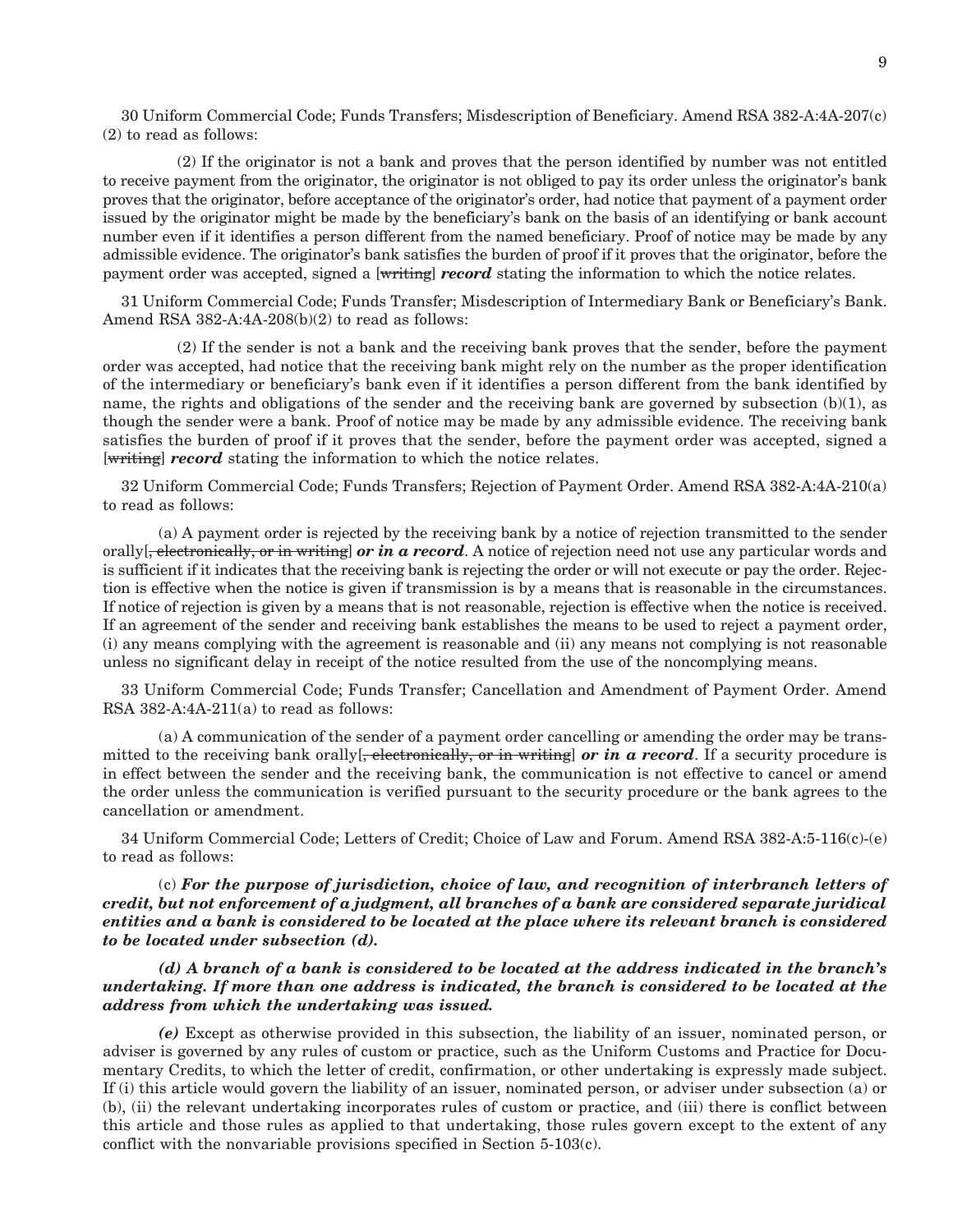[(d)] *(f)* If there is conflict between this article and Article 3, 4, 4A, or 9, this article governs.

 [(e)] *(g)* The forum for settling disputes arising out of an undertaking within this article may be chosen in the manner and with the binding effect that governing law may be chosen in accordance with subsection (a).

35 Uniform Commercial Code; Documents of Title; Control of Electronic Document of Title. Amend RSA 382-A:7-106(b) to read as follows:

 (b) A system satisfies subsection (a), and a person[ is deemed to have] *has* control of an electronic document of title, if the document is created, stored, and [assigned] *transferred* in such a manner that:

 (1) a single authoritative copy of the document exists which is unique, identifiable, and, except as otherwise provided in paragraphs (4), (5), and (6), unalterable;

(2) the authoritative copy identifies the person asserting control as:

(A) the person to which the document was issued; or

 (B) if the authoritative copy indicates that the document has been transferred, the person to which the document was most recently transferred;

 (3) the authoritative copy is communicated to and maintained by the person asserting control or its designated custodian;

 (4) copies or amendments that add or change an identified [assignee] *transferee* of the authoritative copy can be made only with the consent of the person asserting control;

 (5) each copy of the authoritative copy and any copy of a copy is readily identifiable as a copy that is not the authoritative copy; and

(6) any amendment of the authoritative copy is readily identifiable as authorized or unauthorized.

 *(c) A system satisfies subsection (a) and a person has control of an electronic document of title if an electronic copy of the document, a record attached to or logically associated with the electronic copy, or a system in which the electronic copy is recorded:*

 *(1) enables the person to readily identify each electronic copy as an authoritative copy or nonauthoritative copy;*

 *(2) enables the person readily to identify itself in any way, including by name, identifying number, cryptographic key, office, or account number as the person to which each authoritative electronic copy was issued or transferred; and*

 *(3) gives the person exclusive power, subject to subsection (h) to:*

 *(A) prevent others from altering the person to which each authoritative electronic copy has been issued or transferred; and*

 *(B) transfer control of each authoritative electronic copy.*

 *(d) If a person has the powers that are specified in subsection (c)(3), the powers are presumed to be exclusive.*

 *(e) A person has control of an electronic document of title if another person, other than the transferor of an interest in the document:*

 *(1) has control of the document and acknowledges that it has control on behalf of the person; or*

 *(2) obtains control of the document after having acknowledged that it will obtain control of the document on behalf of the person.*

 *(f) A person that has control under this section is not required to acknowledge that it has or will obtain control on behalf of another person.*

 *(g) If a person acknowledges that it has or will obtain control on behalf of another person, unless the person otherwise agrees or law other than this article otherwise provides, the person does not owe any duty to the other person and is not required to confirm the acknowledgment to another person.*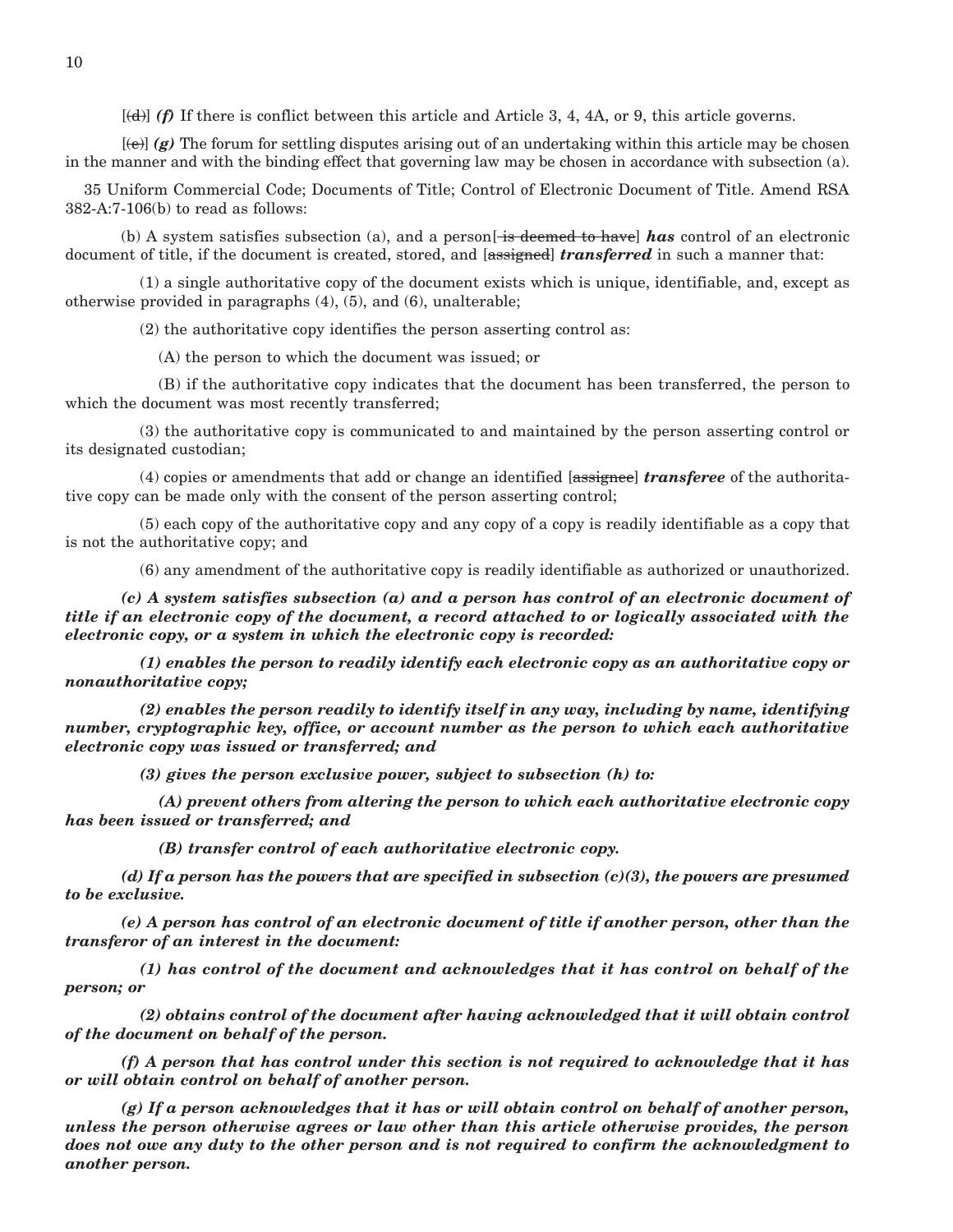#### *(h) A power is exclusive under subsection (c)(3), even if:*

 *(1) the authoritative electronic copy, a record attached to or logically associated with the electronic copy or a system in which the electronic copy is recorded limits the use of the document or has a protocol that is programmed to cause a change, including a transfer or loss of control; or*

#### *(2) the person shares the power with another person.*

36 Uniform Commercial Code; Investment Securities; Definitions. Amend RSA 382-A:8-102(6)(i) to read as follows:

#### (i) send a signed [writing] *record*; or

37 Uniform Commercial Code; Investment Securities; Definitions. Amend RSA 382-A:8-106(d)-(g) to read as follows:

(d) A purchaser has "control" of a security entitlement if:

(1) the purchaser becomes the entitlement holder;

 (2) the securities intermediary has agreed that it will comply with entitlement orders originated by the purchaser without further consent by the entitlement holder; or

 (3) another person [has control of the security entitlement on behalf of the purchaser or, having previously acquired control of the security entitlement, acknowledges that it has control on behalf of the purchaser] *other than the transferor of an interest in the security entitlement:*

 *(A) has control of the security entitlement and acknowledges that it has control on behalf of the purchaser; or*

# *(B) obtains control of the security entitlement after having acknowledged that it will obtain control of the security entitlement on behalf of the purchaser*.

 (e) If an interest in a security entitlement is granted by the entitlement holder to the entitlement holder's own securities intermediary, the securities intermediary has control.

(f) A purchaser who has satisfied the requirements of subsection  $(c)$  or  $(d)$  has control even if the registered owner in the case of subsection (c) or the entitlement holder in the case of subsection (d) retains the right to make substitutions for the uncertificated security or security entitlement, to originate instructions or entitlement orders to the issuer or securities intermediary, or otherwise to deal with the uncertificated security or security entitlement.

 (g) An issuer or a securities intermediary may not enter into an agreement of the kind described in subsection (c)(2) or (d)(2) without the consent of the registered owner or entitlement holder, but an issuer or a securities intermediary is not required to enter into such an agreement even though the registered owner or entitlement holder so directs. An issuer or securities intermediary that has entered into such an agreement is not required to confirm the existence of the agreement to another party unless requested to do so by the registered owner or entitlement holder.

#### *(h) A person that has control under this section is not required to acknowledge that it has control on behalf of a purchaser.*

 *(i) If a person acknowledges that it has or will obtain control on behalf of a purchaser, unless the person otherwise agrees or law other than this article otherwise provides, the person does not owe any duty to the purchaser and is not required to confirm the acknowledgment to another person.*

38 Uniform Commercial Code; Investment Securities; Protected Purchaser. Amend RSA 382-A:8-303(b) to read as follows:

 (b) [In addition to acquiring the rights of a purchaser, a] *A* protected purchaser also acquires its interest in the security free of any adverse claim.

39 Uniform Commercial Code; Investment Securities; Acquisition of Security Entitlement from Securities Intermediary. Amend RSA 382-A:8-501(d) to read as follows: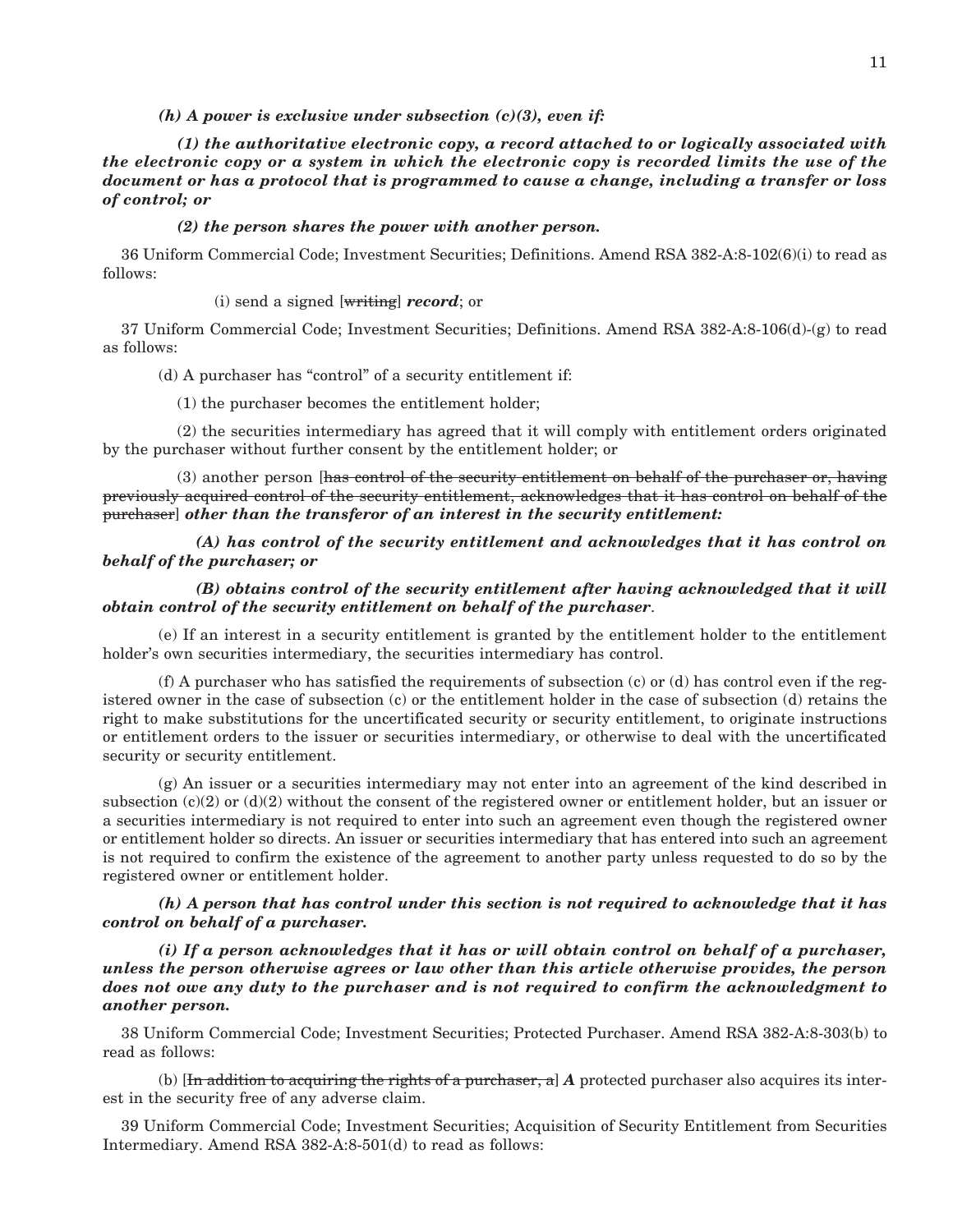(d) If a securities intermediary holds a financial asset for another person, and the financial asset is registered in the name of, payable to the order of, or specially indorsed to the [other] person, and has not been indorsed to the securities intermediary or in blank, the other person is treated as holding the financial asset directly rather than as having a security entitlement with respect to the financial asset.

40 Uniform Commercial Code; Secured Transactions; Definitions. Amend RSA 382-A:9-102(2) to read as follows:

 (2) "Account", except as used in "account for", *"account to," "account statement," "customer's account," "on account of," "statement of account," and paragraphs (14) and (29)* means a right to payment of a monetary obligation, whether or not earned by performance, (i) for property that has been or is to be sold, leased, licensed, assigned, or otherwise disposed of, (ii) for services rendered or to be rendered, (iii) for a policy of insurance issued or to be issued, (iv) for a secondary obligation incurred or to be incurred, (v) for energy provided or to be provided, (vi) for the use or hire of a vessel under a charter or other contract, (vii) arising out of the use of a credit or charge card or information contained on or for use with the card, or (viii) as winnings in a lottery or other game of chance operated or sponsored by a State, governmental unit of a State, or person licensed or authorized to operate the game by a State or governmental unit of a State. The term includes *controllable accounts and* health-care-insurance receivables. The term does not include (i) [rights to payment evidenced by chattel paper or an instrument] *chattel paper*, (ii) commercial tort claims, (iii) deposit accounts, (iv) investment property, (v) letter-of-credit rights or letters of credit, or (vi) rights to payment for money or funds advanced or sold, other than rights arising out of the use of a credit or charge card or information contained on or for use with the card*, or (vii) rights to payment evidenced by an instrument*.

41 New Paragraphs; Definitions; Uniform Commercial Code; Secured Transactions; Assignee. Amend RSA 382-A:9-102 by inserting after paragraph (6) the following new paragraphs:

(6A) "Assignee" means a person:

 (A) in whose favor a security interest that secures an obligation is created or provided for under a security agreement, whether or not an obligation to be secured is outstanding; or

(B) to which an account, chattel paper, payment intangible, or promissory note has been sold.

(6B) "Assignor" means a person that:

(A) under a security agreement creates or provides for a security interest that secures an obliga-

tion; or

(B) sells an account, chattel paper, payment intangible, or promissory note.

42 Uniform Commercial Code; Secured Transactions; Definitions. RSA 382-A:9-102(11) is repealed and reenacted to read as follows:

(11) "Chattel paper" means:

 (A) a right to payment of a monetary obligation secured by specific goods, if the right to payment and security agreement are evidenced by a record; or

 (B) a right to payment of a monetary obligation owed by a lessee under a lease agreement with respect to specific goods and a monetary obligation owed by the lessee in connection with the transaction giving rise to the lease, if:

(i) the right to payment and lease agreement are evidenced by a record; and

 (ii) the predominant purpose of the transaction giving rise to the lease was to give the lessee the right to possession and use of the goods.

The term does not include (i) a right to payment arising out of a charter or other contract involving the use or hire of a vessel or (ii) a right to payment arising out of the use of a credit or charge card or information contained on or for use with the card.

43 New Paragraphs; Uniform Commercial Code; Secured Transactions; Definitions. Amend RSA 382-A:9- 102 by inserting after paragraph 27 the following new paragraphs:

 (27A) "Controllable account" means an account evidenced by a controllable electronic record that provides that the account debtor undertakes to pay the person that under Section 12-105 has control of the controllable electronic record.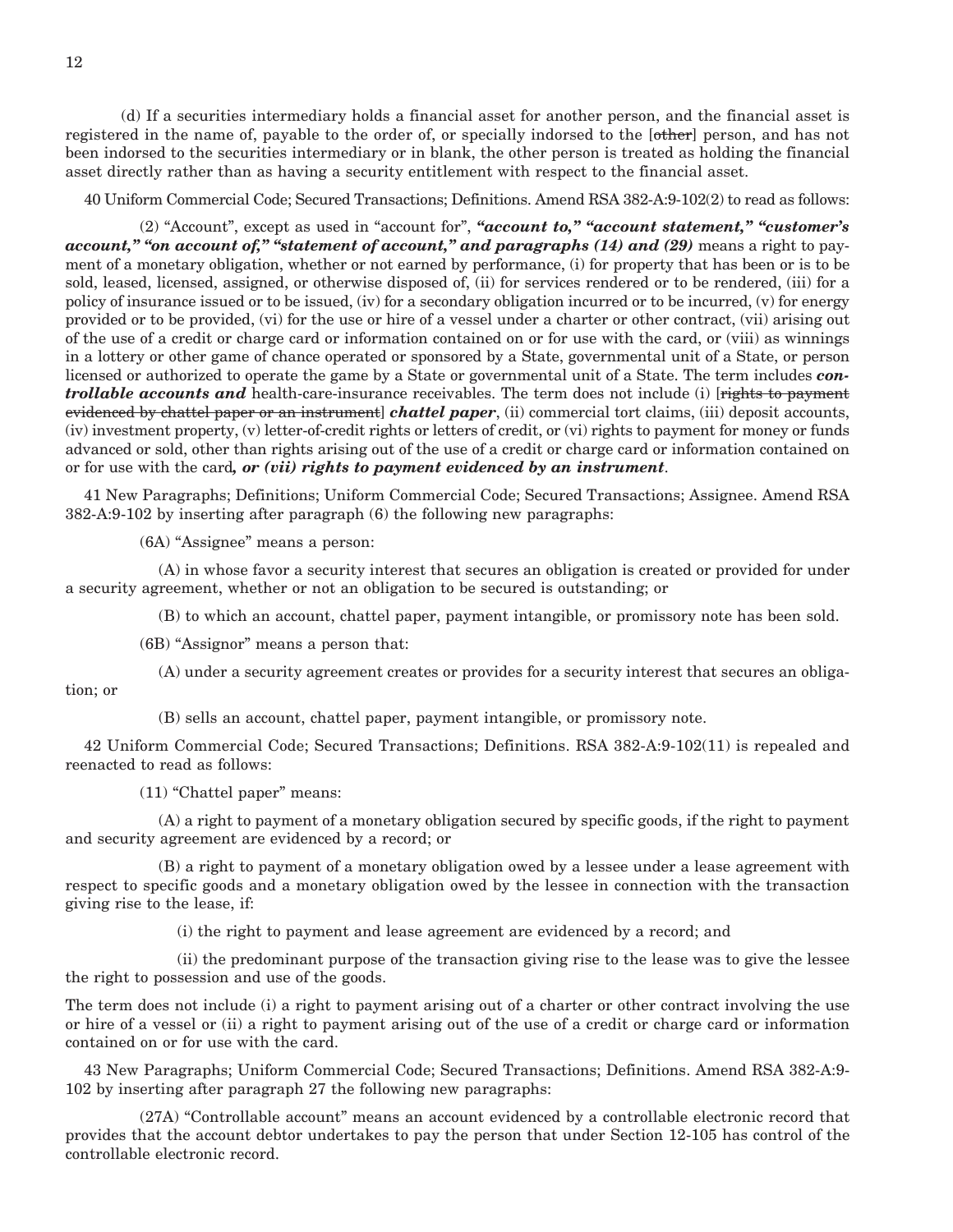(27B) "Controllable payment intangible" means a payment intangible evidenced by a controllable electronic record that provides that the account debtor undertakes to pay the person that under Section 12- 105 has control of the controllable electronic record.

44 New Paragraph; Uniform Commercial Code; Secured Transactions; Definitions. Amend RSA 382-A:9-102 by inserting after paragraph 31 the following new paragraph:

(31A) "Electronic money" means money in an electronic form.

45 Uniform Commercial Code; Secured Transactions; Definitions. Amend RSA 382-A:9-102(42) to read as follows:

 (42) "General intangible" means any personal property, including things in action, other than accounts, chattel paper, commercial tort claims, deposit accounts, documents, goods, instruments, investment property, letter-of-credit rights, letters of credit, money, and oil, gas, or other minerals before extraction. The term includes *controllable electronic records,* payment intangibles and software.

46 Uniform Commercial Code; Secured Transactions; Definitions. Amend RSA 382-A:9-102(47) to read as follows:

 (47) "Instrument" means a negotiable instrument (defined in Section 3-104), or any other writing that evidences a right to the payment of a monetary obligation, is not itself a security agreement or lease, and is of a type that in ordinary course of business is transferred by delivery with any necessary indorsement or assignment. The term does not include (i) investment property, (ii) letters of credit, [or] (iii) writings that evidence a right to payment arising out of the use of a credit or charge card or information contained on or for use with the card*, or (iv) writings that evidence chattel paper*.

47 New Paragraph; Definitions; Money; Secured Transactions; UCC. Amend RSA 382-A:9-102 by inserting after paragraph (54) the following new paragraph:

 (54A) "Money" has the meaning provided in Section 1-201(24), but the term does not include (i) a deposit account or (ii) money in an electronic form that cannot be subjected to control under Section 9-105A.

48 Definitions; Payment Intangible; Secured Transactions; UCC. Amend RSA 382-A:9-102(61) to read as follows:

 (61) "Payment intangible" means a general intangible under which the account debtor's principal obligation is a monetary obligation. *The term includes a controllable payment intangible.*

49 New Paragraph; Definitions; Tangible Money; Secured Transactions; UCC. Amend RSA 382-A:9-102 by inserting after paragraph (79) the following new paragraph:

(79A) "Tangible money" means money in a tangible form.

50 Definitions; Controllable Electronic Record; Qualified Purchaser; Secured Transactions; UCC. Amend RSA 382-A:9-102(b) to read as follows:

 (b) "Control" as provided in Section 7-106 and the following definitions in other articles apply to this article:

"Applicant" Section 5-102.

"Beneficiary" Section 5-102.

"Broker" Section 8-102.

"Certificated security" Section 8-102.

"Check" Section 3-104.

"Clearing corporation" Section 8-102.

"Contract for sale" Section 2-106.

# *"Controllable electronic record" Section 12-102.*

"Customer" Section 4-104.

"Entitlement holder" Section 8-102.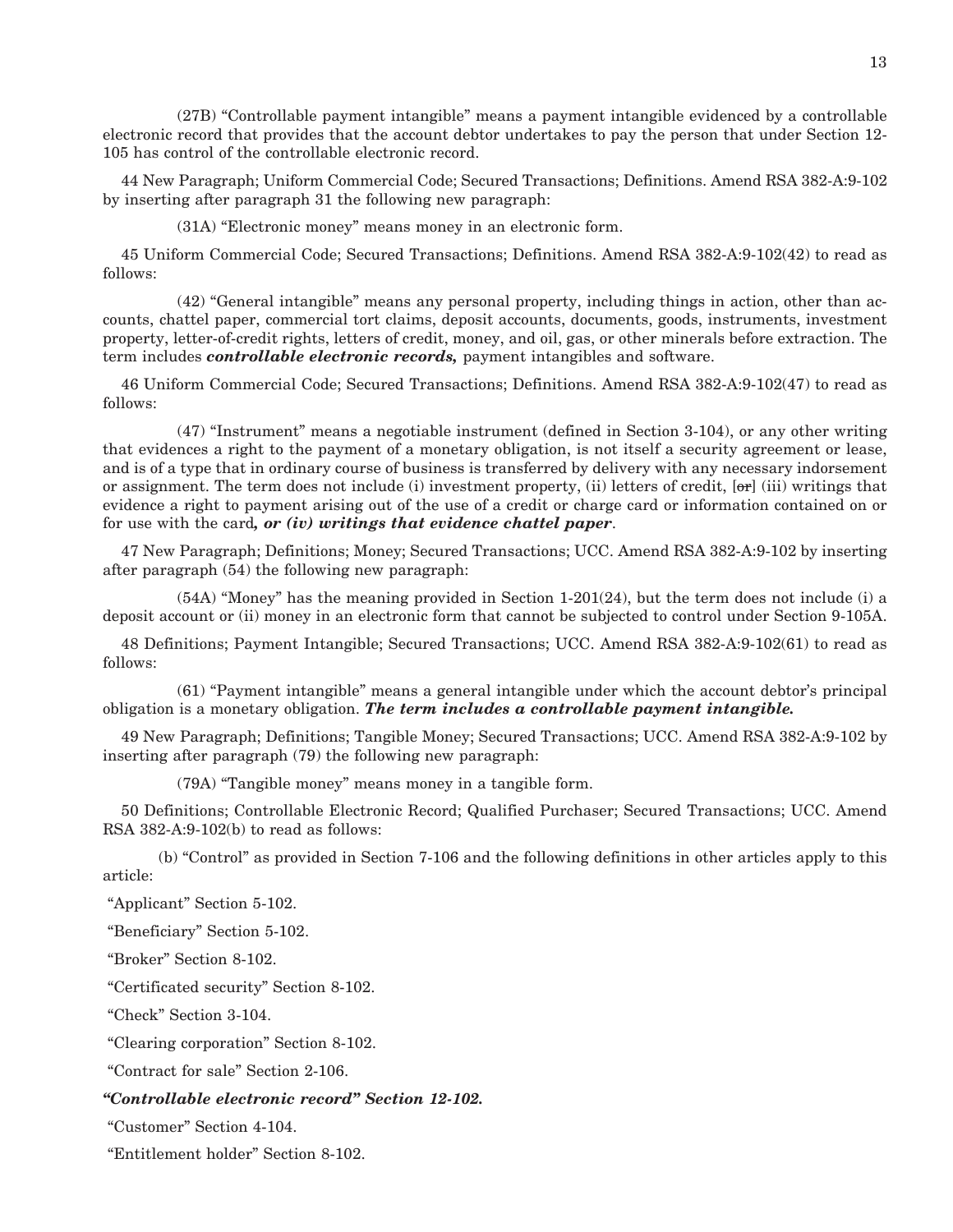| "Financial asset" Section 8-102. |  |  |  |  |  |
|----------------------------------|--|--|--|--|--|
|                                  |  |  |  |  |  |

"Holder in due course" Section 3-302.

- "Issuer" (with respect to a letter of credit or letter-of-credit right) Section 5-102.
- "Issuer" (with respect to a security) Section 8-201.
- "Issuer" (with respect to documents of title) Section 7-102.

"Lease" Section 2A-103.

- "Lease agreement" Section 2A-103.
- "Lease contract" Section 2A-103.
- "Leasehold interest" Section 2A-103.
- "Lessee" Section 2A-103.
- "Lessee in ordinary course of business" Section 2A-103.
- "Lessor" Section 2A-103.
- "Lessor's residual interest" Section 2A-103.
- "Letter of credit" Section 5-102.
- "Merchant" Section 2-104.
- "Negotiable instrument" Section 3-104.
- "Nominated person" Section 5-102.
- "Note" Section 3-104.
- "Proceeds of a letter of credit" Section 5-114.
- "Prove" Section 3-103.

# *"Qualifying purchaser" Section 12-102.*

- "Sale" Section 2-106.
- "Securities account" Section 8-501.
- "Securities intermediary" Section 8-102.
- "Security" Section 8-102.
- "Security certificate" Section 8-102.
- "Security entitlement" Section 8-102.
- "Uncertificated security" Section 8-102.
	- 51 Control of Deposit Account; Secured Transactions; UCC. Amend RSA 382-A:9-104 to read as follows:
	- 382-A:9-104 Control of Deposit Account.
		- (a) Requirements for control. A secured party has control of a deposit account if:
			- (1) the secured party is the bank with which the deposit account is maintained;
- (2) the debtor, secured party, and bank have agreed in [an authenticated] *a signed* record that the bank will comply with instructions originated by the secured party directing disposition of the funds in the deposit account without further consent by the debtor;  $[**or**]$ 
	- (3) the secured party becomes the bank's customer with respect to the deposit account*; or*

#### *(4) another person, other than the debtor:*

 *(A) has control of the deposit account and acknowledges that it has control on behalf of the secured party; or*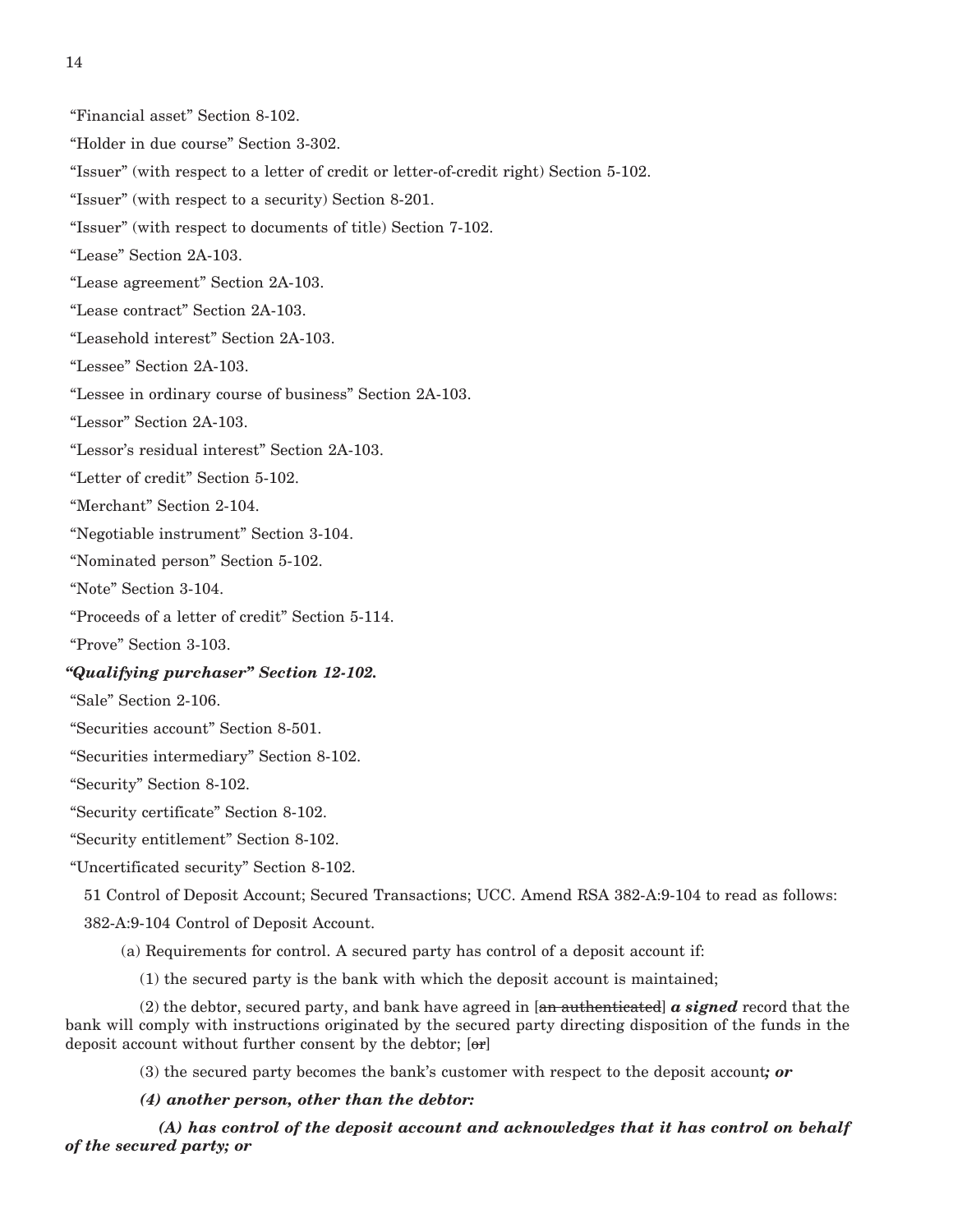## *(B) obtains control of the deposit account after having acknowledged that it will obtain control of the deposit account on behalf of the secured party*.

 (b) Debtor's right to direct disposition. A secured party that has satisfied subsection (a) has control, even if the debtor retains the right to direct the disposition of funds from the deposit account.

52 Control of Electronic Copy of Record Evidencing Chattel Paper; Secured Transactions; UCC. RSA 382- A:9-105 is repealed and reenacted to read as follows:

382-A:9-105 Control of Electronic Copy of Record Evidencing Chattel Paper.

 (a) General rule: control of electronic copy of record evidencing chattel paper. A purchaser has control of each authoritative electronic copy of a record evidencing chattel paper if a system employed for evidencing the assignment of interests in the chattel paper reliably establishes the purchaser as the person to which the chattel paper was assigned.

 (b) Single authoritative copy. A system satisfies subsection (a) if the record or records evidencing the chattel paper are created, stored, and assigned in such a manner that:

 (1) a single authoritative copy of the record or records exists which is unique, identifiable, and, except as otherwise provided in paragraphs (4), (5), and (6), unalterable;

(2) the authoritative copy identifies the purchaser as the assignee of the record or records;

 (3) the authoritative copy is communicated to and maintained by the purchaser or its designated custodian;

 (4) copies or amendments that add or change an identified assignee of the authoritative copy can be made only with the consent of the purchaser;

 (5) each copy of the authoritative copy and any copy of a copy is readily identifiable as a copy that is not the authoritative copy; and

(6) any amendment of the authoritative copy is readily identifiable as authorized or unauthorized.

 (c) One or more authoritative copies. A system satisfies subsection (a) and a purchaser has control of an electronic copy of a record evidencing chattel paper if:

 (1) the electronic copy, a record attached to or logically associated with the electronic copy, or a system in which the electronic copy is recorded:

 (A) enables the person readily to identify each electronic copy as an authoritative copy or nonauthoritative copy;

 (B) enables the purchaser readily to identify itself in any way, including by name, identifying number, cryptographic key, office, or account number, as the assignee of each authoritative electronic copy; and

(C) gives the purchaser exclusive power, subject to subsection (d), to:

 (i) prevent others from adding or changing an identified assignee of each authoritative electronic copy; and

(ii) transfer control of each authoritative electronic copy; or

(2) another person, other than the debtor:

 (A) has control of each authoritative electronic copy and acknowledges that it has control on behalf of the purchaser; or

 (B) obtains control of each authoritative electronic copy after having acknowledged that it will obtain control of the electronic copy on behalf of the purchaser.

 (d) Presumption of exclusivity of certain powers. If a person has the powers that are specified in subsection  $(c)(1)(C)$ , the powers are presumed to be exclusive.

(e) Meaning of exclusive. A power is exclusive under subsection  $(b)(1)(C)$ , even if:

 (1) the electronic copy, a record attached to or logically associated with the electronic copy, or a system in which the electronic copy is recorded limits the use of the electronic record or has a protocol programmed to cause a change, including a transfer or loss of control; or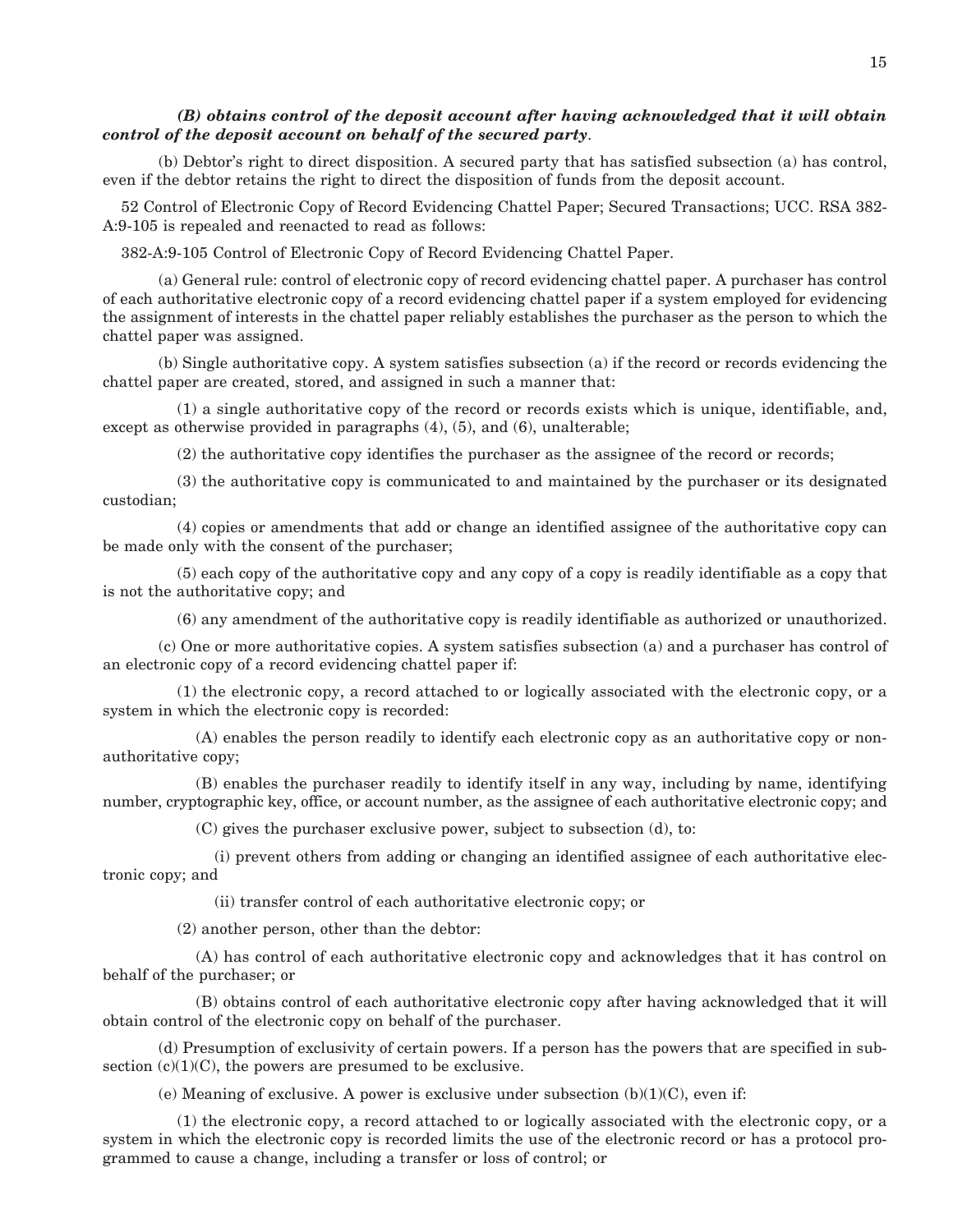(2) the purchaser shares the power with another person.

53 New Section; Control of Electronic Money. Amend RSA 382-A by inserting after section 9-105 the following new section:

382-A: 9-105A Control of Electronic Money.

(a) General rule: control of electronic money. A person has control of electronic money if:

 (1) the electronic money, a record attached to or logically associated with the electronic money, or a system in which the electronic money is recorded gives the person:

(A) the power to avail itself of substantially all the benefit from the electronic money; and

(B) exclusive power, subject to subsection (b), to:

 (i) prevent others from availing themselves of substantially all the benefit from the electronic money; and

 (ii) transfer control of the electronic money to another person or cause another person to obtain control of other electronic money as a result of the transfer of the electronic money; and

 (2) the electronic money, a record attached to or logically associated with the electronic money, or a system in which the electronic money is recorded enables the person readily to identify itself in any way, including by name, identifying number, cryptographic key, office, or account number, as having the powers under paragraph (1).

 (b) Presumption of exclusivity of certain powers. If a person has the powers that are specified in subsection  $(a)(1)(B)$ , the powers are presumed to be exclusive.

 (c) Control through another person. A person has control of electronic money if another person, other than the transferor of an interest in the electronic money:

(1) has control of the electronic money and acknowledges that it has control on behalf of the person, or

 (2) obtains control of the electronic money after having acknowledged that it will obtain control of the electronic money on behalf of the person.

(d) Meaning of exclusive. A power is exclusive under subsection  $(a)(1)(B)$ , even if:

 (1) the electronic money, a record attached to or logically associated with the electronic money, or a system in which the electronic money is recorded limits the use of the electronic money or has a protocol programmed to cause a change, including a transfer or loss of control; or

(2) the person shares the power with another person.

54 New Sections; Control of Controllable Electronic Record, Controllable Account, or Controllable Payment Intangible; Nor Requirement to Confirm; Secured Transactions; UCC. Amend RSA 382-A by inserting after section 107 the following new sections:

382-A:9-107A Control of Controllable Electronic Record, Controllable Account, or Controllable Payment Intangible.

 (a) Control under Section 12-105. A secured party has control of a controllable electronic record as provided in Section 12-105.

 (b) Control of controllable account and controllable payment intangible. A secured party has control of a controllable account or controllable payment intangible if the secured party has control of the controllable electronic record that evidences the controllable account or controllable payment intangible.

382-A:9-107B No Requirement to Acknowledge or Confirm; No Duties.

 (a) No requirement to acknowledge. A person that has control under Section 9-104, 9-105, or 9-105A is not required to acknowledge that it has or will obtain control on behalf of another person.

 (b) No duties or confirmation. If a person acknowledges that it has or will obtain control on behalf of another person, unless the person otherwise agrees or law other than this article otherwise provides, the person does not owe any duty to the other person and is not required to confirm the acknowledgment to another person.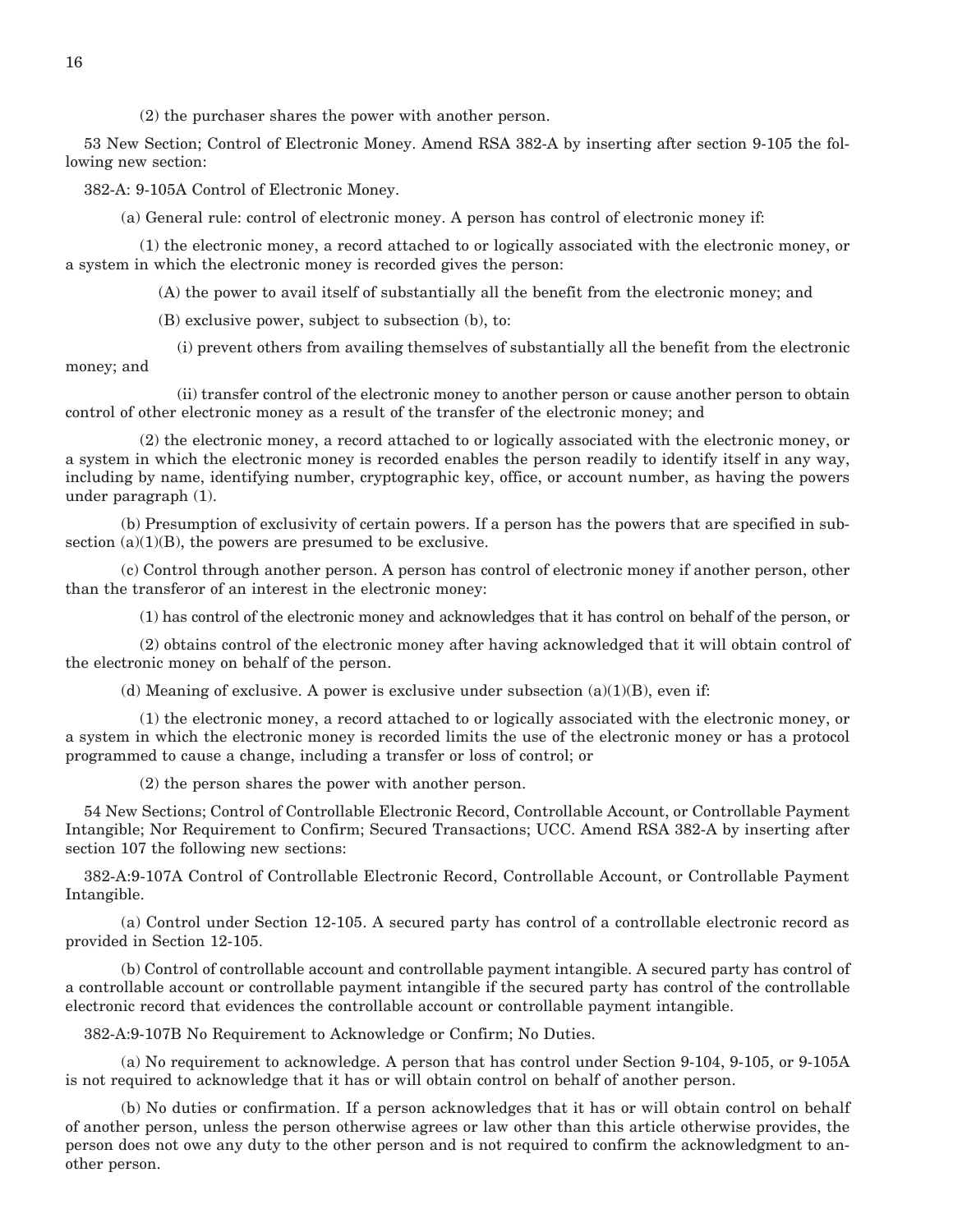55 Attachment and Enforceability of Security Interest; Secured Transactions; UCC. Amend RSA 382-A:9- 203(b)(3) to read as follows:

(3) one of the following conditions is met:

 (A) the debtor has [authenticated] *signed* a security agreement that provides a description of the collateral and, if the security interest covers timber to be cut, a description of the land concerned;

 (B) the collateral is not a certificated security and is in the possession of the secured party under Section 9-313 pursuant to the debtor's security agreement;

 (C) the collateral is a certificated security in registered form and the security certificate has been delivered to the secured party under Section 8-301 pursuant to the debtor's security agreement; [or]

 (D) the collateral is *controllable accounts, controllable electronic records, controllable payment intangibles,* deposit accounts, [electronic chattel paper,] *electronic documents, electronic money,*  investment property, *or* letter-of-credit rights[, or electronic documents,] and the secured party has control under Section 7-106, 9-104, 9-105, *9-105A,* 9-106, [or] 9-107*, or 9-107A* pursuant to the debtor's security agreement*; or*

#### *(E) the collateral is chattel paper and the secured party has possession and control under Section 9-314A pursuant to the debtor's security agreement*.

56 Attachment and Enforceability; Secured Transactions; UCC. Amend RSA 382-A:9-203(b)-(c) to read as follows:

 (b) When after-acquired property clause not effective. *Subject to subsection (c),* a security interest does not attach under a term constituting an after-acquired property clause to:

 (1) consumer goods, other than an accession when given as additional security, unless the debtor acquires rights in them within 10 days after the secured party gives value; or

(2) a commercial tort claim.

 (c) *Limitation on subsection (b). Subsection (b) does not prevent a security interest from attaching:*

 *(1) to consumer goods as proceeds under Section 9-315(a) or commingled goods under section 9-336(c);*

 *(2) to a commercial tort claim as proceeds under Section 9-315(a); or*

# *(3) under an after-acquired property clause to property that is proceeds of consumer goods or a commercial tort claim.*

 *(d)* Future advances and other value. A security agreement may provide that collateral secures, or that accounts, chattel paper, payment intangibles, or promissory notes are sold in connection with, future advances or other value, whether or not the advances or value are given pursuant to commitment.

57 Duties and Rights; Secured Party in Control; Secured Transactions; UCC. Amend the introductory paragraph of RSA 382-A:9-207(c) to read as follows:

 (c) Duties and rights when secured party in possession or control. Except as otherwise provided in subsection (d), a secured party having possession of collateral or control of collateral under Section 7-106, 9-104, 9-105, *9-105A,* 9-106, [or] 9-107*, or 9-107A*:

58 Additional Duties of Secured Party; Secured Transactions; UCC. Amend RSA 382-A:9-208(b) to read as follows:

(b) Duties of secured party after receiving demand from debtor. Within 10 days after receiving  $\left[-\frac{1}{2} + \frac{1}{2} + \frac{1}{2} + \frac{1}{2} + \frac{1}{2} + \frac{1}{2} + \frac{1}{2} + \frac{1}{2} + \frac{1}{2} + \frac{1}{2} + \frac{1}{2} + \frac{1}{2} + \frac{1}{2} + \frac{1}{2} + \frac{1}{2} + \frac$ authenticated] *a signed* demand by the debtor:

(1) a secured party having control of a deposit account under Section 9-104(a)(2) shall send to the bank with which the deposit account is maintained [an authenticated]*a signed* statement that releases the bank from any further obligation to comply with instructions originated by the secured party;

(2) a secured party having control of a deposit account under Section  $9-104(a)(3)$  shall: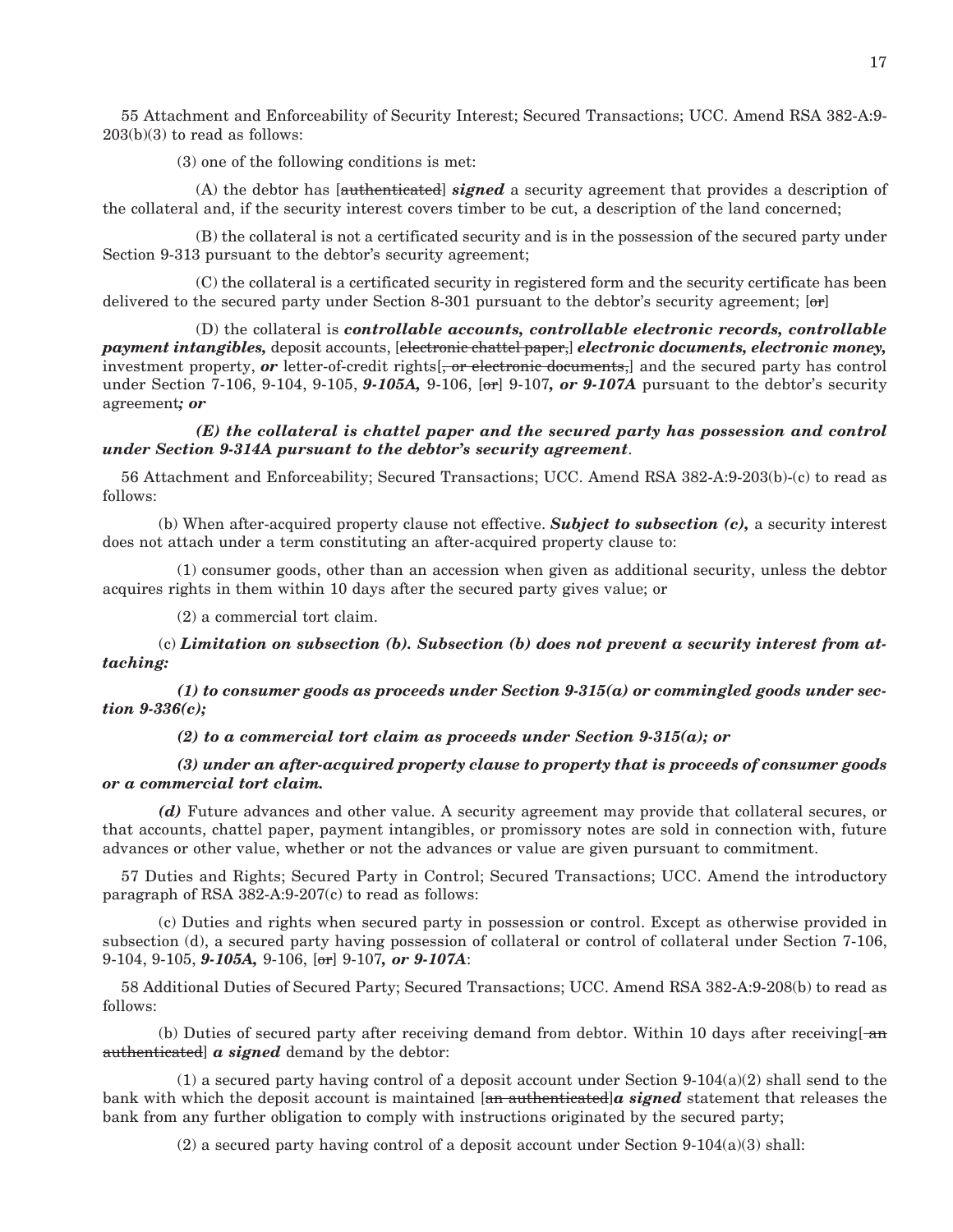- (A) pay the debtor the balance on deposit in the deposit account; or
- (B) transfer the balance on deposit into a deposit account in the debtor's name;

(3) a secured party, other than a buyer, having control [of electronic chattel paper] under Section 9-105 *of an electronic copy of a record evidencing chattel paper* shall *transfer control of the electronic copy to the debtor or a person designated by the debtor;*  $\lbrack \cdot \rbrack$ 

 $[(A)$  communicate the authoritative copy of the electronic chattel paper to the debtor or its designated custodian;

 $(B)$  if the debtor designates a custodian that is the designated custodian with which the authoritative copy of the electronic chattel paper is maintained for the secured party, communicate to the custodian an authenticated record releasing the designated custodian from any further obligation to comply with instructions originated by the secured party and instructing the custodian to comply with instructions originated by the debtor; and

 (C) take appropriate action to enable the debtor or its designated custodian to make copies of or revisions to the authoritative copy which add or change an identified assignee of the authoritative copy without the consent of the secured party;

(4) a secured party having control of investment property under Section 8-106(d)(2) or 9-106(b) shall send to the securities intermediary or commodity intermediary with which the security entitlement or commodity contract is maintained an [authenticated record] *a signed record* that releases the securities intermediary or commodity intermediary from any further obligation to comply with entitlement orders or directions originated by the secured party;

 (5) a secured party having control of a letter-of-credit right under Section 9-107 shall send to each person having an unfulfilled obligation to pay or deliver proceeds of the letter of credit to the secured party [an authenticated] *a signed* release from any further obligation to pay or deliver proceeds of the letter of credit to the secured party; [and

(6) a secured party having control of an electronic document shall:

(A) give control of the electronic document to the debtor or its designated custodian;

 $(B)$  if the debtor designates a custodian that is the designated custodian with which the authoritative copy of the electronic document is maintained for the secured party, communicate to the custodian an authenticated record releasing the designated custodian from any further obligation to comply with instructions originated by the secured party and instructing the custodian to comply with instructions originated by the debtor; and

 (C) take appropriate action to enable the debtor or its designated custodian to make copies of or revisions to the authoritative copy which add or change an identified assignee of the authoritative copy without the consent of the secured party.

 *(6) a secured party having control under Section 7-106 of an authoritative copy of an electronic document of title shall transfer control of the authoritative copy to the debtor or a person designated by the debtor;*

 *(7) a secured party having control under Section 9-105A of electronic money shall transfer control of the electronic money to the debtor or a person designated by the debtor; and*

 *(8) a secured party having control under Section 12-105 of a controllable electronic record shall transfer control of the controllable electronic record to the debtor or a person designated by the debtor.*

59 Law Governing Perfection; Secured Transactions; UCC. Amend RSA 382-A:9-301 to read as follows:

382-A:9-301 Law Governing Perfection and Priority of Security Interests. Except as otherwise provided in Sections 9-303 through [9-306] *9-306B*, the following rules determine the law governing perfection, the effect of perfection or nonperfection, and the priority of a security interest in collateral:

 (1) Except as otherwise provided in this section, while a debtor is located in a jurisdiction, the local law of that jurisdiction governs perfection, the effect of perfection or nonperfection, and the priority of a security interest in collateral.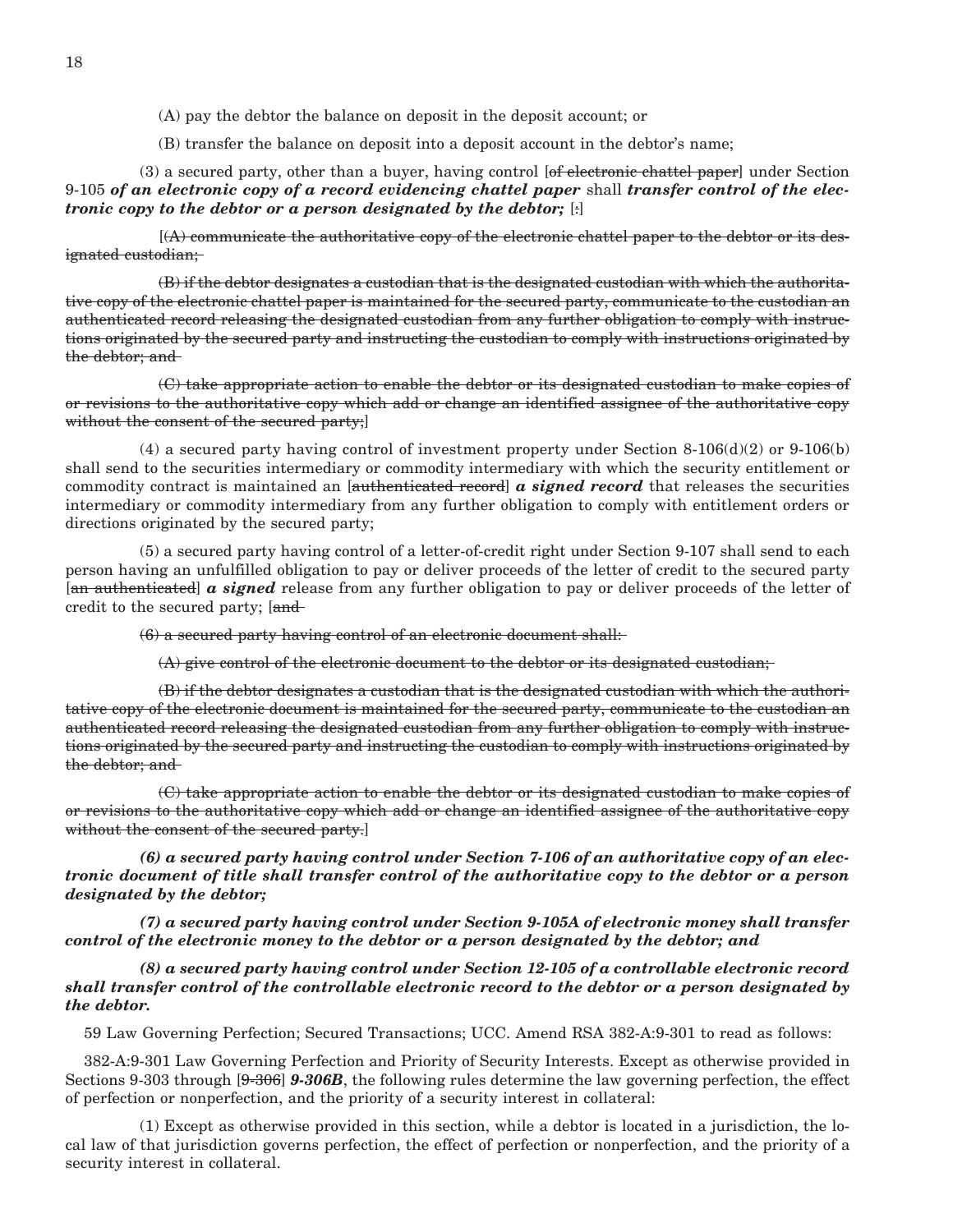(2) While collateral is located in a jurisdiction, the local law of that jurisdiction governs perfection, the effect of perfection or nonperfection, and the priority of a possessory security interest in that collateral.

 (3) Except as otherwise provided in paragraph (4), while tangible negotiable documents, goods, instruments, *or tangible* money[, or tangible chattel paper] is located in a jurisdiction, the local law of that jurisdiction governs:

(A) perfection of a security interest in the goods by filing a fixture filing;

(B) perfection of a security interest in timber to be cut; and

 (C) the effect of perfection or nonperfection and the priority of a nonpossessory security interest in the collateral.

 (4) The local law of the jurisdiction in which the wellhead or minehead is located governs perfection, the effect of perfection or nonperfection, and the priority of a security interest in as-extracted collateral.

60 New Sections; Chattel Paper Evidenced by Authoritative Electronic Copy. Amend RSA 382-A by inserting after section 9-306 the following new sections:

382-A:9-306A Law Governing Perfection and Priority of Security Interests in Chattel Paper.

 (a) Chattel paper evidenced by authoritative electronic copy. Except as provided in subsection (e), if chattel paper is evidenced only by an authoritative electronic copy of the chattel paper or is evidenced by an authoritative electronic copy and an authoritative tangible copy, the local law of the electronic chattel paper's jurisdiction governs perfection, the effect of perfection or nonperfection, and the priority of a security interest in the chattel paper.

 (b) Electronic Chattel Paper's Jurisdiction. The following rules determine the electronic chattel paper's jurisdiction under this section:

 (1) If the authoritative electronic copy of chattel paper, or a record attached to or logically associated with the electronic copy which is readily available for review, expressly provides that a particular jurisdiction is the electronic chattel paper's jurisdiction for purposes of this part, this article, or the [Uniform Commercial Code], that jurisdiction is the electronic chattel paper's jurisdiction.

 (2) If paragraph (1) does not apply and the rules of the system in which the electronic copy is recorded are readily available for review and expressly provide that a particular jurisdiction is the controllable electronic record's jurisdiction for purposes of this part, this article, or the [Uniform Commercial Code], that jurisdiction is the electronic chattel paper's jurisdiction.

 (3) If paragraphs (1) and (2) do not apply and the electronic copy, or a record attached to or logically associated with the electronic copy which is readily available for review, expressly provides that the chattel paper is governed by the law of a particular jurisdiction, that jurisdiction is the electronic chattel paper's jurisdiction.

 (4) If paragraphs (1) through (3) do not apply and the rules of the system in which the electronic copy is recorded are readily available for review and expressly provide that the chattel paper or the system is governed by the law of a particular jurisdiction, that jurisdiction is the electronic chattel paper's jurisdiction.

 (5) If paragraphs (1) through (4) do not apply, the electronic chattel paper's jurisdiction is the jurisdiction in which the debtor is located.

 (c) Relation of transaction to electronic chattel paper's jurisdiction not necessary. Subsections (a) and (b) apply even if a transaction does not bear any relation to the electronic chattel paper's jurisdiction.

 (d) Chattel paper evidenced by authoritative tangible copy. If an authoritative tangible copy of a record evidences chattel paper and the chattel paper is not evidenced by an authoritative electronic copy, while an authoritative tangible copy of a record evidencing chattel paper is located in a jurisdiction, the local law of that jurisdiction governs:

(A) perfection of a security interest in the chattel paper by possession under Section 9-314A; and

(B) the effect of perfection or nonperfection and the priority of a security interest in the chattel paper.

 (e) When perfection governed by law of jurisdiction where debtor is located. The local law of the jurisdiction in which the debtor is located governs perfection of a security interest in chattel paper by filing.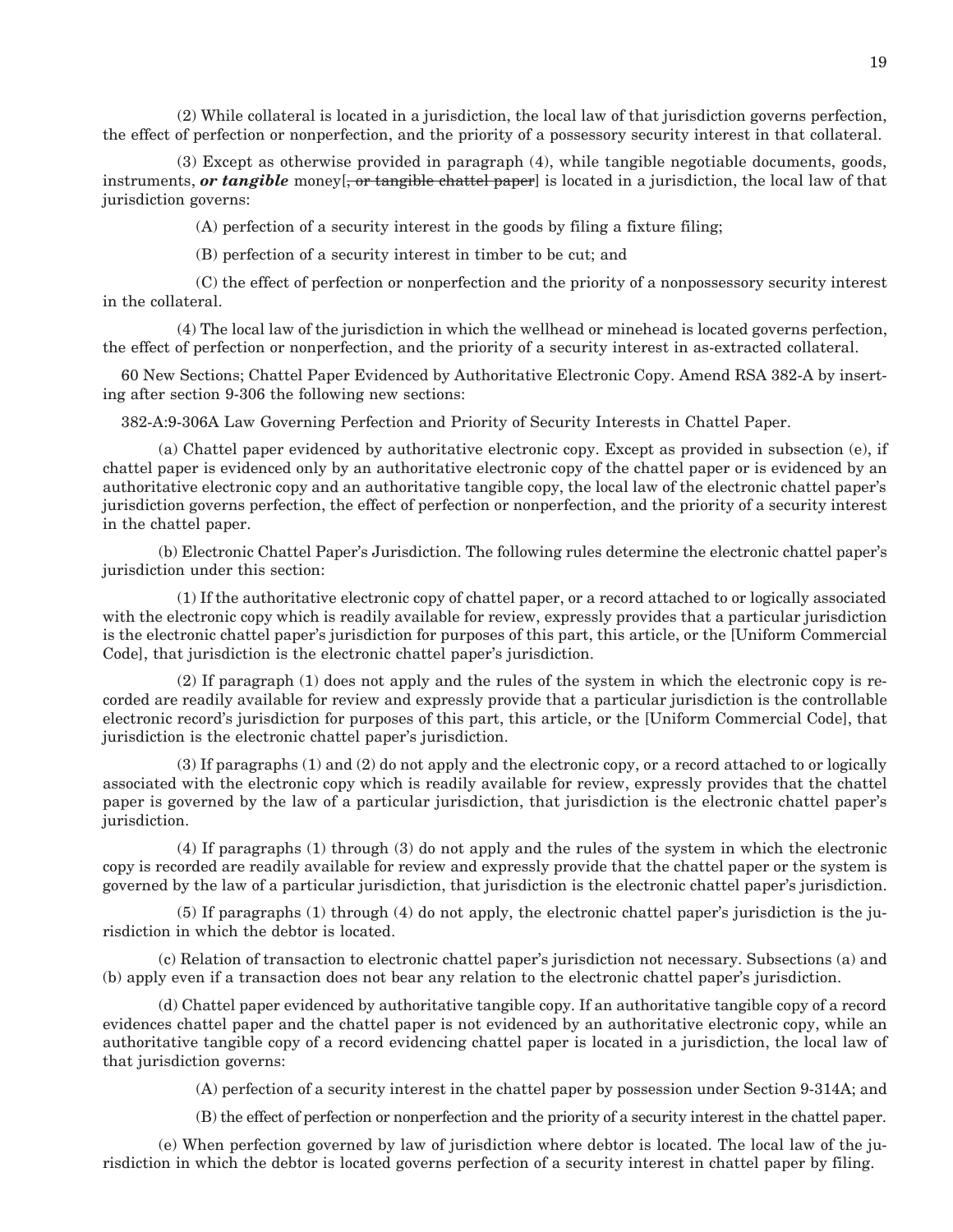382-A:9-306B Law Governing Perfection and Priority of Security Interests in Controllable Accounts, Controllable Electronic Records, and Controllable Payment Intangibles.

 (a) Governing law: general rules. Except as provided in subsection (b), the local law of the controllable electronic record's jurisdiction as specified in Section 12-107(c) and (d) governs perfection, the effect of perfection or nonperfection, and the priority of a security interest in a controllable account, controllable electronic record, or controllable payment intangible.

 (b) When perfection governed by law of jurisdiction where debtor is located. The local law of the jurisdiction in which the debtor is located governs:

 (1) perfection of a security interest in a controllable account, controllable electronic record, or controllable payment intangible by filing; and

 (2) automatic perfection of a security interest in a controllable payment intangible created by a sale of the controllable payment intangible.

61 When Filing Required; Secured Transactions; UCC. Amend RSA 382-A:9-310(b)(8)-(10) to read as follows:

 (8) in *controllable accounts, controllable electronic records, controllable payment intangibles,* deposit accounts, [electronic chattel paper,] electronic documents, investment property, or letter-ofcredit rights which is perfected by control under Section 9-314;

(9) *in chattel paper which is perfected by possession and control under Section 9-314A;*

 *(10)* in proceeds which is perfected under Section 9-315; or

 $[(10)(11)$  that is perfected under Section 9-316.

62 Perfection of Security Interests; Secured Transactions; UCC. Amend RSA 382-A:9-312 to read as follows:

382-A:9-312 Perfection of Security Interests in Chattel Paper, *Controllable Accounts, Controllable Electronic Records, Controllable Payment Intangibles,* Deposit Accounts, Documents, Goods Covered by Documents, Instruments, Investment Property, Letter-of-Credit Rights, and Money; Perfection by Permissive Filing; Temporary Perfection Without Filing or Transfer of Possession.

 (a) Perfection by filing permitted. A security interest in chattel paper, [negotiable documents,] *controllable accounts, controllable electronic records, controllable payment intangibles, instruments,* [or] investment property*, or negotiable documents* may be perfected by filing.

 (b) Control or possession of certain collateral. Except as otherwise provided in Section 9-315(c) and (d) for proceeds:

(1) a security interest in a deposit account may be perfected only by control under Section 9-314;

 (2) and except as otherwise provided in Section 9-308(d), a security interest in a letter-of-credit right may be perfected only by control under Section 9-314; [and]

 (3) a security interest in *tangible* money may be perfected only by the secured party's taking possession under Section 9-313*; and* 

#### *(4) a security interest in electronic money may be perfected only by control under Section 9-314*.

 (c) Goods covered by negotiable document. While goods are in the possession of a bailee that has issued a negotiable document covering the goods:

 (1) a security interest in the goods may be perfected by perfecting a security interest in the document; and

 (2) a security interest perfected in the document has priority over any security interest that becomes perfected in the goods by another method during that time.

 (d) Goods covered by nonnegotiable document. While goods are in the possession of a bailee that has issued a nonnegotiable document covering the goods, a security interest in the goods may be perfected by:

(1) issuance of a document in the name of the secured party;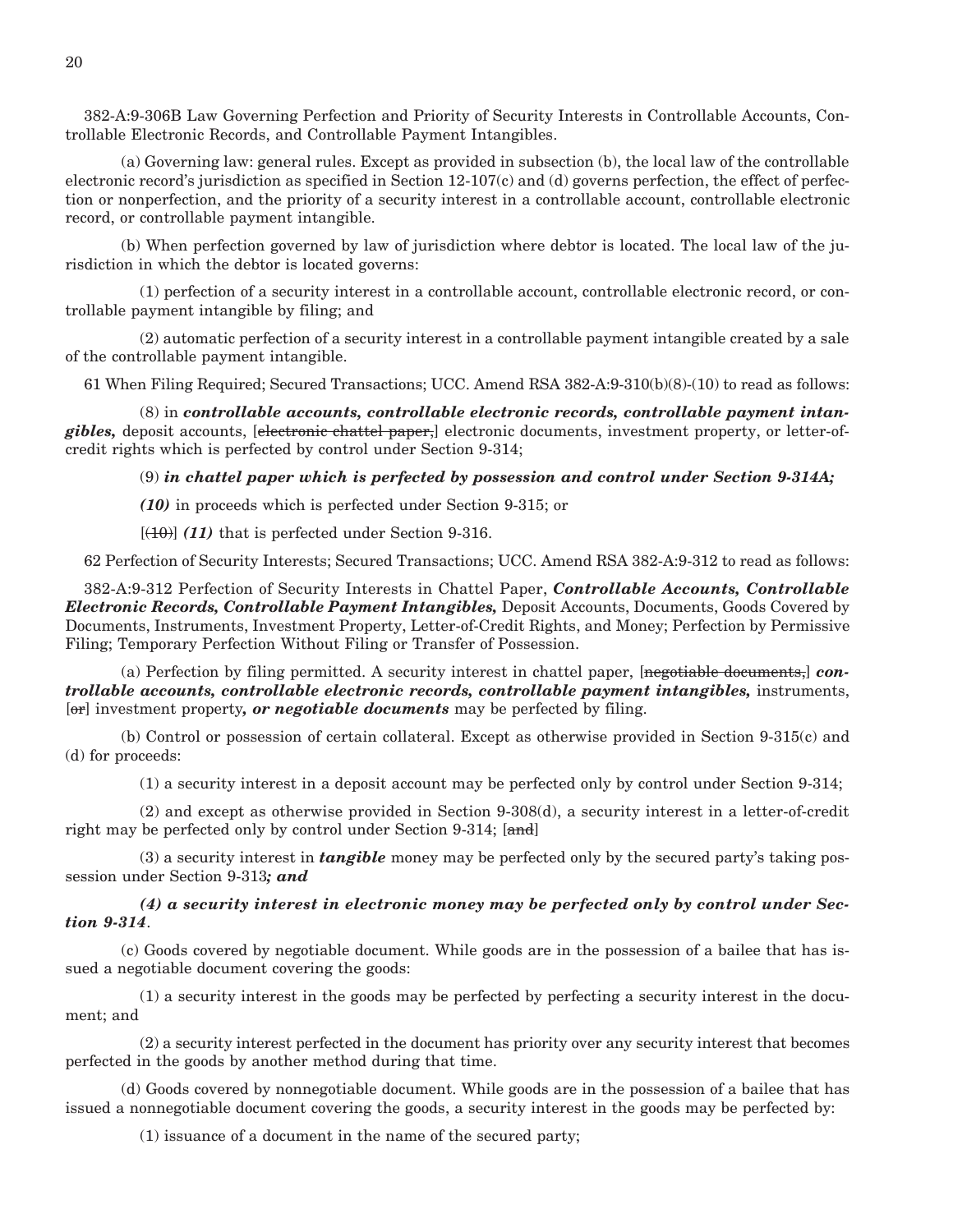(2) the bailee's receipt of notification of the secured party's interest; or

(3) filing as to the goods.

 (e) Temporary perfection: new value. A security interest in certificated securities, negotiable documents, or instruments is perfected without filing or the taking of possession or control for a period of 20 days from the time it attaches to the extent that it arises for new value given under [an authenticated] *a signed*  security agreement.

 (f) Temporary perfection: goods or documents made available to debtor. A perfected security interest in a negotiable document or goods in possession of a bailee, other than one that has issued a negotiable document for the goods, remains perfected for 20 days without filing if the secured party makes available to the debtor the goods or documents representing the goods for the purpose of:

(1) ultimate sale or exchange; or

 (2) loading, unloading, storing, shipping, transshipping, manufacturing, processing, or otherwise dealing with them in a manner preliminary to their sale or exchange.

 (g) Temporary perfection: delivery of security certificate or instrument to debtor. A perfected security interest in a certificated security or instrument remains perfected for 20 days without filing if the secured party delivers the security certificate or instrument to the debtor for the purpose of:

(1) ultimate sale or exchange; or

(2) presentation, collection, enforcement, renewal, or registration of transfer.

(h) Expiration of temporary perfection. After the 20-day period specified in subsection (e),  $(f)$ , or  $(g)$ expires, perfection depends upon compliance with this article.

63 Possession By Secured Party Perfection; Secured Transactions; UCC. Amend RSA 382-A:9-313(a) to read as follows:

 (a) Perfection by possession or delivery. Except as otherwise provided in subsection (b), a secured party may perfect a security interest in [tangible negotiable documents,] goods, instruments, *negotiable tangible documents, or tangible* money, [or tangible chattel paper] by taking possession of the collateral. A secured party may perfect a security interest in certificated securities by taking delivery of the certificated securities under Section 8-301.

64 Possession by a Secured Party; Perfection; Secured Transactions; UCC. Amend RSA 382-A:9-313(c) to read as follows:

 (c) Collateral in possession of person other than debtor. With respect to collateral other than certificated securities and goods covered by a document, a secured party takes possession of collateral in the possession of a person other than the debtor, the secured party, or a lessee of the collateral from the debtor in the ordinary course of the debtor's business, when:

 (1) the person in possession [authenticates] *signs* a record acknowledging that it holds possession of the collateral for the secured party's benefit; or

 (2) the person takes possession of the collateral after having [authenticated] *signed* a record acknowledging that it will hold possession of collateral for the secured party's benefit.

65 Perfection by Control; Secured Transactions; UCC. Amend RSA 382-A:9-314(a)-(b) to read as follows:

 (a) Perfection by control. A security interest in[ investment property, deposit accounts, letter-of-credit rights, electronic chattel paper, or electronic documents] *controllable accounts, controllable electronic records, controllable payment intangibles, deposit accounts, electronic documents, electronic money, investment property, or letter-of-credit rights* may be perfected by control of the collateral under Section 7-106, 9-104, [9-105,] *9-105A,* 9-106,[ or] 9-107*, or 9-107A*.

 (b) Specified collateral: time of perfection by control; continuation of perfection. A security interest in *controllable accounts, controllable electronic records, controllable payment intangibles,* deposit accounts,[ electronic chattel paper, letter-of-credit rights, or] electronic documents*, electronic money, or letter-of-credit rights* is perfected by control under Section 7-106, 9-104, [9-105,] *9-105A,* [or] 9-107*, or 9-107A* when the secured party obtains control and remains perfected by control only while the secured party retains control.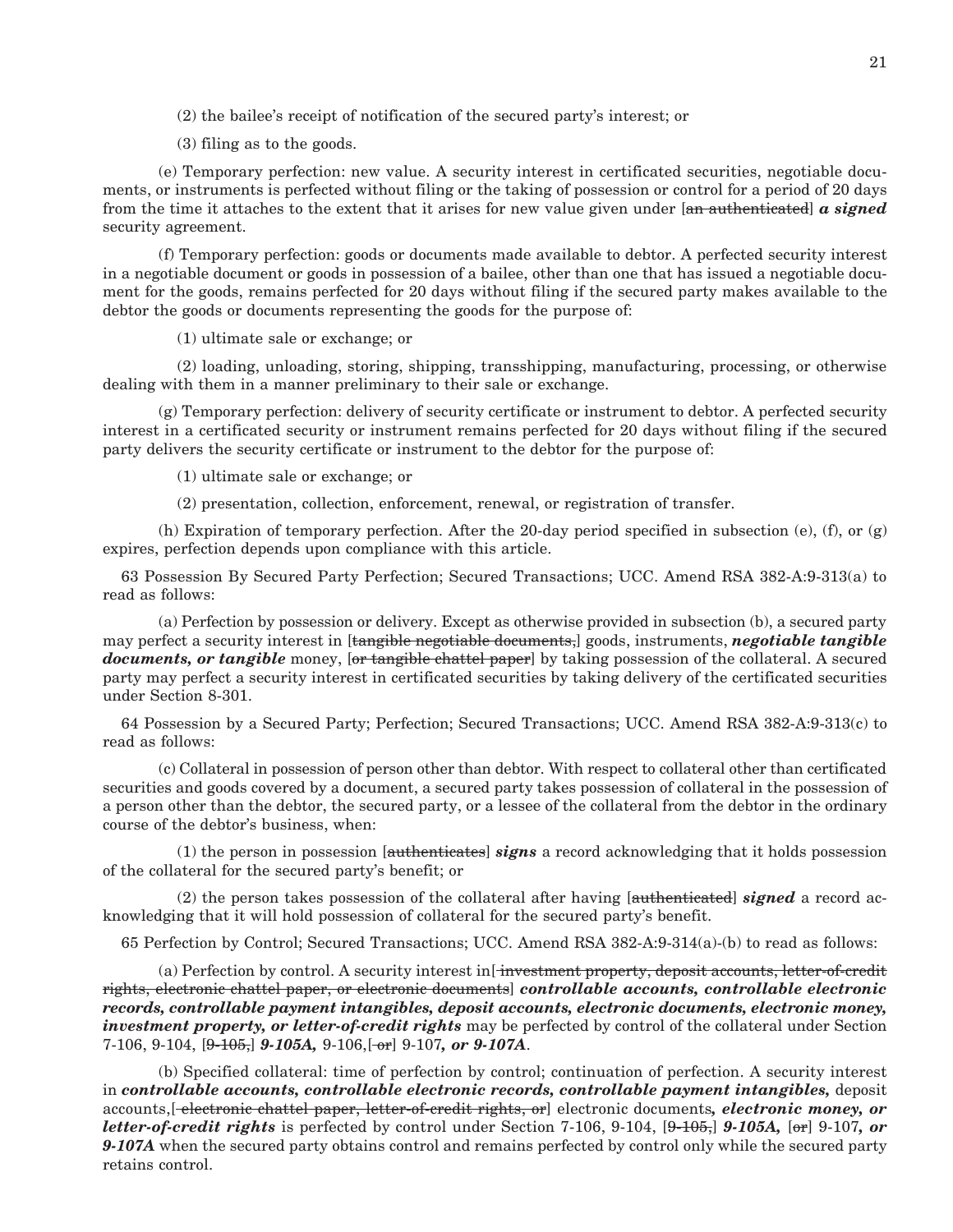66 New Section; Perfection by Possession; Secured Transactions; UCC. Amend RSA 382-A by inserting after section 9-314 the following new section:

9-314A Perfection by Possession and Control of Chattel Paper.

 (a) Perfection by possession and control. A secured party may perfect a security interest in chattel paper by taking possession of each authoritative tangible copy of the record evidencing the chattel paper and obtaining control of each authoritative electronic copy of the electronic record evidencing the chattel paper.

 (b) Time of perfection; continuation of perfection. A security interest is perfected under subsection (a) when the secured party takes possession and obtains control and remains perfected under subsection (a) only while the secured party retains possession and control.

 (c) Application of Section 9-313 to Perfection by Possession of Chattel Paper. Section 9-313(c) and (f) through (i) applies to perfection by possession of an authoritative tangible copy of a record evidencing chattel paper.

67 Continued Perfection of Security Interest; Secured Transactions; UCC. Amend the introductory paragraph of RSA 382-A:9-316(a) to read as follows:

 (a) General rule: effect on perfection of change in governing law. A security interest perfected pursuant to the law of the jurisdiction designated in Section 9-301(1), [or] 9-305(c), 9-306A(e), or 9-306B(b) remains perfected until the earliest of:

68 Continued Perfection of Security Interest; Secured Transactions; UCC. Amend RSA 382-A:9-316(f) to read as follows:

 (f) Change in jurisdiction of *controllable electronic record,* bank, issuer, nominated person, securities intermediary, or commodity intermediary. A security interest in *controllable accounts, controllable electronic records, controllable payment intangibles, chattle paper,* deposit accounts, letter-of-credit rights, or investment property which is perfected under the law of the *controllable electronic record's jurisdiction, the electronic chattel paper's jurisdiction, the bank's jurisdiction, the issuer's jurisdiction,* a nominated person's jurisdiction, the securities intermediary's jurisdiction, or the commodity intermediary's jurisdiction, as applicable, remains perfected until the earlier of:

(1) the time the security interest would have become unperfected under the law of that jurisdiction; or

(2) the expiration of 4 months after a change of the applicable jurisdiction to another jurisdiction.

69 Interest that Take Priority Over or Take Free of Security Interest or Agricultural Lien; Secured Transactions; UCC. Amend RSA 382-A:9-317 to read as follows:

382-A:9-317 Interests That Take Priority Over or Take Free of Security Interest or Agricultural Lien.

 (a) Conflicting security interests and rights of lien creditors. A security interest or agricultural lien is subordinate to the rights of:

(1) a person entitled to priority under Section 9-322; and

 (2) except as otherwise provided in subsection (e), a person that becomes a lien creditor before the earlier of the time:

(A) the security interest or agricultural lien is perfected; or

 $(B)$  one of the conditions specified in Section 9-203(b)(3) is met and a financing statement covering the collateral is filed.

(b) Buyers that receive delivery. Except as otherwise provided in subsection (e), a buyer $\frac{1}{2}$ , other than a secured party,] of [tangible chattel paper, tangible documents,] goods, instruments, *tangible documents,* or a certificated security takes free of a security interest or agricultural lien if the buyer gives value and receives delivery of the collateral without knowledge of the security interest or agricultural lien and before it is perfected.

 (c) Lessees that receive delivery. Except as otherwise provided in subsection (e), a lessee of goods takes free of a security interest or agricultural lien if the lessee gives value and receives delivery of the collateral without knowledge of the security interest or agricultural lien and before it is perfected.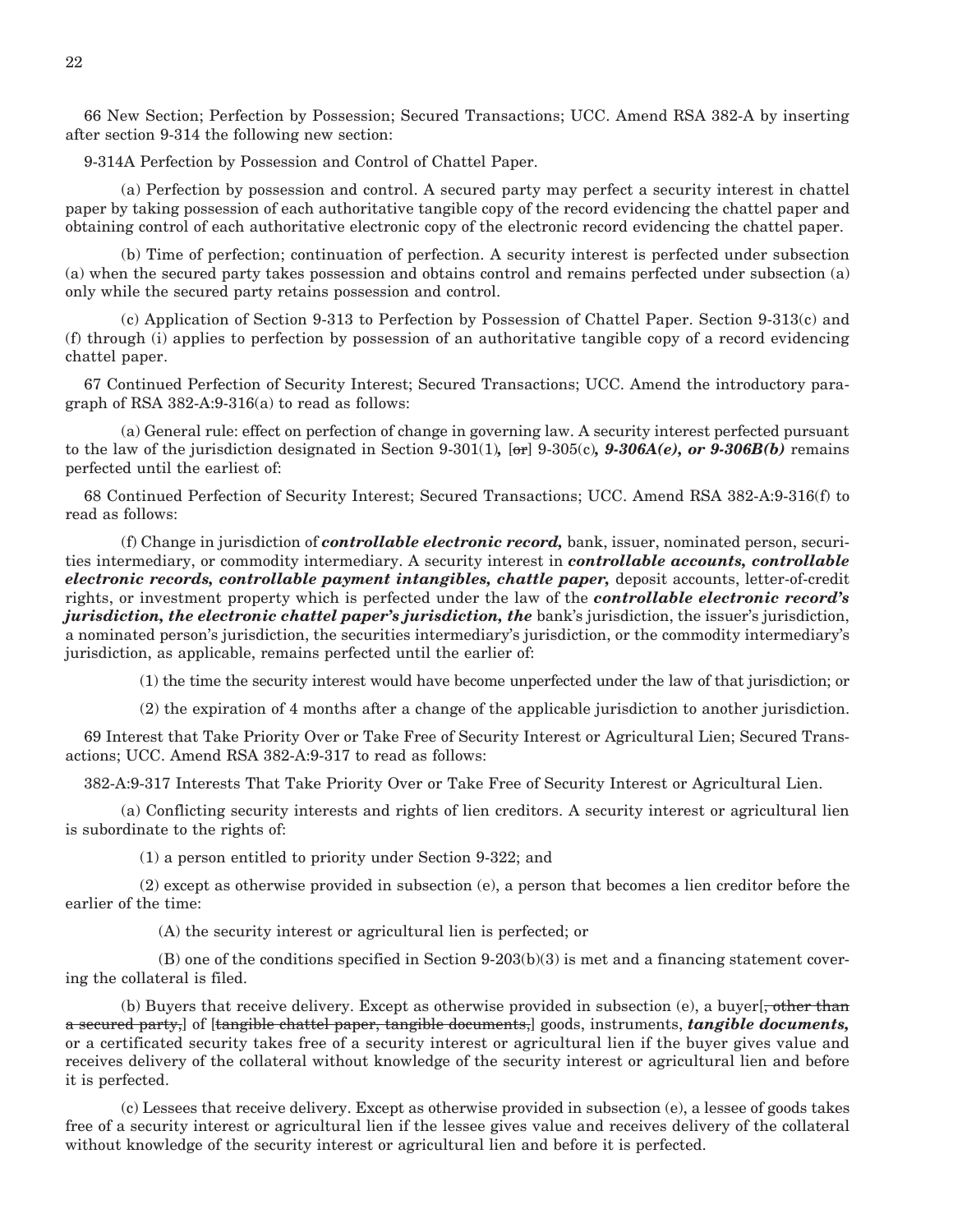(d) Licensees and buyers of certain collateral. *Subject to subsections (f), (g), (h), and (i)* a licensee of a general intangible or a buyer, other than a secured party, of collateral other than [tangible chattel paper,] *electronic money,* tangible documents, goods, instruments, or a certificated security takes free of a security interest if the licensee or buyer gives value without knowledge of the security interest and before it is perfected.

 (e) Purchase-money security interest. Except as otherwise provided in Sections 9-320 and 9-321, if a person files a financing statement with respect to a purchase-money security interest before or within 20 days after the debtor receives delivery of the collateral, the security interest takes priority over the rights of a buyer, lessee, or lien creditor which arise between the time the security interest attaches and the time of filing.

 *(f) Buyers of chattel paper. A buyer, other than a secured party, of chattel paper takes free of a security interest if, without knowledge of the security interest and before it is perfected, the buyer gives value and:*

 *(1) receives delivery of each authoritative tangible copy of the record evidencing the chattel paper; and,*

 *(2) if each authoritative electronic copy of the record evidencing the chattel paper can be subjected to control under Section 9-105, obtains control of each authoritative electronic copy.*

 *(g) Buyers of electronic documents. A buyer of an electronic document takes free of a security interest if, without knowledge of the security interest and before it is perfected, the buyer gives value and, if each authoritative electronic copy of the document can be subjected to control under Section 7-106, obtains control of each authoritative electronic copy.*

 *(h) Buyers of controllable electronic records. A buyer of a controllable electronic record takes free of a security interest if, without knowledge of the security interest and before it is perfected, the buyer gives value and obtains control of the controllable electronic record.*

 *(i) Buyers of controllable accounts and controllable payment intangibles. A buyer, other than a secured party, of a controllable account or a controllable payment intangible takes free of a security interest if, without knowledge of the security interest and before it is perfected, the buyer gives value and obtains control of the controllable account or controllable payment intangible.*

70 New Section; Priority of Security Interests; Secured Transactions; UCC. Amend RSA 382-A by inserting after section 9-326 the following new section:

382-A:9-326A Priority of Security Interests in Controllable Account, Controllable Electronic Record, and Controllable Payment Intangible. A security interest in a controllable account, controllable electronic record, or controllable payment intangible held by a secured party having control of the account, electronic record, or payment intangible has priority over a conflicting security interest held by a secured party that does not have control.

71 Priority of Purchaser of Chattel Paper or Instrument;Secured Transactions; UCC. Amend RSA 382-A:9-  $330(a)$ -(b) to read as follows:

 (a) Purchaser's priority: security interest claimed merely as proceeds. A purchaser of chattel paper has priority over a security interest in the chattel paper which is claimed merely as proceeds of inventory subject to a security interest if:

 (1) in good faith and in the ordinary course of the purchaser's business, the purchaser gives new value and takes possession of *each authoritative tangible copy of the record evidencing* the chattel paper [or] *and* obtains control *under RSA 382-A:9-105* of *each authoritative electronic copy of the record evidencing* the chattel paper [under Section 9-105]; and

 (2) the [chattel paper does] *authoritative copies of the record evidencing the chattel paper do*  not indicate that [it has] *the copies have* been assigned to an identified assignee other than the purchaser.

 (b) Purchaser's priority: other security interests. A purchaser of chattel paper has priority over a security interest in the chattel paper which is claimed other than merely as proceeds of inventory subject to a security interest if the purchaser gives new value and takes possession of *each authoritative tangible copy of the record evidencing* the chattel paper [or] *and* obtains control *under RSA 382-A:9-105* of *each authoritative electronic copy of the record evidencing* the chattel paper [under Section 9-105] in good faith, in the ordinary course of the purchaser's business, and without knowledge that the purchase violates the rights of the secured party.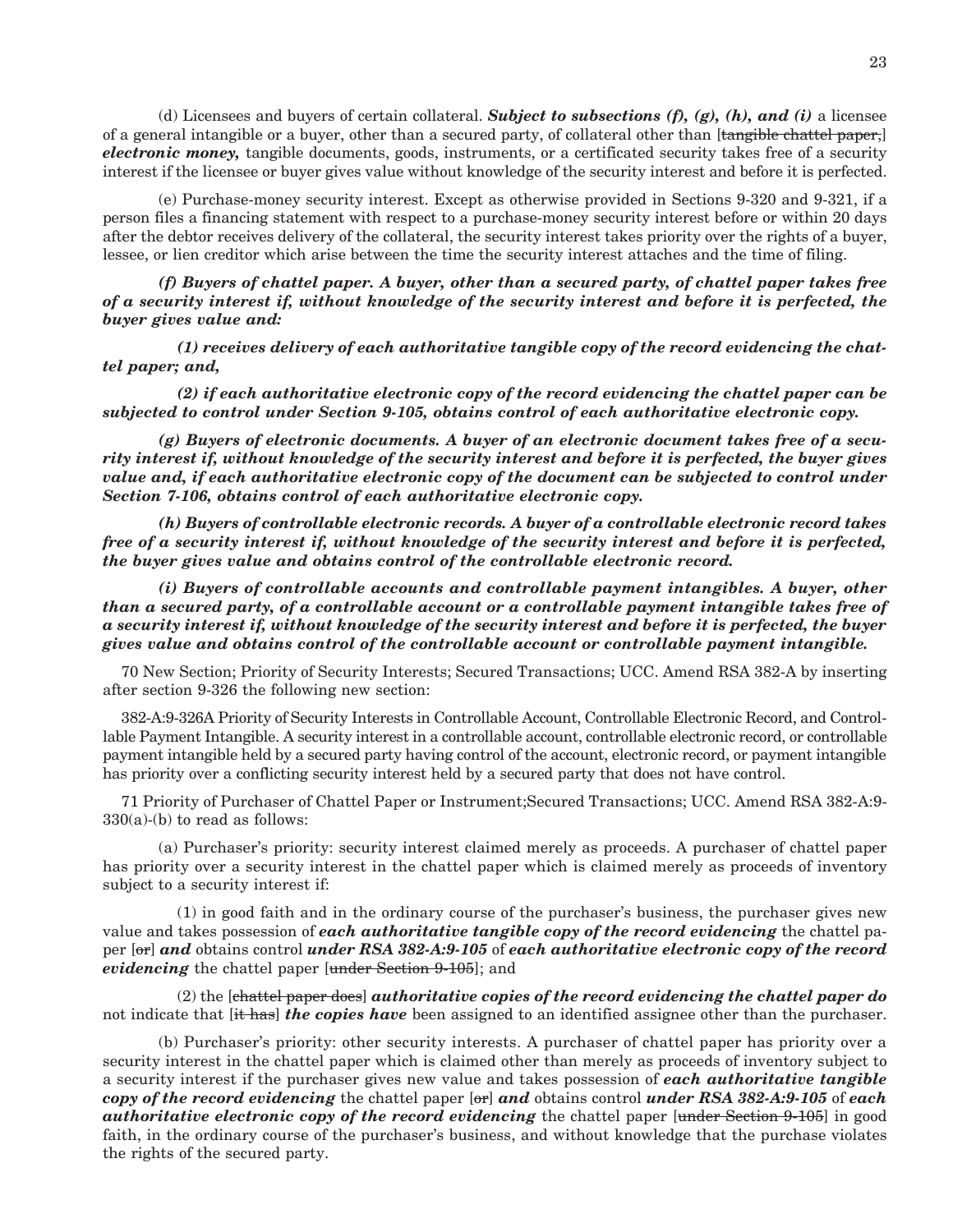72 Priority Rights of Purchasers; Secured Transactions; UCC. Amend RSA 382-A:9-331 to read as follows:

382-A:9-331 Priority of Rights of Purchasers of *Controllable Accounts, Controllable Electronic Records, Controllable Payment Intangibles,* Instruments, Documents, and Securities Under Other Articles; Priority of Interests in Financial Assets and Security Entitlements *and Protections Against Assertions of Claims* Under [Article 8] *Articles 8 and 12*.

 (a) Rights under Articles 3, 7, [and] 8*, and 12* not limited. This article does not limit the rights of a holder in due course of a negotiable instrument, a holder to which a negotiable document of title has been duly negotiated, or a protected purchaser of a security, or a qualifying purchaser of a controllable ac*count, controllable electronic record, or controllable payment intangible*. These holders or purchasers take priority over an earlier security interest, even if perfected, to the extent provided in Articles 3, 7, [and] 8*, and 12*.

 (b) Protection under [Article 8] *Articles 8 and 12*. This article does not limit the rights of or impose liability on a person to the extent that the person is protected against the assertion of a claim under [Article 8] *Articles 8 and 12*.

 (c) Filing not notice. Filing under this article does not constitute notice of a claim or defense to the holders,  $\sigma$  | purchasers, or persons described in subsections (a) and (b).

73 Transfer of Money; Transfer of Funds; Secured Transactions; UCC. Amend RSA 382-A:9-332 to read as follows:

382-A:9-332 Transfer of Money; Transfer of Funds From Deposit Account.

 (a) Transferee of *tangible* money. A transferee of *tangible* money takes the money free of a security interest [unless the transferee acts] *if the transferee receives delivery of the money without acting* in collusion with the debtor in violating the rights of the secured party.

# (b) *Transferee of electronic money. A transferee of electronic money takes the money free of a security interest if the transferee obtains control of the money without acting in collusion with the debtor in violating the rights of the secured party.*

 *(c)* Transferee of funds from deposit account. A transferee of funds from a deposit account takes the funds free of a security interest in the deposit account [unless the transferee acts] *if the transferee receives the funds without acting* in collusion with the debtor in violating the rights of the secured party.

74 Discharge of Account Debtor; Secured Transactions; UCC. Amend RSA 382-A:9-406 to read as follows:

382-A:9-406 Discharge of Account Debtor; Notification of Assignment; Identification and Proof of Assignment; Restrictions on Assignment of Accounts, Chattel Paper, Payment Intangibles, and Promissory Notes Ineffective.

 (a) Discharge of account debtor; effect of notification. Subject to subsections (b) through (i) *and (l)*, an account debtor on an account, chattel paper, or a payment intangible may discharge its obligation by paying the assignor until, but not after, the account debtor receives a notification, [authenticated] *signed* by the assignor or the assignee, that the amount due or to become due has been assigned and that payment is to be made to the assignee. After receipt of the notification, the account debtor may discharge its obligation by paying the assignee and may not discharge the obligation by paying the assignor.

 (b) When notification ineffective. Subject to [subsection (h)] *subsections (h) and (l)*, notification is ineffective under subsection (a):

(1) if it does not reasonably identify the rights assigned;

 (2) to the extent that an agreement between an account debtor and a seller of a payment intangible limits the account debtor's duty to pay a person other than the seller and the limitation is effective under law other than this article; or

 (3) at the option of an account debtor, if the notification notifies the account debtor to make less than the full amount of any installment or other periodic payment to the assignee, even if:

 (A) only a portion of the account, chattel paper, or payment intangible has been assigned to that assignee;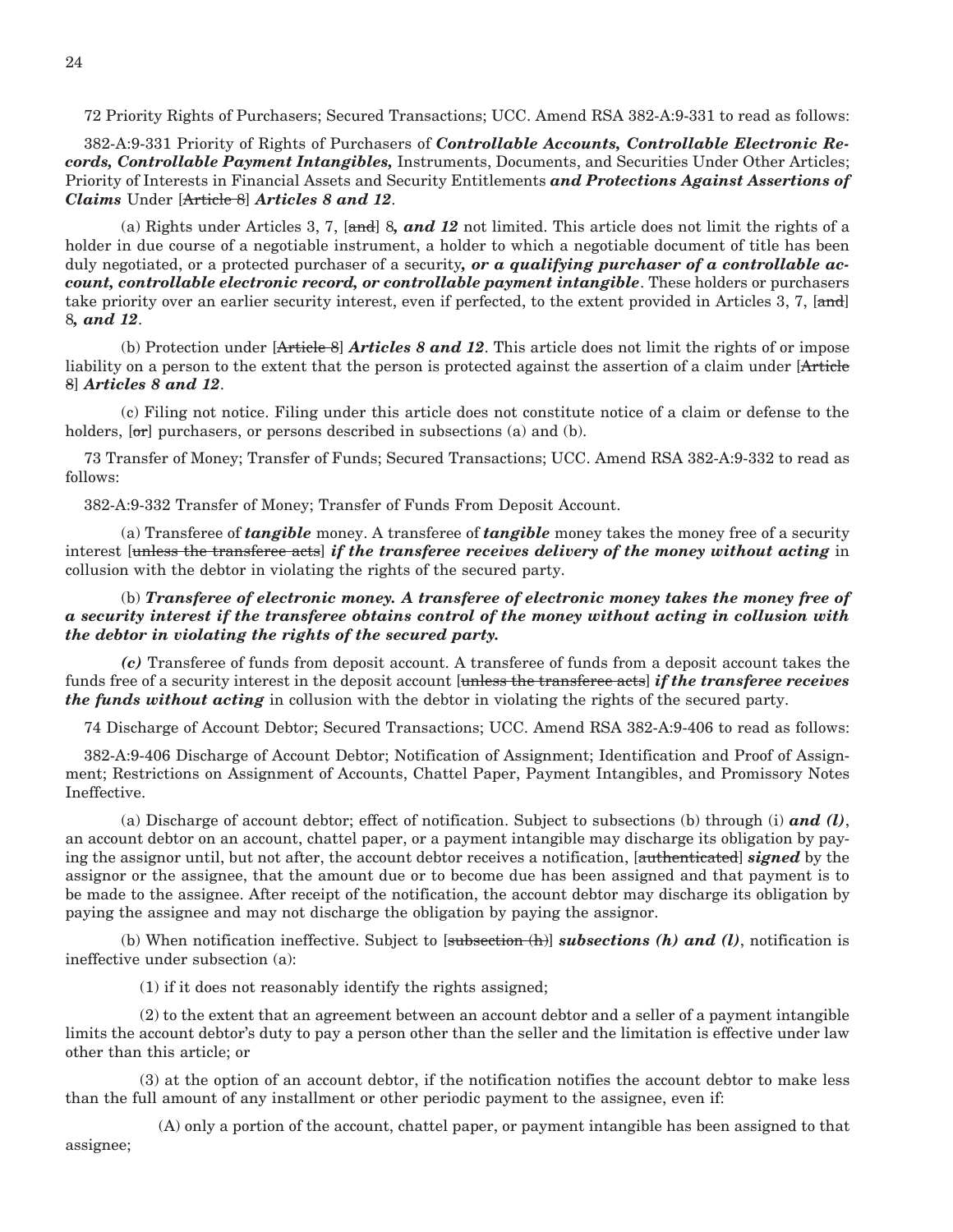- (B) a portion has been assigned to another assignee; or
- (C) the account debtor knows that the assignment to that assignee is limited.

(c) Proof of assignment. Subject to  $[subsection(h)]$  *subsections (h) and (l)*, if requested by the account debtor, an assignee shall seasonably furnish reasonable proof that the assignment has been made. Unless the assignee complies, the account debtor may discharge its obligation by paying the assignor, even if the account debtor has received a notification under subsection (a).

 (d) Term restricting assignment generally ineffective. Except as otherwise provided in subsection (e) and Sections 2A-303 and 9-407, and subject to subsection (h), a term in an agreement between an account debtor and an assignor or in a promissory note is ineffective to the extent that it:

 (1) prohibits, restricts, or requires the consent of the account debtor or person obligated on the promissory note to the assignment or transfer of, or the creation, attachment, perfection, or enforcement of a security interest in, the account, chattel paper, payment intangible, or promissory note; or

 (2) provides that the assignment or transfer or the creation, attachment, perfection, or enforcement of the security interest may give rise to a default, breach, right of recoupment, claim, defense, termination, right of termination, or remedy under the account, chattel paper, payment intangible, or promissory note.

 (e) Inapplicability of subsection (d) to certain sales. Subsection (d) does not apply to the sale of a payment intangible or promissory note, other than a sale pursuant to a disposition under Section 9-610 or an acceptance of collateral under Section 9-620.

 (f) Legal restrictions on assignment generally ineffective. Except as otherwise provided in Sections 2A-303 and 9-407 and subject to subsections (h) and (i), a rule of law, statute, or regulation that prohibits, restricts, or requires the consent of a government, governmental body or official, or account debtor to the assignment or transfer of, or creation of a security interest in, an account or chattel paper is ineffective to the extent that the rule of law, statute, or regulation:

 (1) prohibits, restricts, or requires the consent of the government, governmental body or official, or account debtor to the assignment or transfer of, or the creation, attachment, perfection, or enforcement of a security interest in, the account or chattel paper; or

 (2) provides that the assignment or transfer or the creation, attachment, perfection, or enforcement of the security interest may give rise to a default, breach, right of recoupment, claim, defense, termination, right of termination, or remedy under the account or chattel paper.

 (g) Subsection (b)(3) not waivable. Subject to subsection (h), an account debtor may not waive or vary its option under subsection (b)(3).

 (h) Rule for individual under other law. This section is subject to law other than this article which establishes a different rule for an account debtor who is an individual and who incurred the obligation primarily for personal, family, or household purposes.

(i) Inapplicability. This section does not apply to:

(1) an assignment of a health-care-insurance receivable; or

(2) an assignment or transfer of or creation of a security interest in:

 (A) a claim or right to receive compensation for injuries or sickness as described in 26 U.S.C.A  $§ 104(a)(1)$  or  $(2)$ , as amended from time to time; or

 (B) a claim or right to receive benefits under a special needs trust as described in 42 U.S.C.A §  $1396p(d)(4)$ , as amended from time to time.

 (j) Section prevails over inconsistent law. Except as otherwise provided in subsection (i), this section prevails over any inconsistent provision of an existing or future statute, rule, or regulation of this State unless the provision is contained in a statute of this State, refers expressly to this section, and states that the provision prevails over this section.

 *(k) Inapplicability to interests in certain entities. Subsections (d), (f), and (j) do not apply to a security interest in an ownership interest in a general partnership, limited partnership, or limited liability company.*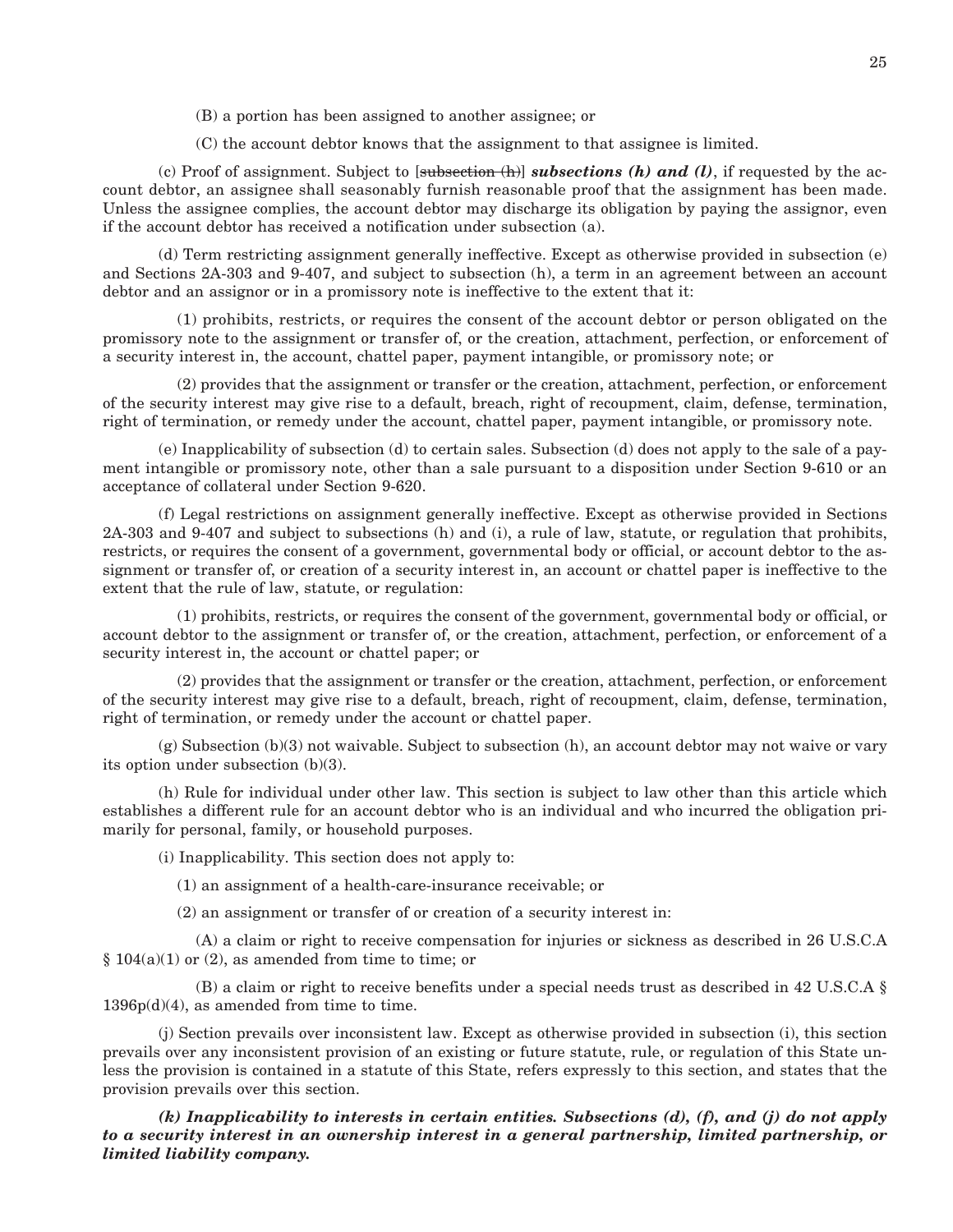#### *(l) Inapplicability of certain subsections. Subsections (a) through (c) and (g) do not apply to a controllable account or controllable payment intangible.*

75 Rights After Default; Secured Transactions; UCC. Amend RSA 382-A:9-601(b) to read as follows:

 (b) Rights and duties of secured party in possession or control. A secured party in possession of collateral or control of collateral under Section 7-106, 9-104, 9-105, *9-105A,* 9-106, [or] 9-107*, or 9-107A* has the rights and duties provided in Section 9-207.

76 Unknown Debtor or Secondary Obligor; Secured Transactions; UCC. RSA 382-A:9-605 is repealed and reenacted to read as follows:

 (a) When no duty owed by secured party. Except as provided in subsection (b), a secured party does not owe a duty based on its status as secured party:

(1) to a person that is a debtor or obligor, unless the secured party knows:

(A) that the person is a debtor or obligor;

(B) the identity of the person; and

(C) how to communicate with the person; or

 (2) to a secured party or lienholder that has filed a financing statement against a person, unless the secured party knows:

(A) that the person is a debtor; and

(B) the identity of the person.

 (b) When secured party owes duty to debtor notwithstanding subsection (a). A secured party owes a duty based on its status as a secured party to a person that is a debtor if, at the time the secured party obtains control of collateral that is a controllable account, controllable electronic record, or controllable payment intangible, the secured party knows that the information specified in subsection  $(a)(1)(A)$ ,  $(B)$ , or  $(C)$  is not provided by the collateral, a record attached to or logically associated with the collateral, or the system in which the collateral is recorded.

77 Notification Before Disposition of Collateral; Secured Transactions; UCC. Amend RSA 382-A:9-611 to read as follows:

382-A:9-611 Notification Before Disposition of Collateral.

(a) "Notification date." In this section, "notification date" means the earlier of the date on which:

 $(1)$  a secured party sends to the debtor and any secondary obligor  $\left[\frac{an \text{ authenticated}}{an \text{t}}\right]$  a signed notification of disposition; or

(2) the debtor and any secondary obligor waive the right to notification.

 (b) Notification of disposition required. Except as otherwise provided in subsection (d), a secured party that disposes of collateral under Section 9-610 shall send to the persons specified in subsection (c) a reasonable authenticated notification of disposition.

 (c) Persons to be notified. To comply with subsection (b), the secured party shall send [an authenticated] *a signed* notification of disposition to:

(1) the debtor;

(2) any secondary obligor; and

(3) if the collateral is other than consumer goods:

 (A) any other person from which the secured party has received, before the notification date, an authenticated notification of a claim of an interest in the collateral;

 (B) any other secured party or lienholder that, 10 days before the notification date, held a security interest in or other lien on the collateral perfected by the filing of a financing statement that:

(i) identified the collateral;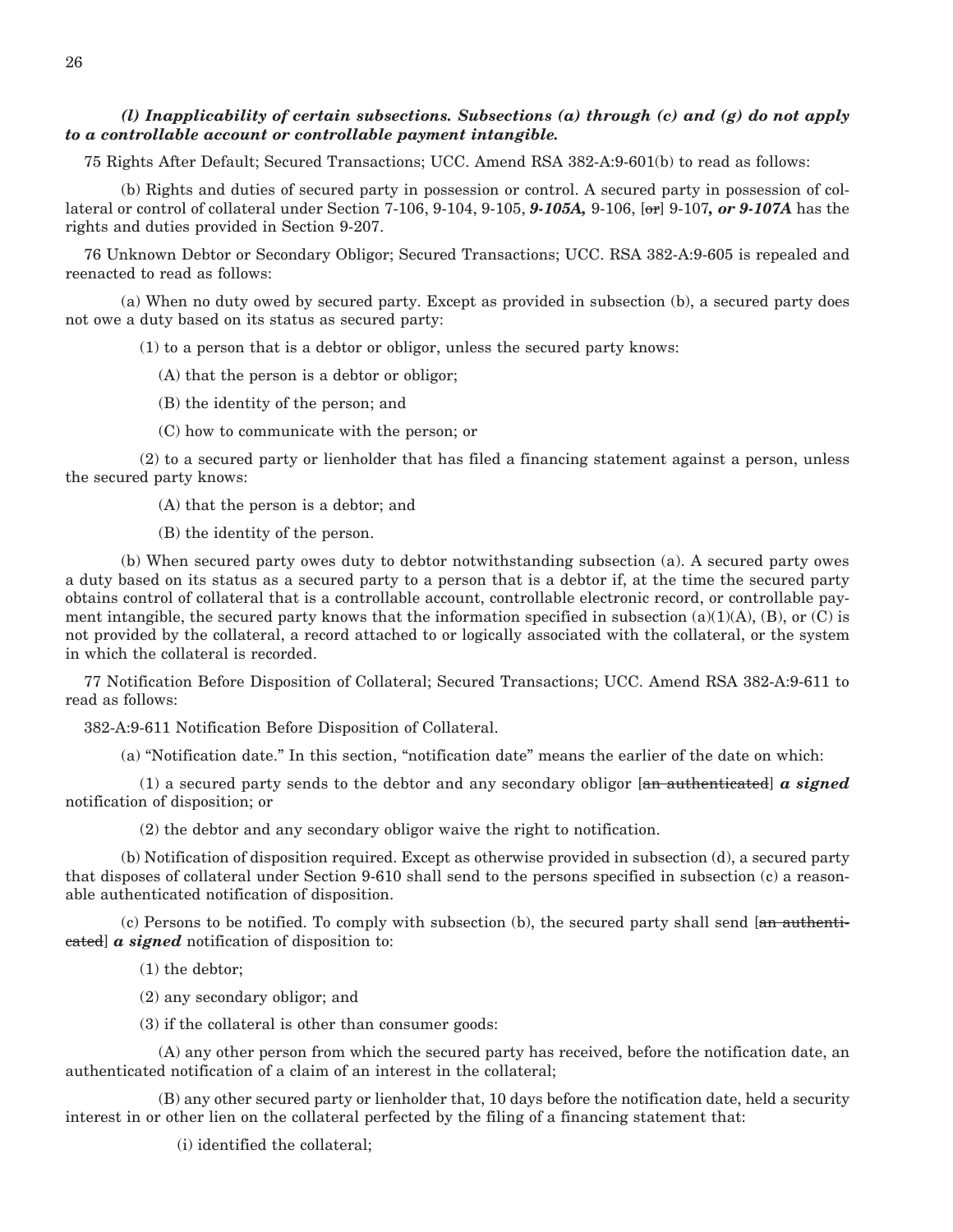(ii) was indexed under the debtor's name as of that date; and

 (iii) was filed in the office in which to file a financing statement against the debtor covering the collateral as of that date; and

 (C) any other secured party that, 10 days before the notification date, held a security interest in the collateral perfected by compliance with a statute, regulation, or treaty described in Section 9-311(a).

 (d) Subsection (b) inapplicable: perishable collateral; recognized market. Subsection (b) does not apply if the collateral is perishable or threatens to decline speedily in value or is of a type customarily sold on a recognized market.

(e) Compliance with subsection  $(c)(3)(B)$ . A secured party complies with the requirement for notification prescribed by subsection  $(c)(3)(B)$  if:

 (1) not later than 20 days or earlier than 30 days before the notification date, the secured party requests, in a commercially reasonable manner, information concerning financing statements indexed under the debtor's name in the office indicated in subsection  $(c)(3)(B)$ ; and

(2) before the notification date, the secured party:

(A) did not receive a response to the request for information; or

 (B) received a response to the request for information and sent [an authenticated] *a signed*  notification of disposition to each secured party or other lienholder named in that response whose financing statement covered the collateral.

78 Contents and Form of Notification Before Disposition of Collateral; Secured Transactions; UCC. Amend RSA 382-A:9-614 to read as follows:

382-A:9-614 Contents and Form of Notification Before Disposition of Collateral: Consumer-Goods Transaction.

In a consumer-goods transaction, the following rules apply:

(1) A notification of disposition must provide the following information:

(A) the information specified in Section 9-613(1);

(B) a description of any liability for a deficiency of the person to which the notification is sent;

 (C) a telephone number from which the amount that must be paid to the secured party to redeem the collateral under Section 9-623 is available; and

 (D) a telephone number or mailing address from which additional information concerning the disposition and the obligation secured is available.

(2) A particular phrasing of the notification is not required.

(3) The following form of notification, when completed, provides sufficient information:

[Name and address of secured party]

[Date]

NOTICE OF OUR PLAN TO SELL PROPERTY

[Name and address of any obligor who is also a debtor]

Subject: [Identification of Transaction]

We have your [describe collateral] , because you broke promises in our agreement.

[For a public disposition:]

We will sell [describe collateral] at public sale. A sale could include a lease or license. The sale will be held as follows:

Date:

Time:

Place: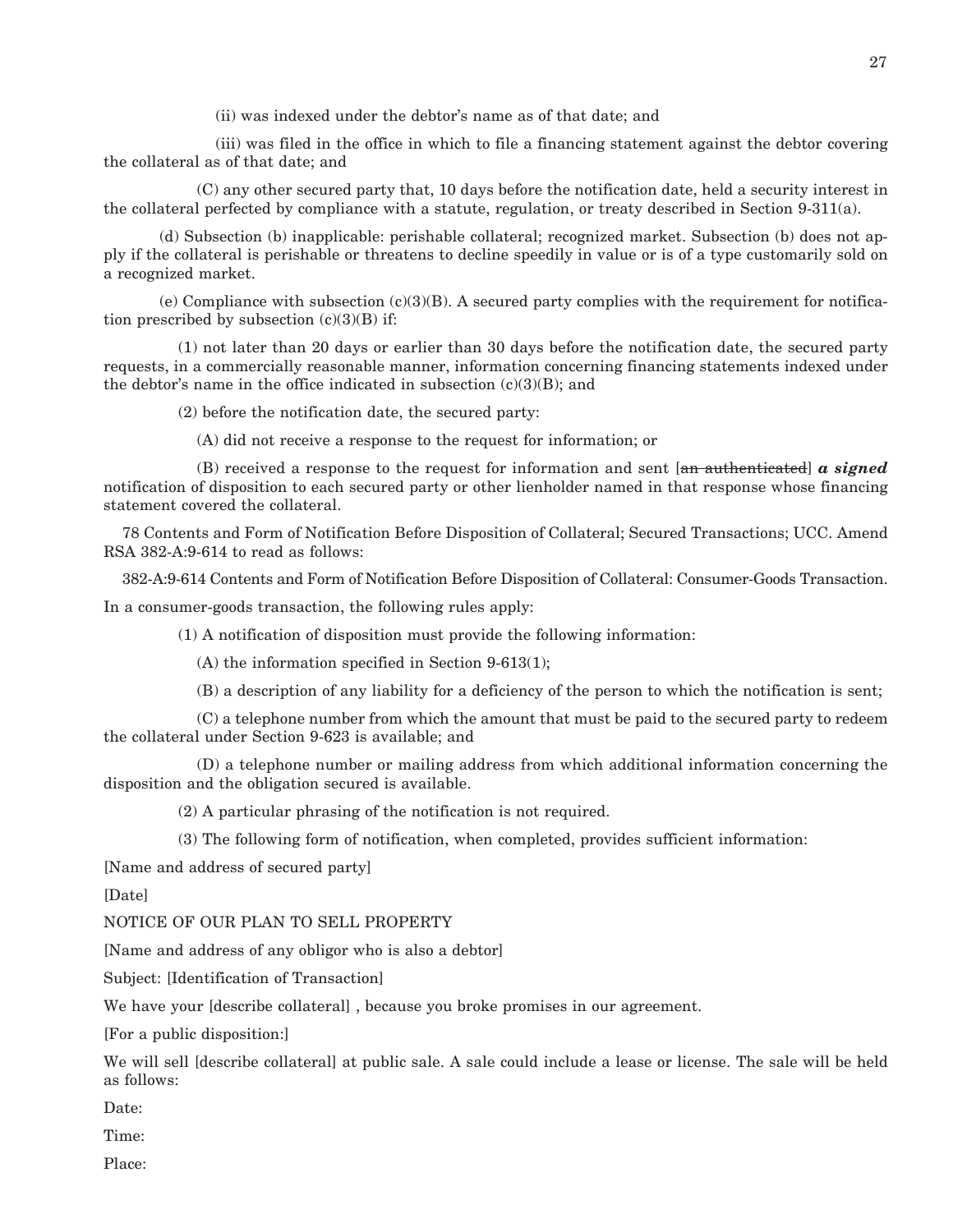You may attend the sale and bring bidders if you want.

[For a private disposition:]

We will sell [describe collateral] at private sale sometime after [date]. A sale could include a lease or license.

The money that we get from the sale (after paying our costs) will reduce the amount you owe. If we get less money than you owe, you [will or will not, as applicable] still owe us the difference. If we get more money than you owe, you will get the extra money, unless we must pay it to someone else.

You can get the property back at any time before we sell it by paying us the full amount you owe (not just the past due payments), including our expenses. To learn the exact amount you must pay, call us at [telephone number].

If you want us to explain to you in writing *or in an electronic document* how we have figured the amount that you owe us, you may call us at [telephone number] [or write us at secured party's address *or a description of electronic communication method*] and request a written explanation *or an explanation in an electronic document*. [We will charge you \$\_\_\_\_\_\_\_ for the explanation if we sent you another written explanation of the amount you owe us within the last six months.]

If you need more information about the sale call us at [telephone number ] [or write us at [secured party's address] [*or description of electronic communication method]*].

We are sending this notice to the following other people who have an interest in [describe collateral] or who owe money under your agreement:

[Names of all other debtors and obligors, if any]

[End of Form]

 (4) A notification in the form of paragraph (3) is sufficient, even if additional information appears at the end of the form.

 (5) A notification in the form of paragraph (3) is sufficient, even if it includes errors in information not required by paragraph (1), unless the error is misleading with respect to rights arising under this article.

 (6) If a notification under this section is not in the form of paragraph (3), law other than this article determines the effect of including information not required by paragraph (1).

79 Explanation of Calculation of Surplus or Deficiency; Secured Transactions; UCC. Amend RSA 382-A:9-  $616(a)-(c)$  to read as follows:

382-A:9-616 Explanation of Calculation of Surplus or Deficiency.

(a) Definitions. In this section:

(1) "Explanation" means a [writing] *record* that:

(A) states the amount of the surplus or deficiency;

 (B) provides an explanation in accordance with subsection (c) of how the secured party calculated the surplus or deficiency;

 (C) states, if applicable, that future debits, credits, charges, including additional credit service charges or interest, rebates, and expenses may affect the amount of the surplus or deficiency; and

 (D) provides a telephone number or mailing address from which additional information concerning the transaction is available.

(2) "Request" means a record:

(A) [authenticated] *signed* by a debtor or consumer obligor;

(B) requesting that the recipient provide an explanation; and

(C) sent after disposition of the collateral under Section 9-610.

 (b) Explanation of calculation. In a consumer-goods transaction in which the debtor is entitled to a surplus or a consumer obligor is liable for a deficiency under Section 9-615, the secured party shall:

(1) send an explanation to the debtor or consumer obligor, as applicable, after the disposition and: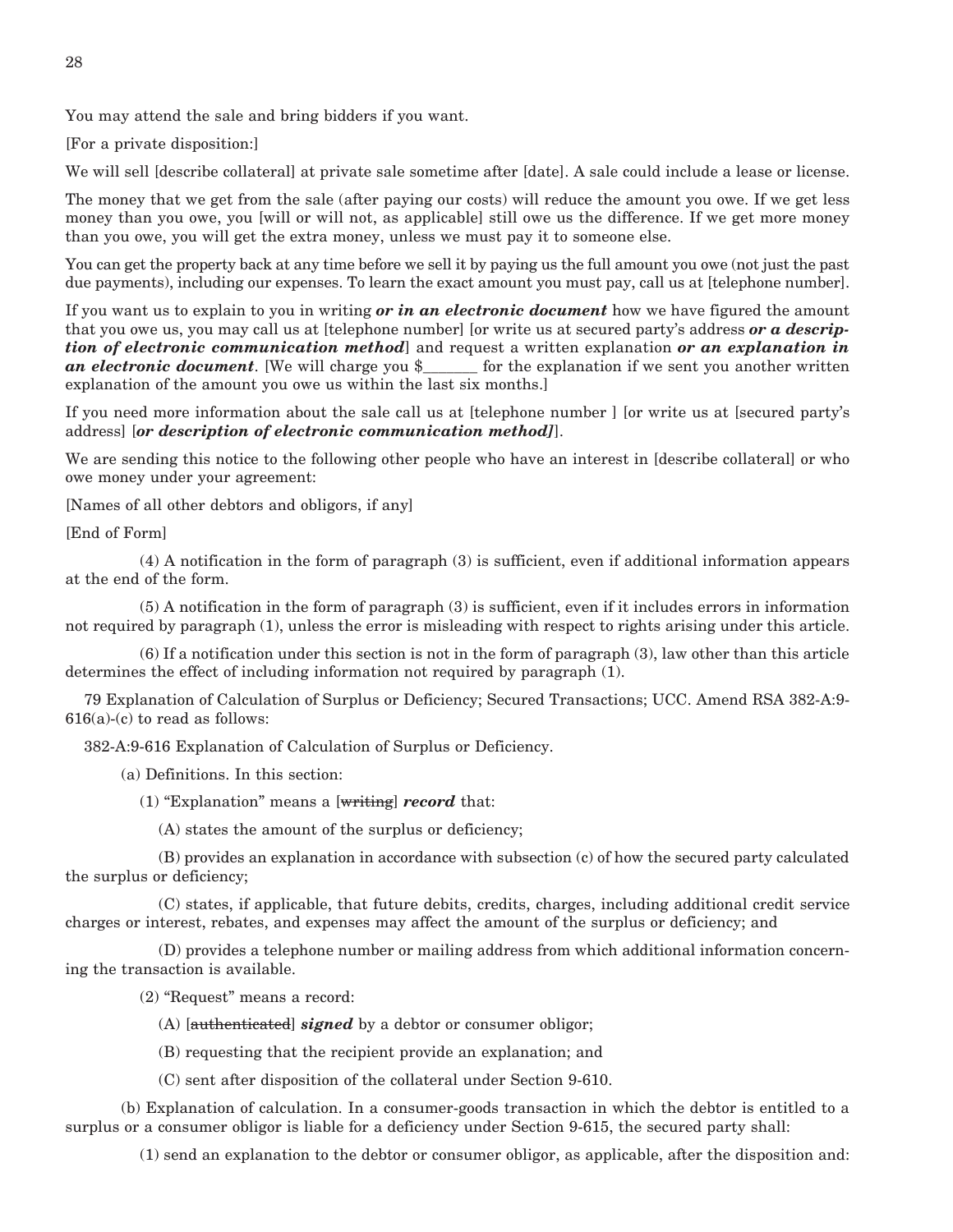(A) before or when the secured party accounts to the debtor and pays any surplus or first makes [written] demand *in a record* on the consumer obligor after the disposition for payment of the deficiency; and

(B) within 14 days after receipt of a request; or

 (2) in the case of a consumer obligor who is liable for a deficiency, within 14 days after receipt of a request, send to the consumer obligor a record waiving the secured party's right to a deficiency.

 (c) Required Information. To comply with subsection (a)(1)(B), [a writing] *an explanation* must provide the following information in the following order:

 (1) the aggregate amount of obligations secured by the security interest under which the disposition was made, and, if the amount reflects a rebate of unearned interest or credit service charge, an indication of that fact, calculated as of a specified date:

 (A) if the secured party takes or receives possession of the collateral after default, not more than 35 days before the secured party takes or receives possession; or

 (B) if the secured party takes or receives possession of the collateral before default or does not take possession of the collateral, not more than 35 days before the disposition;

(2) the amount of proceeds of the disposition;

(3) the aggregate amount of the obligations after deducting the amount of proceeds;

 (4) the amount, in the aggregate or by type, and types of expenses, including expenses of retaking, holding, preparing for disposition, processing, and disposing of the collateral, and attorney's fees secured by the collateral which are known to the secured party and relate to the current disposition;

 (5) the amount, in the aggregate or by type, and types of credits, including rebates of interest or credit service charges, to which the obligor is known to be entitled and which are not reflected in the amount in paragraph (1); and

(6) the amount of the surplus or deficiency.

80 Nonliability and Limitation on Liability of Secured Party; Secured Transactions; UCC. Amend RSA 382-A:9-628 to read as follows:

382-A:9-628 Nonliability and Limitation on Liability of Secured Party; Liability of Secondary Obligor.

 (a) Limitation of liability of secured party for noncompliance with article. *Subject to subsection (f),*  unless a secured party knows that a person is a debtor or obligor, knows the identity of the person, and knows how to communicate with the person:

 (1) the secured party is not liable to the person, or to a secured party or lienholder that has filed a financing statement against the person, for failure to comply with this article; and

 (2) the secured party's failure to comply with this article does not affect the liability of the person for a deficiency.

 (b) Limitation of liability based on status as secured party. *Subject to subsection (f)* a secured party is not liable because of its status as secured party:

(1) to a person that is a debtor or obligor, unless the secured party knows:

(A) that the person is a debtor or obligor;

(B) the identity of the person; and

(C) how to communicate with the person; or

 (2) to a secured party or lienholder that has filed a financing statement against a person, unless the secured party knows:

(A) that the person is a debtor; and

(B) the identity of the person.

 (c) Limitation of liability if reasonable belief that transaction not a consumer-goods transaction or consumer transaction. A secured party is not liable to any person, and a person's liability for a deficiency is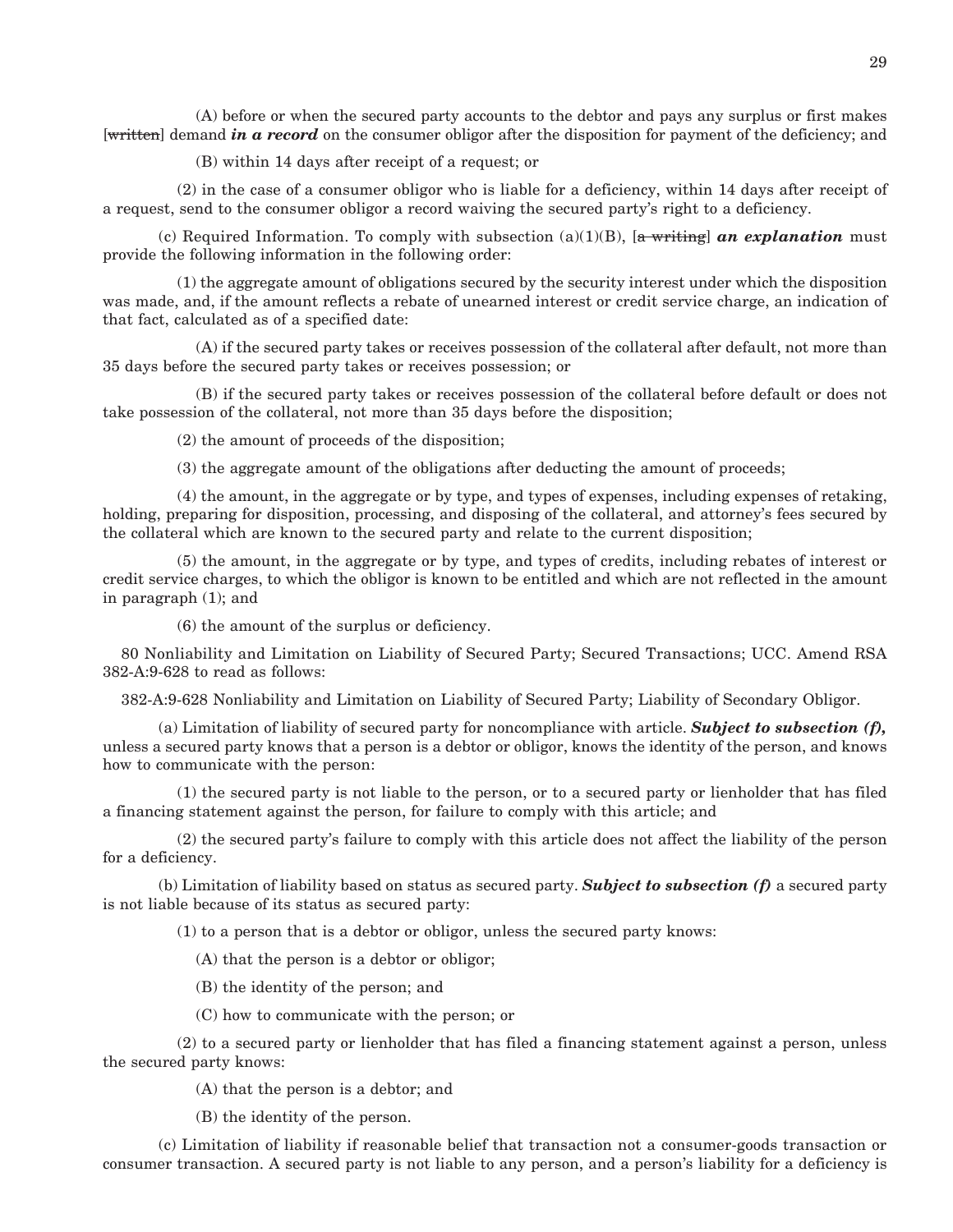not affected, because of any act or omission arising out of the secured party's reasonable belief that a transaction is not a consumer-goods transaction or a consumer transaction or that goods are not consumer goods, if the secured party's belief is based on its reasonable reliance on:

 (1) a debtor's representation concerning the purpose for which collateral was to be used, acquired, or held; or

(2) an obligor's representation concerning the purpose for which a secured obligation was incurred.

 (d) Limitation of liability for statutory damages. A secured party is not liable to any person under Section  $9-625(c)(2)$  for its failure to comply with Section 9-616.

 (e) Limitation of multiple liability for statutory damages. A secured party is not liable under Section  $9-625(c)(2)$  more than once with respect to any one secured obligation.

## *(f) Notwithstanding subsection (b), a secured party owes a duty based on its status as a secured party to a person that is a debtor if, at the time the secured party obtains control of collateral that is a controllable account, controllable electronic record, or controllable payment intangible, the secured party knows that it will not be provided with the information specified in subsection (b) (1)(A), (B), or (C) by the collateral, a record attached to or logically associated with the collateral, or the system in which the collateral is recorded.*

81 New Subdivisions; Uniform Commercial Code; Article 12 and 13; Controllable Electronic Records; Transition Provisions. Amend RSA 382-A by inserting after section 9-809 the following new subdivisions:

### ARTICLE 12

#### CONTROLLABLE ELECTRONIC RECORDS

382-A:12-101 Short Title. This article may be cited as Uniform Commercial Code-Controllable Electronic Records.

382-A:12-102 Definitions.

(a) Article 12 definitions. In this article:

 (1) "Controllable electronic record" means a record stored in an electronic medium that can be subjected to control under Section 12-105. The term does not include a controllable account, a controllable payment intangible, a deposit account, an electronic copy of a record evidencing chattel paper, an electronic document of title, electronic money, investment property, or a transferable record.

 (2) "Qualifying purchaser" means a purchaser of a controllable electronic record or an interest in the controllable electronic record that obtains control of the controllable electronic record for value, in good faith, and without notice of a claim of a property right in the controllable electronic record.

(3) "Transferable record" means:

 (A) "Transferable record" as defined in the Electronic Signatures in Global and National Commerce Act, 15 U.S.C. Section 7001 et seq., as amended; or

(B) "Transferable record" as defined in [cite to Uniform Electronic Transactions Act Section 16(a)].

(4) "Value" has the meaning provided in Section 3-303(a).

 (b) Definitions in Article 9. The definitions in Article 9 of "account debtor", "controllable account", "controllable payment intangible", "chattel paper", "deposit account", "electronic money", and "investment property" apply to this article.

382-A:12-103 Relationship to Article 9 and Consumer Laws.

 (a) Article 9 governs in case of conflict. If there is conflict between this article and Article 9, Article 9 governs.

 (b) Applicable consumer law and other laws. A transaction subject to this article is subject to any applicable rule of law that establishes a different rule for consumers and [insert reference to (i) any other statute or regulation that regulates the rates, charges, agreements, and practices for loans, credit sales, or other extensions of credit and (ii) any consumer-protection statute or regulation].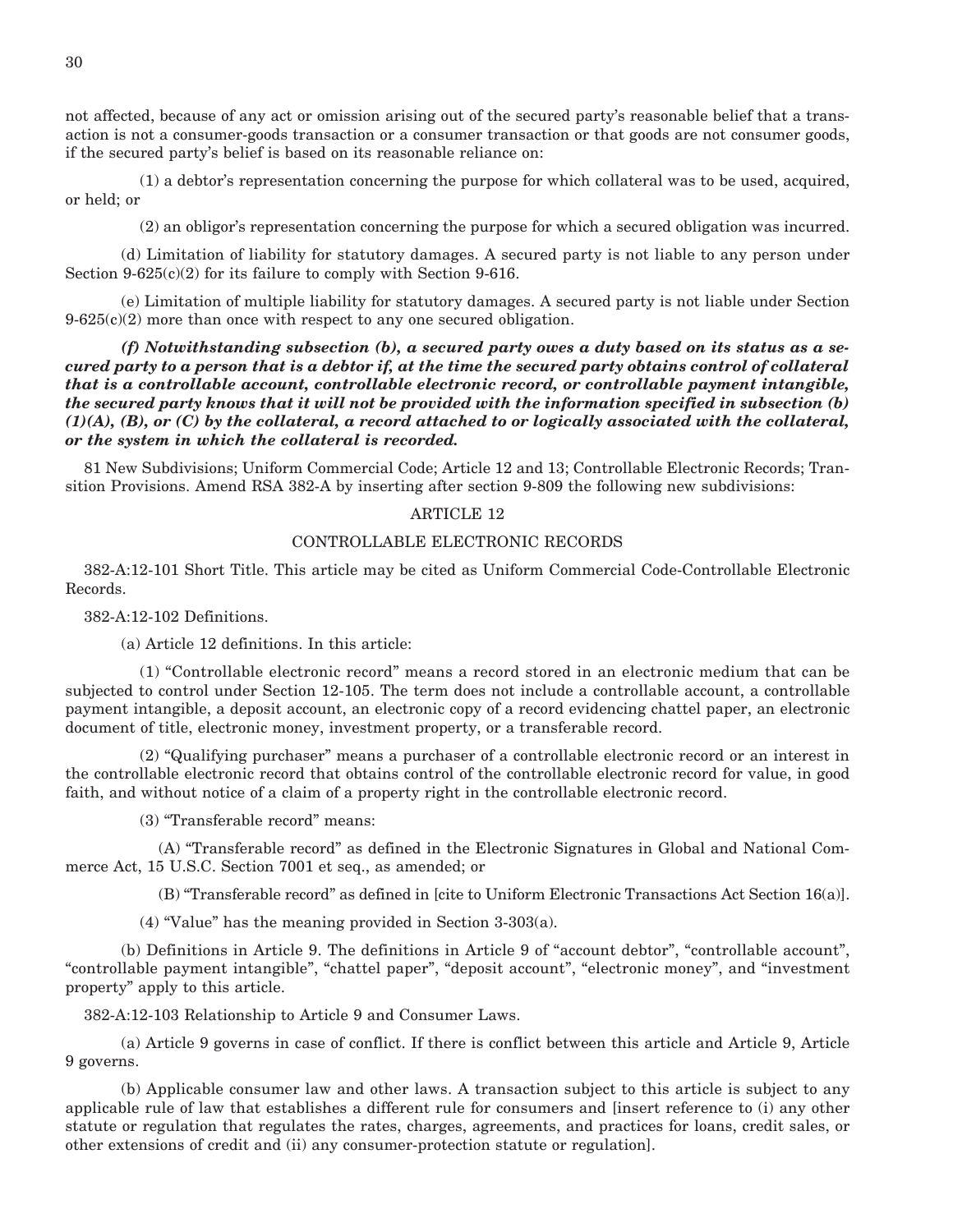382-A:12-104 Rights in Controllable Account, Controllable Electronic Record, and Controllable Payment Intangible.

 (a) Applicability of section to controllable account and controllable payment intangible. This section applies to the acquisition and purchase of rights in a controllable account or controllable payment intangible, including the rights and benefits of a purchaser and a qualifying purchaser under subsections (d), (e), (g), and (h), in the same manner this section applies to a controllable electronic record.

 (b) Control of controllable account and controllable payment intangible. For purposes of determining whether a purchaser of a controllable account or a controllable payment intangible is a qualifying purchaser, the purchaser obtains control of the account or payment intangible if it obtains control of the controllable electronic record that evidences the account or payment intangible.

 (c) Applicability of other law to acquisition of rights. Except as provided in this section, law other than this article determines whether a person acquires a right in a controllable electronic record and the right the person acquires.

 (d) Shelter principle and purchase of limited interest. A purchaser of a controllable electronic record acquires all rights in the controllable electronic record that the transferor had or had power to transfer, except that a purchaser of a limited interest in a controllable electronic record acquires rights only to the extent of the interest purchased.

 (e) Rights of qualifying purchaser. A qualifying purchaser acquires its rights in the controllable electronic record free of a claim of a property right in the controllable electronic record.

 (f) Limitation of rights of qualifying purchaser in other property. Except as provided in subsections (a) and (e) for controllable accounts and controllable payment intangibles or law other than this article, a qualifying purchaser takes a right to payment, right to performance, or interest in property evidenced by the controllable electronic record subject to a claim of a property right in the right to payment, right to performance, or other interest in property.

 (g) No-action protection for qualifying purchaser. An action may not be asserted against a qualifying purchaser based on both a purchase by the qualifying purchaser of a controllable electronic record and a claim of a property right in another controllable electronic record, whether framed in conversion, replevin, constructive trust, equitable lien, or other theory.

 (h) Filing not notice. Filing of a financing statement under Article 9 is not notice of a claim of a property right in a controllable electronic record.

382-A:12-105 Control of Controllable Electronic Record.

 (a) General rule: control of controllable electronic record. A person has control of a controllable electronic record if:

 (1) the electronic record, a record attached to or logically associated with the electronic record, or a system in which the electronic record is recorded gives the person:

(A) the power to avail itself of substantially all the benefit from the electronic record; and

(B) exclusive power, subject to subsection (b), to:

 (i) prevent others from availing themselves of substantially all the benefit from the electronic record; and

 (ii) transfer control of the electronic record to another person or cause another person to obtain control of another controllable electronic record as a result of the transfer of the electronic record; and

 (2) the electronic record, a record attached to or logically associated with the electronic record, or a system in which the electronic record is recorded enables the person readily to identify itself in any way, including by name, identifying number, cryptographic key, office, or account number, as having the powers specified in paragraph (1).

 (b) Presumption of exclusivity of certain powers. If a person has the powers that are specified in subsection  $(a)(1)(B)$ , the powers are presumed to be exclusive.

 (c) Control through another person. A person has control of a controllable electronic record if another person, other than the transferor of an interest in the electronic record: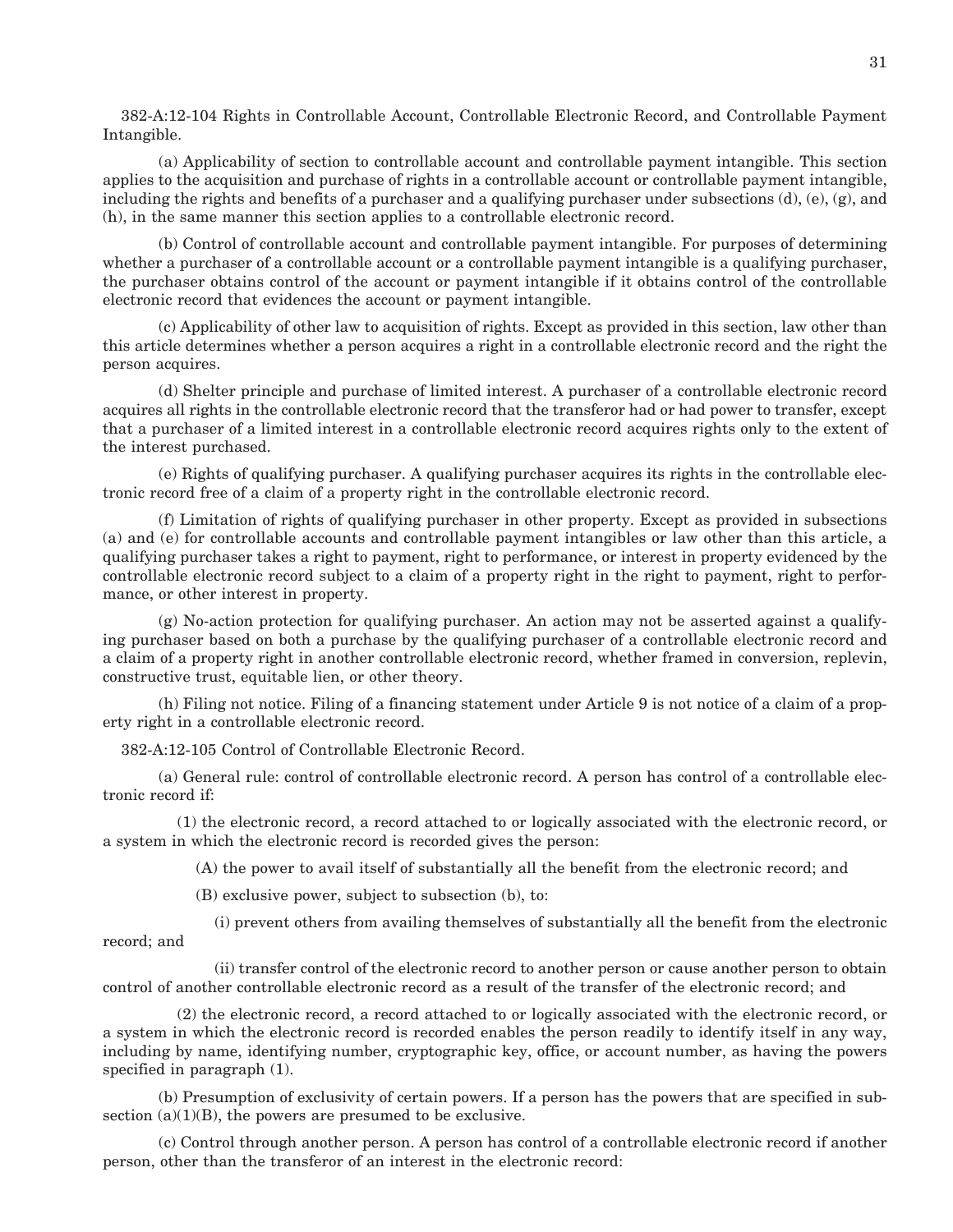(1) has control of the electronic record and acknowledges that it has control on behalf of the person, or

 (2) obtains control of the electronic record after having acknowledged that it will obtain control of the electronic record on behalf of the person.

 (d) No requirement to acknowledge. A person that has control under this section is not required to acknowledge that it has control on behalf of another person.

 (e) No duties or confirmation. If a person acknowledges that it has or will obtain control on behalf of another person, unless the person otherwise agrees or law other than this article otherwise provides, the person does not owe any duty to the other person and is not required to confirm the acknowledgment to another person.

(f) Meaning of exclusive. A power specified in subsection  $(a)(1)$  is exclusive, even if:

 (1) the controllable electronic record, a record attached to or logically associated with the electronic record, or a system in which the electronic record is recorded limits the use of the electronic record or has a protocol programmed to cause a change, including a transfer or loss of control or a modification of benefits afforded by the electronic record; or

(2) the person shares the power with another person.

382-A:12-106 Discharge of Account Debtor on Controllable Account or Controllable Payment Intangible.

 (a) Discharge of account debtor. An account debtor on a controllable account or controllable payment intangible may discharge its obligation by paying:

 (1) the person having control of the controllable electronic record that evidences the controllable account or controllable payment intangible; or

 (2) except as provided in subsection (b), a person that formerly had control of the controllable electronic record.

 (b) Effect of notification. Subject to subsection (d), an account debtor may not discharge its obligation by paying a person that formerly had control of the controllable electronic record if the account debtor receives a notification that:

(1) is signed by a person that formerly had control or the person to which control was transferred;

(2) reasonably identifies the controllable account or controllable payment intangible;

 (3) notifies the account debtor that control of the controllable electronic record that evidences the controllable account or controllable payment intangible was transferred;

 (4) identifies the transferee, in any reasonable way, including by name, identifying number, cryptographic key, office, or account number; and

(5) provides a commercially reasonable method by which the account debtor is to pay the transferee.

 (c) Discharge following effective notification. After receipt of a notification that complies with subsection (b), the account debtor may discharge its obligation by paying in accordance with the notification and may not discharge the obligation by paying a person that formerly had control.

(d) When notification ineffective. Subject to subsection (h), notification is ineffective under subsection (b):

 (1) unless, before the notification is sent, an account debtor and the person that, at that time, had control of the controllable electronic record that evidences the controllable account or controllable payment intangible agree in a signed record to a commercially reasonable method by which a person may furnish reasonable proof that control has been transferred;

 (2) to the extent an agreement between an account debtor and seller of a payment intangible limits the account debtor's duty to pay a person other than the seller and the limitation is effective under law other than this article; or

(3) at the option of an account debtor, if the notification notifies the account debtor to:

(A) divide a payment;

(B) make less than the full amount of an installment or other periodic payment; or

(C) pay any part of a payment by more than one method or to more than one person.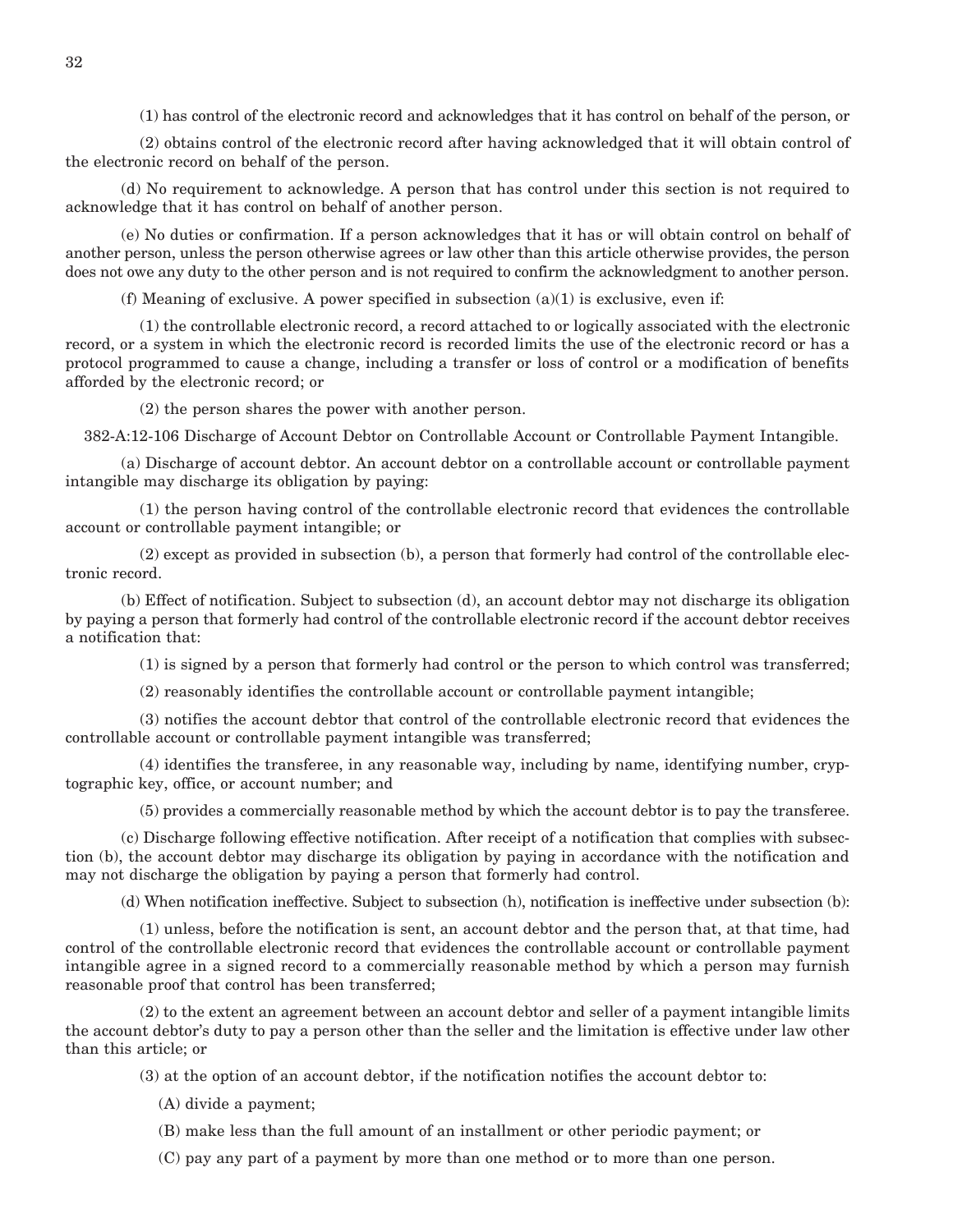(e) Proof of transfer of control. Subject to subsection (h), if requested by the account debtor, the person giving the notification seasonably shall furnish reasonable proof, using the agreed method, that control of the controllable electronic record has been transferred. Unless the person complies with the request, the account debtor may discharge its obligation by paying a person that formerly had control, even if the account debtor has received a notification under subsection (b).

 (f) What constitutes reasonable proof. A person furnishes reasonable proof that control has been transferred if the person demonstrates, using the agreed method, that the transferee has the power to:

(1) avail itself of substantially all the benefit from the controllable electronic record;

 (2) prevent others from availing themselves of substantially all the benefit from the controllable electronic record; and

(3) transfer the powers mentioned in paragraphs (1) and (2) to another person.

 (g) Rights not waivable. Subject to subsection (h), an account debtor may not waive or vary its rights under subsections  $(d)(1)$  and  $(e)$  or its option under subsection  $(d)(3)$ .

 (h) Rule for individual under other law. This section is subject to law other than this article which establishes a different rule for an account debtor who is an individual and who incurred the obligation primarily for personal, family, or household purposes.

382-A: 12-107 Governing Law.

 (a) Governing law: general rule. Except as provided in subsection (b), the local law of a controllable electronic record's jurisdiction governs a matter covered by this article.

 (b) Governing law: Section 12-106. The local law of the controllable electronic record's jurisdiction for a controllable electronic record that evidences a controllable account or controllable payment intangible governs a matter covered by Section 12-106 unless an effective agreement determines that the local law of another jurisdiction governs.

 (c) Controllable electronic record's jurisdiction. The following rules determine a controllable electronic record's jurisdiction under this section:

 (1) If the controllable electronic record, or a record attached to or logically associated with the controllable electronic record which is readily available for review, expressly provides that a particular jurisdiction is the controllable electronic record's jurisdiction for purposes of this article or this chapter, that jurisdiction is the controllable electronic record's jurisdiction.

 (2) If paragraph (1) does not apply and the rules of the system in which the controllable electronic record is recorded are readily available for review and expressly provide that a particular jurisdiction is the controllable electronic record's jurisdiction for purposes of this article or the [Uniform Commercial Code], that jurisdiction is the controllable electronic record's jurisdiction.

 (3) If paragraphs (1) and (2) do not apply and the controllable electronic record, or a record attached to or logically associated with the controllable electronic record which is readily available for review, expressly provides that the controllable electronic record is governed by the law of a particular jurisdiction, that jurisdiction is the controllable electronic record's jurisdiction.

 (4) If paragraphs (1) through (3) do not apply and the rules of the system in which the controllable electronic record is recorded are readily available for review and expressly provide that the controllable electronic record or the system is governed by the law of a particular jurisdiction, that jurisdiction is the controllable electronic record's jurisdiction.

 (5) If paragraphs (1) through (4) do not apply, the controllable electronic record's jurisdiction is the District of Columbia.

 (d) Applicability of Article 12. If subsection (c)(5) applies and Article 12 is not in effect in the District of Columbia without material modification, the governing law for a matter covered by this article is the law of the District of Columbia as though Article 12 were in effect in the District of Columbia without material modification. In this section, "Article 12" means Uniform Commercial Code—Controllable Electronic Records (with Conforming Amendments to Articles 1and 9), 2022 Official Text.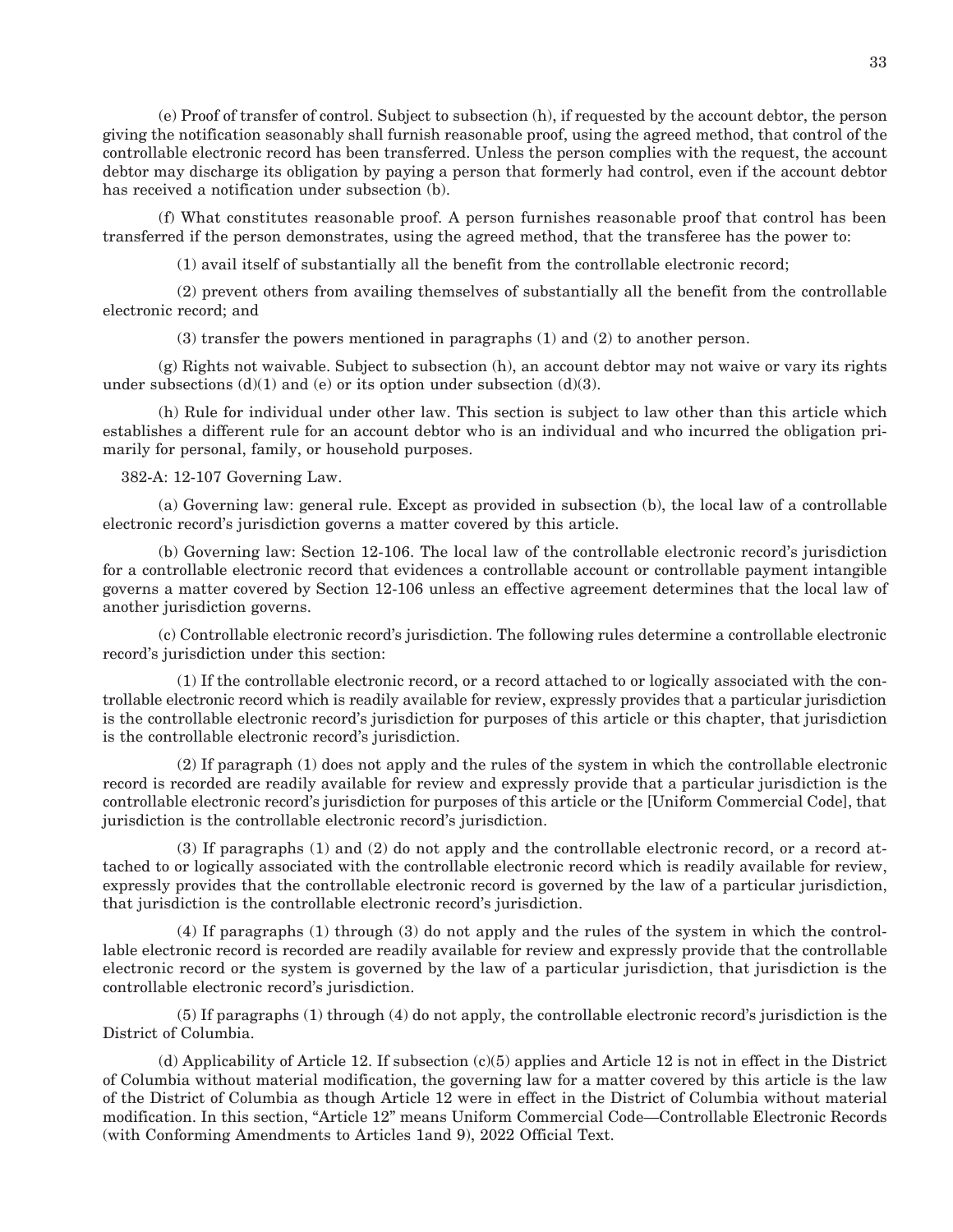(e) Relation of transaction to controllable electronic record's jurisdiction not necessary. Subsections (b) through (d) apply even if a transaction does not bear any relation to the controllable electronic record's jurisdiction.

 (f) Rights of purchasers determined at time of purchase. The rights acquired by a purchaser or a qualifying purchaser under Section 12-104 are governed by the law applicable under this section at the time of purchase.

#### ARTICLE 13

# ADDITIONAL TRANSITION PROVISIONS FOR ARTICLES 9 AND 12

#### 382-A:13-301 Savings Clause.

 (a) Pre-effective-date transactions, liens, or interests. Except as otherwise provided in this part, Article 9 and Article 12 apply to a transaction, lien, or other interest in property, even if the transaction, lien, or interest was entered into, created, or acquired before the effective date of this Article.

 (b) Continuing validity. Except as otherwise provided in subsection (c) and Sections 13-302 through 13-306:

 (1) a transaction, lien, or interest in property that was not governed by this chapter and was validly entered into, created, or transferred before the effective date of this Article, and would be subject to Article 9 as amended or Article 12 if it had been entered into, created, or transferred after the effective date of this Article, and the rights, duties, and interests flowing from the transaction, lien, or interest in property remain valid after the effective date of this Article; and

 (2) the transaction, lien, or interest in property may be terminated, completed, consummated, and enforced as required or permitted by this act or by the law that otherwise would apply if this act had not taken effect.

 (c) Pre-effective-date proceedings. This Article does not affect an action, case, or proceeding commenced before the effective date of this Article.

382-A:13-302 Security Interest Perfected Before Effective Date.

 (a) Continuing perfection: perfection requirements satisfied. A security interest that is enforceable and perfected immediately before the effective date of this Article is a perfected security interest under this Article if, on the effective date of this Article, the applicable requirements for enforceability and perfection under this Article are satisfied without further action.

 (b) Continuing perfection: perfection requirements not satisfied. If, immediately before the effective date of this Article, a security interest is enforceable and perfected, but the applicable requirements for enforceability or perfection under this Article, are not satisfied on the effective date of this Article, the security interest:

 (1) is a perfected security interest until the earlier of the time perfection would have ceased under the law in effect immediately before the effective date of this Article or January 1, 2025;

 (2) remains enforceable thereafter only if the security interest satisfies the requirements for enforceability under Section 9-203 before January 1, 2025; and

 (3) remains perfected thereafter only if the applicable requirements for perfection under this Article are satisfied before January 1, 2025.

382-A:13-303 Security Interest Unperfected Before Effective Date. A security interest that is enforceable immediately before the effective date of this Article but which would be unperfected at that time:

(1) remains an enforceable security interest until January 1, 2025;

 (2) remains enforceable thereafter if the security interest becomes enforceable under Section 9-203 on the effective date of this Article or before January 1, 2025; and

(3) becomes perfected:

 (A) without further action, on the effective date of this Article if the applicable requirements for perfection under this Article are satisfied before or at that time; or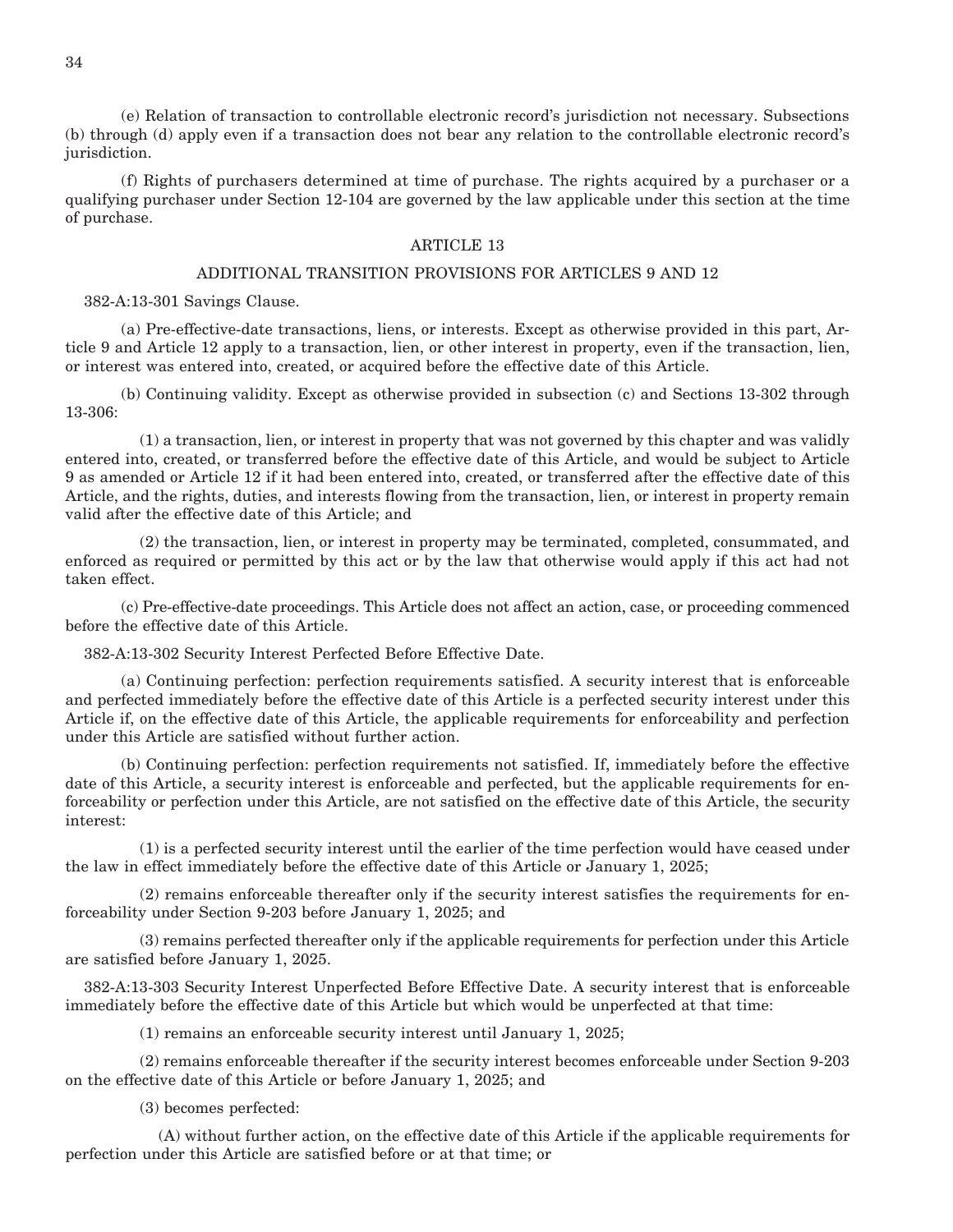(B) when the applicable requirements for perfection are satisfied if the requirements are satisfied after that time.

382-A:13-304 Effectiveness of Actions Taken Before Effective Date.

 (a) Pre-effective-date action; attachment and perfection before adjustment date. If action, other than the filing of a financing statement, is taken before the effective date of this Article and the action would have resulted in perfection of the security interest had the security interest become enforceable before the effective date of this Article, the action is effective to perfect a security interest that attaches under this Article before January 1, 2025. An attached security interest becomes unperfected on January 1, 2025 unless the security interest becomes a perfected security interest under this Article before January 1, 2025.

 (b) Pre-effective-date filing. The filing of a financing statement before the effective date of this Article is effective to perfect a security interest on the effective date of this Article to the extent the filing would satisfy the applicable requirements for perfection under this Article.

 (c) Pre-effective-date enforceability actions. The taking of an action before the effective date of this Article is sufficient for the enforceability of a security interest on the effective date of this Article if the action would satisfy the applicable requirements for enforceability under this Article.

#### 382-A:13-305 Priority

 (a) Determination of priority. Subject to subsections (b) and (c), this Article determines the priority of conflicting claims to collateral.

 (b) Established priorities. Subject to subsection (c), if the relative priorities of claims to collateral were established before the effective date of this Article, Article 9 determines priority.

 (c) Determination of certain priorities on adjustment date. On January 1, 2025, to the extent that the relative priorities determined by this Article modify the relative priorities established before the effective date of this Article, the relative priorities of claims to Article 12 property and electronic money which were established before the effective date of this Article cease to apply.

382-A:13-306 Priority of Claims When Priority Rules of Article 9 Do Not Apply.

 (a) Determination of priority. Subject to subsections (b) and (c), Article 12 determines the priority of conflicting claims to Article 12 property when the priority rules of Article 9 do not apply.

 (b) Established priorities. Subject to subsection (c), when the priority rules of Article 9 do not apply and the relative priorities of claims to Article 12 property were established before the effective date of this Article, law other than Article 12 determines priority.

 (c) Determination of certain priorities on adjustment date. When the priority rules of Article 9 do not apply, to the extent that the relative priorities determined by this Article modify the relative priorities established before the effective date of this Article, on January 1, 2025 the relative priorities of claims to Article 12 property which were established before the effective date of this Article cease to apply.

82 New Paragraph; Uniform Securities Act; Definitions; Open Blockchain Token. Amend RSA 421-B:1-102 by inserting after paragraph (35) the following new paragraph:

(35-a) "Open blockchain token" means a digital unit which is:

(A) Created:

 (i) In response to the verification or collection of a specified number of transactions relating to a digital ledger or database;

 (ii) By deploying computer code to a blockchain network that allows for the creation of digital tokens or other units; or

(iii) Using any combination of the methods specified in subparagraphs (i) and (ii) of this paragraph;

 (B) Recorded in a digital ledger or database which is chronological, consensus-based, decentralized and mathematically verified in nature, especially relating to the supply of units and their distribution; and

 (C) Capable of being traded or transferred between persons without an intermediary or custodian of value.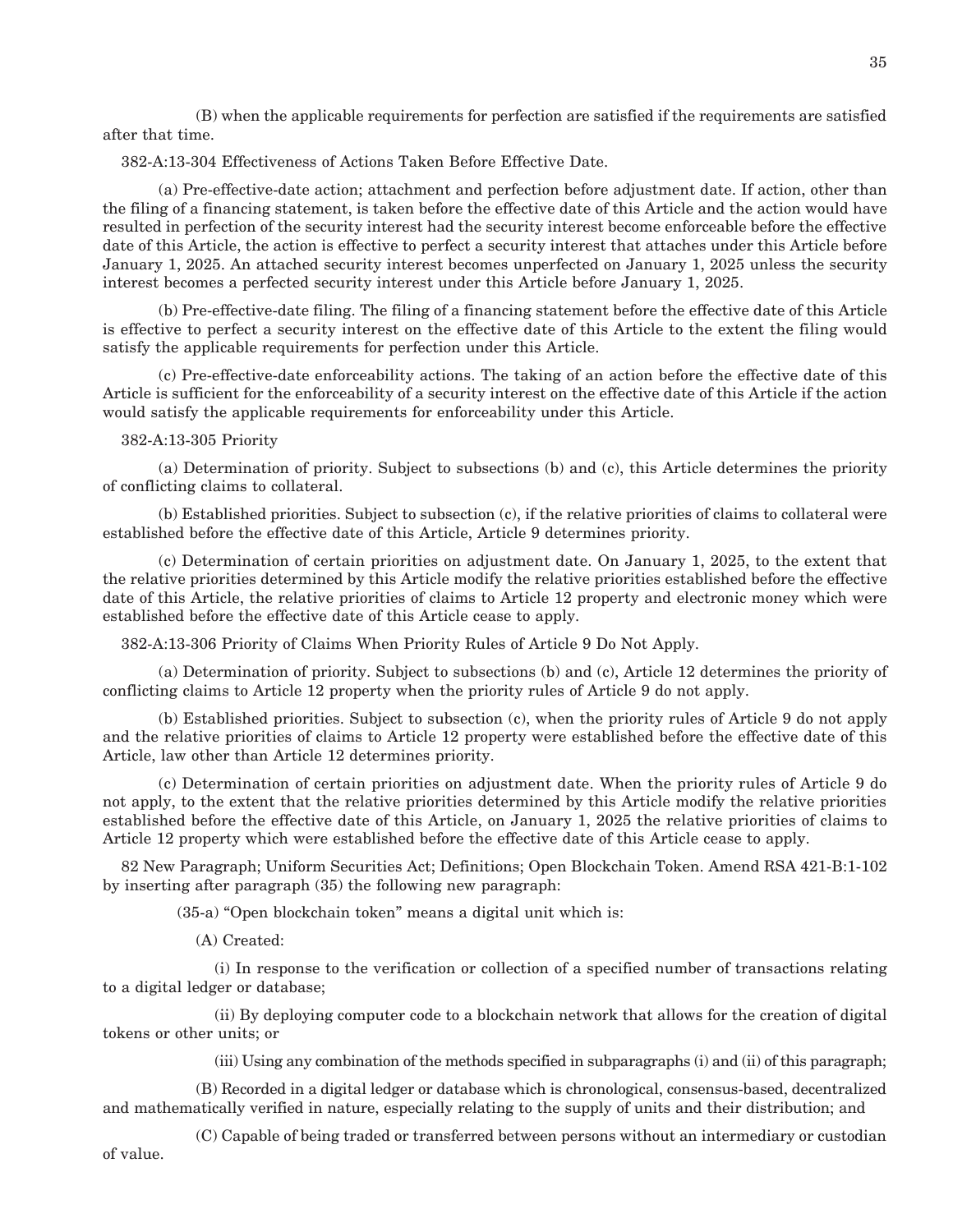83 New Paragraph; Uniform Securities Act; Exempt Transaction; Open Blockchain Token. Amend RSA 421-B:2-202 by inserting after paragraph (24) the following new paragraph:

(25) A purchase or sale of an open blockchain token if all of the following are met:

 (A) The issuer or seller of the token, or the registered agent of the developer or seller, files a notice of intent with the secretary of state, as specified in subsection (D) of this section;

 (B) The purpose of the token is for a consumptive purpose, which shall only be exchangeable for, or provided for the receipt of, goods, services or content, including rights of access to goods, services or content; and

 (C) The issuer or seller of the token did not sell the token to the initial buyer as a financial investment. For purposes of this subsection, a developer seller of the token will be deemed not to have sold the token to the initial buyer as a financial investment if:

(i) The issuer or seller did not market the token as a financial investment; and

(ii) At least one of the following is true:

 (a) The issuer or seller of the token reasonably believed that it sold the token to the initial buyer for a consumptive purpose;

 (b) The token has a consumptive purpose that is available at the time of sale and can be used at or near the time of sale for use for a consumptive purpose;

 (c) If the token does not have a consumptive purpose available at the time of sale, the initial buyer of the token is prevented from reselling the token until the token is available for use for a consumptive purpose; or

 (d) The issuer or seller takes other reasonable precautions to prevent buyers from purchasing the token as a financial investment.

 (D) The issuer, seller or person who facilitates the exchange of an open blockchain token, or the registered agent of the applicable person, files a notice of intent with the secretary of state prior to offering or selling the tokens in this state. The notice of intent shall contain the name of the person acting as an issuer, seller or facilitator, the contact information of the person or the registered agent of the person, and a statement that any marketing or advertising materials, including web sites offering or selling open blockchain tokens, will contain a disclosure that the tokens are not registered as securities pursuant to a transaction exemption under RSA 421-B, the New Hampshire Uniform Securities Act. The notice shall also specify whether the person will be acting as an issuer, seller or facilitator. A form shall be made available by the office of the secretary of state on its Internet website for this purpose. The secretary of state shall charge a fee of \$100 per filing.

84 New Subparagraph; Uniform Securities Act; Broker-Dealer Registration Requirements and Exemption. Amend RSA 421-B:4-401(b) by inserting after subparagraph (2) the following new subparagraph:

 (3)(A) Except as otherwise provided by RSA 421-B:5-511, a person who exclusively facilitates the exchange of an open blockchain token if all of the following are met:

 (i) The person, or the registered agent of the person, files a notice of intent with the secretary of state, as specified in RSA  $421-B:2-202(26)(d);$ 

 (ii) The person has a reasonable and good faith belief that a token subject to exchange conforms to the requirements of paragraphs RSA 421-B:2-202(25)(a)-(c); and

 (iii) The person takes reasonably prompt action to terminate the exchange of a token that does not conform to the requirements of this subsection.

85 New Section; Uniform Securities Act; Liability of Issuers, Seller, and Others Who Facilitate Exchange of Open Blockchain Tokens. Amend RSA 421-B by inserting after section 5-510 the following new section:

421-B:5-511 Liability of Issuers, Sellers, and Others Who Facilitate Exchange of Open Blockchain Tokens. Notwithstanding any other provision of law, an issuer, seller, or a person who facilitates the exchange of an open blockchain token is subject to the provisions of RSA 421-B:5-501 through RSA 421-B:5-503 and RSA 421-B:5-505 through RSA 421-B:5-510 only to the extent necessary to carry out those sections. The secretary of state shall have the authority provided under RSA 421-B:6-601 through RSA 421-B:6-613 to determine